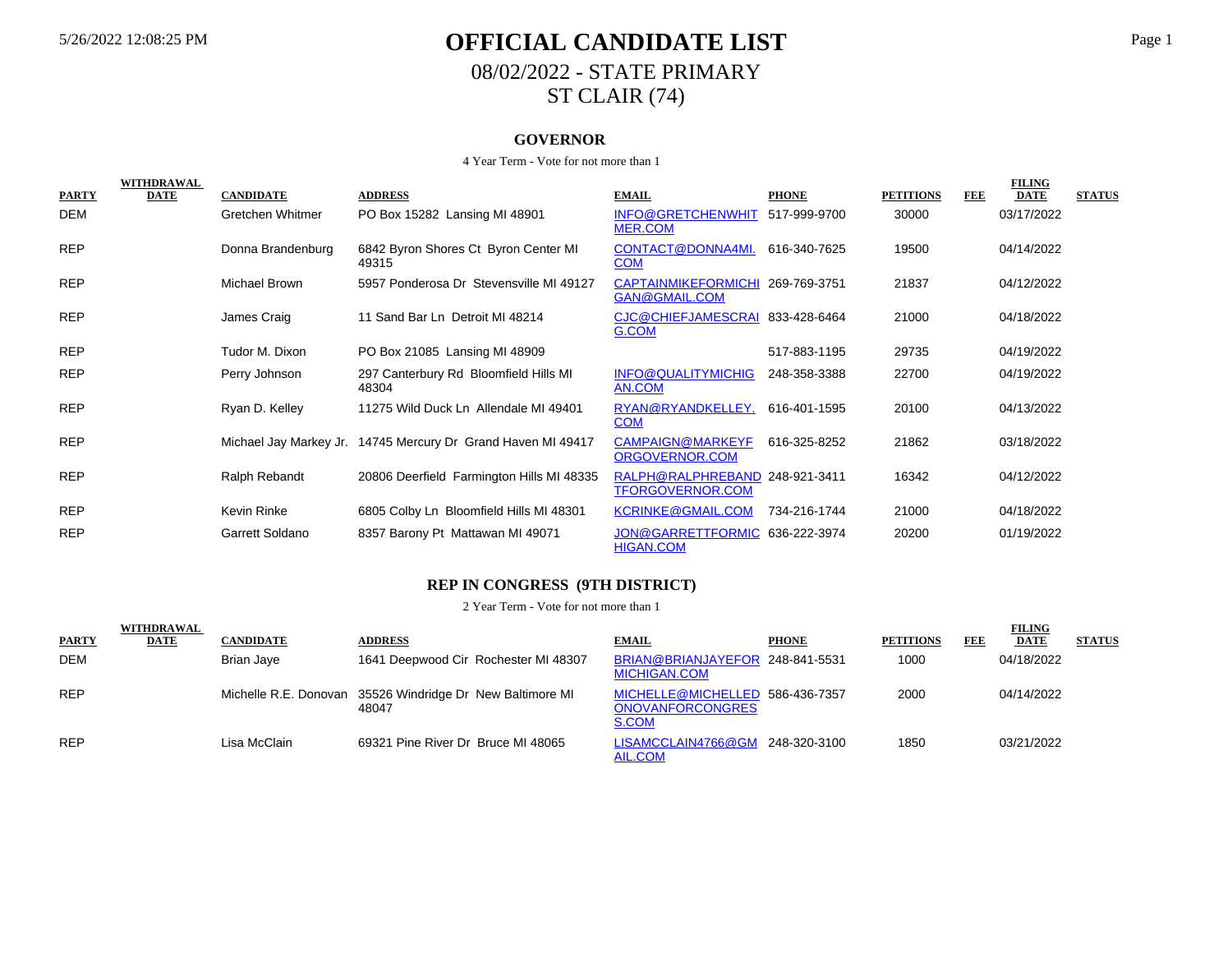# 5/26/2022 12:08:25 PM **OFFICIAL CANDIDATE LIST** Page 2 08/02/2022 - STATE PRIMARY ST CLAIR (74)

## **ST SENATOR (12TH DISTRICT)**

4 Year Term - Vote for not more than 1

|              | <b>WITHDRAWAL</b> |                     |                                                |                                                 |              |                  |     | <b>FILING</b>  |               |
|--------------|-------------------|---------------------|------------------------------------------------|-------------------------------------------------|--------------|------------------|-----|----------------|---------------|
| <b>PARTY</b> | <b>DATE</b>       | <b>CANDIDATE</b>    | <b>ADDRESS</b>                                 | <b>EMAIL</b>                                    | <b>PHONE</b> | <b>PETITIONS</b> | FEE | <b>DATE</b>    | <b>STATUS</b> |
| <b>DEM</b>   |                   | Kevin Hertel        | 22401 Lavon St St Clair Shores MI 48081        | KEVINHERTELFORSENA 586-596-5411<br>TE@GMAIL.COM |              |                  | 100 | 04/05/2022     |               |
| <b>REP</b>   |                   | Pamela Hornberger   | 53611 Katarina Dr Chesterfield Twp MI<br>48051 | PLHORNBERGER@YAH 586-850-4286<br>OO.COM         |              |                  |     | 100 03/15/2022 |               |
| <b>REP</b>   |                   | Michael D. Williams | 50018 Degas Chesterfield MI 480512442          | MW78295@GMAIL.COM                               | 586-372-1400 |                  | 100 | 03/25/2022     |               |

## **ST SENATOR (25TH DISTRICT)**

4 Year Term - Vote for not more than 1

|              | WITHDRAWAL  |                   |                                         |                                              |              |                  |     | <b>FILING</b> |               |
|--------------|-------------|-------------------|-----------------------------------------|----------------------------------------------|--------------|------------------|-----|---------------|---------------|
| <b>PARTY</b> | <b>DATE</b> | <b>CANDIDATE</b>  | <b>ADDRESS</b>                          | <b>EMAIL</b>                                 | <b>PHONE</b> | <b>PETITIONS</b> | FEE | <b>DATE</b>   | <b>STATUS</b> |
| <b>DEM</b>   |             | Bert Van Dyke     | 2466 Joseph Tamron Dr St Clair MI 48079 | BVANDYKEFORSENATE 586-212-5966<br>@GMAIL.COM |              |                  | 100 | 04/15/2022    |               |
| <b>REP</b>   |             | Daniel V. Lauwers | 12401 Speaker Rd Brockway MI 48097      | LAUWERSDV@GMAIL.C 810-343-4203               |              |                  | 100 | 04/15/2022    |               |

#### **REPRESENTATIVE (63RD DISTRICT)**

2 Year Term - Vote for not more than 1

|              | <b>WITHDRAWAL</b> |                  |                                        |                                                       |              |                  |            | <b>FILING</b> |               |
|--------------|-------------------|------------------|----------------------------------------|-------------------------------------------------------|--------------|------------------|------------|---------------|---------------|
| <b>PARTY</b> | <b>DATE</b>       | <b>CANDIDATE</b> | <b>ADDRESS</b>                         | <b>EMAIL</b>                                          | <b>PHONE</b> | <b>PETITIONS</b> | <b>FEE</b> | <b>DATE</b>   | <b>STATUS</b> |
| <b>DEM</b>   |                   | Jamie Murray     | PO Box 44 St Clair MI 48079            | JAMIEMURRAYFORMIST 586-484-8179<br>ATEREP63@GMAIL.COM |              |                  | 100        | 04/19/2022    |               |
| <b>DEM</b>   |                   | Kelly L. Noland  | 50124 Maurice Rd Chesterfield MI 48047 | ELECTKELLYNOLAND@ 586-522-5170<br><b>GMAIL.COM</b>    |              |                  | 100        | 01/25/2022    |               |
| <b>REP</b>   |                   | Jay DeBoyer      | 8060 Anchor Bay Dr Clay MI 48001       | JAYDEBOYER@GMAIL.C 586-365-8481<br><u>OM</u>          |              |                  | 100        | 03/04/2022    |               |
| <b>REP</b>   |                   | Jacky Eubanks    | 34396 Dante Dr Chesterfield MI 48047   | JACKY@VOTEJACKY.C<br><u>OM</u>                        | 810-278-2180 |                  | 100        | 04/11/2022    |               |
| <b>REP</b>   |                   | Jacob Skarbek    | 587 Market St Algonac MI 48001         | JACOBSKARBEK@ICLO<br>UD.COM                           | 586-718-3414 |                  | 100        | 03/02/2022    |               |

### **REPRESENTATIVE (64TH DISTRICT)**

|              | <b>UTTIDD A WA</b> |               |                                           |                 |                           |             |     | <b>EILING</b><br>TETIAL |        |
|--------------|--------------------|---------------|-------------------------------------------|-----------------|---------------------------|-------------|-----|-------------------------|--------|
| <b>PARTY</b> | DAT                |               | <b>DDRES</b>                              | DA C<br>AVLATIL | <b>PHONE</b>              | PF"<br>ламс | FEE | <b>DATE</b>             | A TITE |
| <b>DEM</b>   |                    | :harles Howel | 4557 24th Ave Apt 4 Fort Gratiot MI 48059 |                 | $30-888.7$<br>702<br>, uu |             | 100 | 04/18/2022              |        |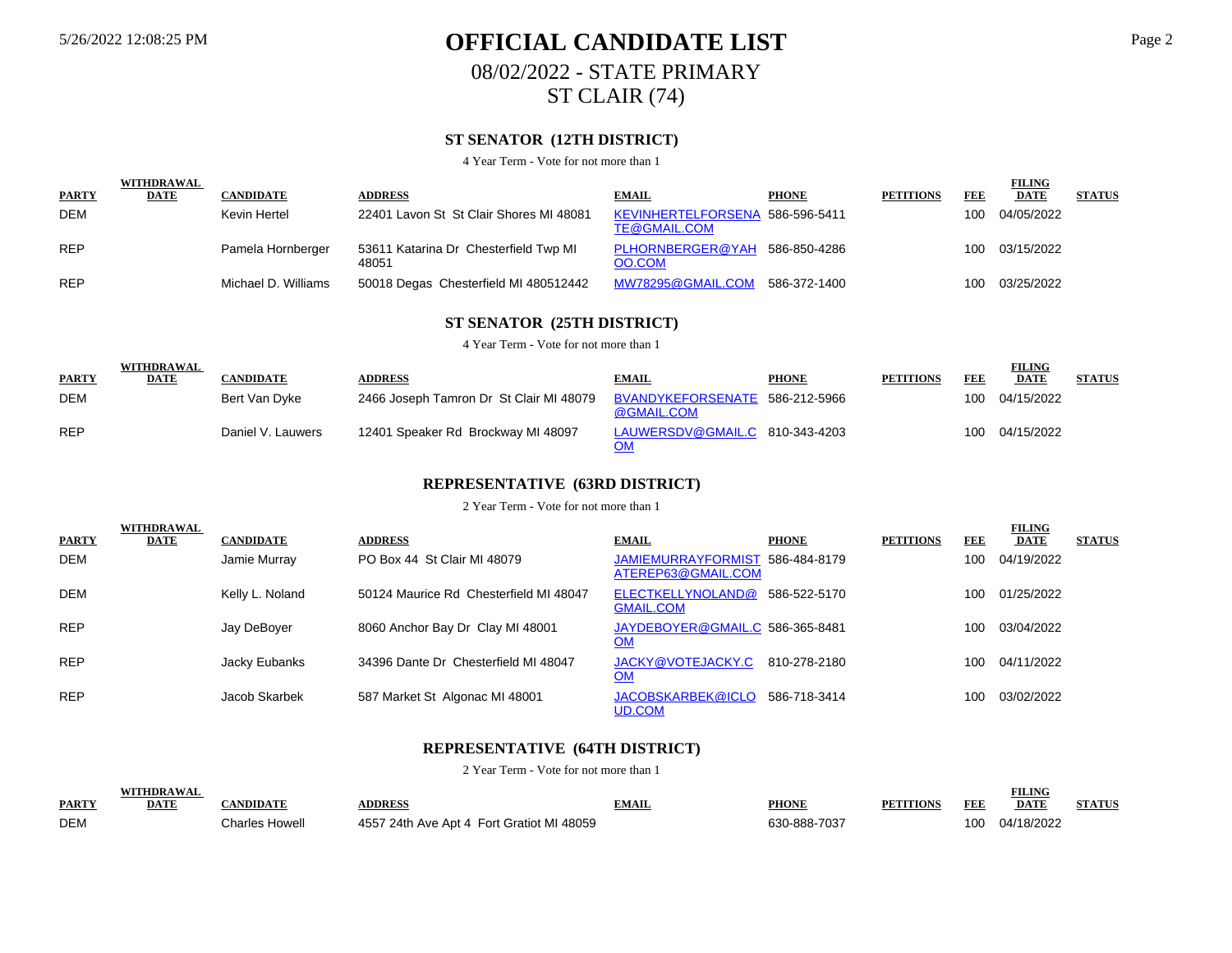# 5/26/2022 12:08:25 PM **OFFICIAL CANDIDATE LIST** Page 3

08/02/2022 - STATE PRIMARY

# ST CLAIR (74)

| <b>REP</b> | Andrew Beeler   | 1201 Palmer Ct Port Huron MI 48060    | ANDREW.BEELER.20@G 810-434-1459<br><b>MAIL.COM</b> |              | 100 | 03/17/2022 |
|------------|-----------------|---------------------------------------|----------------------------------------------------|--------------|-----|------------|
| <b>REP</b> | Gary R. Eisen   | 6350 Rattle Run St Clair Twp MI 48079 | EISENINC@ISERV.NET                                 | 810-278-6175 | 100 | 03/23/2022 |
| <b>REP</b> | John W. Mahaney | 1903 25th St Port Huron MI 48060      | JOMHN@AOL.COM                                      | 810-689-3737 | 100 | 04/15/2022 |

### **REPRESENTATIVE (65TH DISTRICT)**

2 Year Term - Vote for not more than 1

|              | WITHDRAWAL  |                  |                                                                        |                                       |              |                  |            | <b>FILING</b> |               |
|--------------|-------------|------------------|------------------------------------------------------------------------|---------------------------------------|--------------|------------------|------------|---------------|---------------|
| <b>PARTY</b> | <b>DATE</b> | <b>CANDIDATE</b> | <b>ADDRESS</b>                                                         | <b>EMAIL</b>                          | <b>PHONE</b> | <b>PETITIONS</b> | <b>FEE</b> | <b>DATE</b>   | <b>STATUS</b> |
| <b>DEM</b>   |             | Mark Lingeman    | 3609 Casey Rd Metamora MI 48455                                        | MLINGZ@MSN.COM                        | 586-321-7101 |                  | 100        | 04/18/2022    |               |
| <b>DEM</b>   |             | Robert Majchrzak | 69268 N Main St Apt 1 Richmond MI 48062 RMACHJCH@ICLOUD.C 810-543-3537 | <u>OM</u>                             |              |                  | 100        | 04/19/2022    |               |
| <b>REP</b>   |             | Jaime Greene     | 68302 Lake Angela Dr Richmond MI 48062 VOTEFORGREENE@GM 586-588-5230   | AIL.COM                               |              |                  | 100        | 01/11/2022    |               |
| <b>REP</b>   |             | Michael J. Pratt | 22355 Bordman Blvd Allenton MI 48002                                   | CTEMICHAELJPRATT@<br><b>GMAIL.COM</b> | 810-543-9760 |                  | 100        | 01/21/2022    |               |
| <b>REP</b>   |             | Frank J. Wasung  | 67991 Hartway Rd Ray Township MI 48096 FWASUNG@GMAIL.COM 586-709-6840  |                                       |              |                  | 100        | 01/11/2022    |               |

### **COUNTY COMM (ST. CLAIR COUNTY / 1ST DISTRICT)**

#### 2 Year Term - Vote for not more than 1

|              | WITHDRAWAL |                    |                                        |                                                 |              |                  |            | <b>FILING</b> |               |
|--------------|------------|--------------------|----------------------------------------|-------------------------------------------------|--------------|------------------|------------|---------------|---------------|
| <b>PARTY</b> | DATE       | <b>CANDIDATE</b>   | <b>ADDRESS</b>                         | <b>EMAIL</b>                                    | <b>PHONE</b> | <b>PETITIONS</b> | <b>FEE</b> | <b>DATE</b>   | <b>STATUS</b> |
| <b>DEM</b>   |            | Tina Ritter        | 3020 Abbottsford North Street MI 48049 | TINARITTER555@GMAIL 810-882-8932<br><u>.COM</u> |              |                  | 100        | 04/19/2022    |               |
| <b>DEM</b>   |            | <b>Fred Fuller</b> | 203 South Main Street Yale MI 48097    | FREDFULLER1776@GM 810-304-0276<br>AIL.COM       |              |                  | 100        | 04/19/2022    |               |
| <b>REP</b>   |            | Carolyn Richards   | 7696 Metcalf Road Avoca MI 48006       | CSRICHARDS84@YAHO 810-304-4726<br>O.COM         |              | 32               |            | 04/13/2022    |               |
| <b>REP</b>   |            | Steven L. Simasko  | 5700 Cork Road Avoca MI 48006          | STEVE@SIMASKOLEGA 810-385-9555<br>L.COM         |              |                  | 100        | 03/08/2022    |               |

### **COUNTY COMM (ST. CLAIR COUNTY / 2ND DISTRICT)**

|              |             |                |                                          |                                 |              |        |     | <b>FILING</b> |  |
|--------------|-------------|----------------|------------------------------------------|---------------------------------|--------------|--------|-----|---------------|--|
| <b>PARTY</b> | <b>DATE</b> | <b>NDIDATI</b> | <b>DDRESS</b>                            | <b>TMAIL</b>                    | <b>PHONE</b> | TTION! | FEE | <b>DATE</b>   |  |
| <b>REP</b>   |             | Jorja Baldwin  | 3253 Riverside Drive Port Huron MI 48060 | ELECTJORJA@GMAIL.C 810-887-9853 |              |        | 100 | 03/03/2022    |  |
|              |             |                |                                          |                                 |              |        |     |               |  |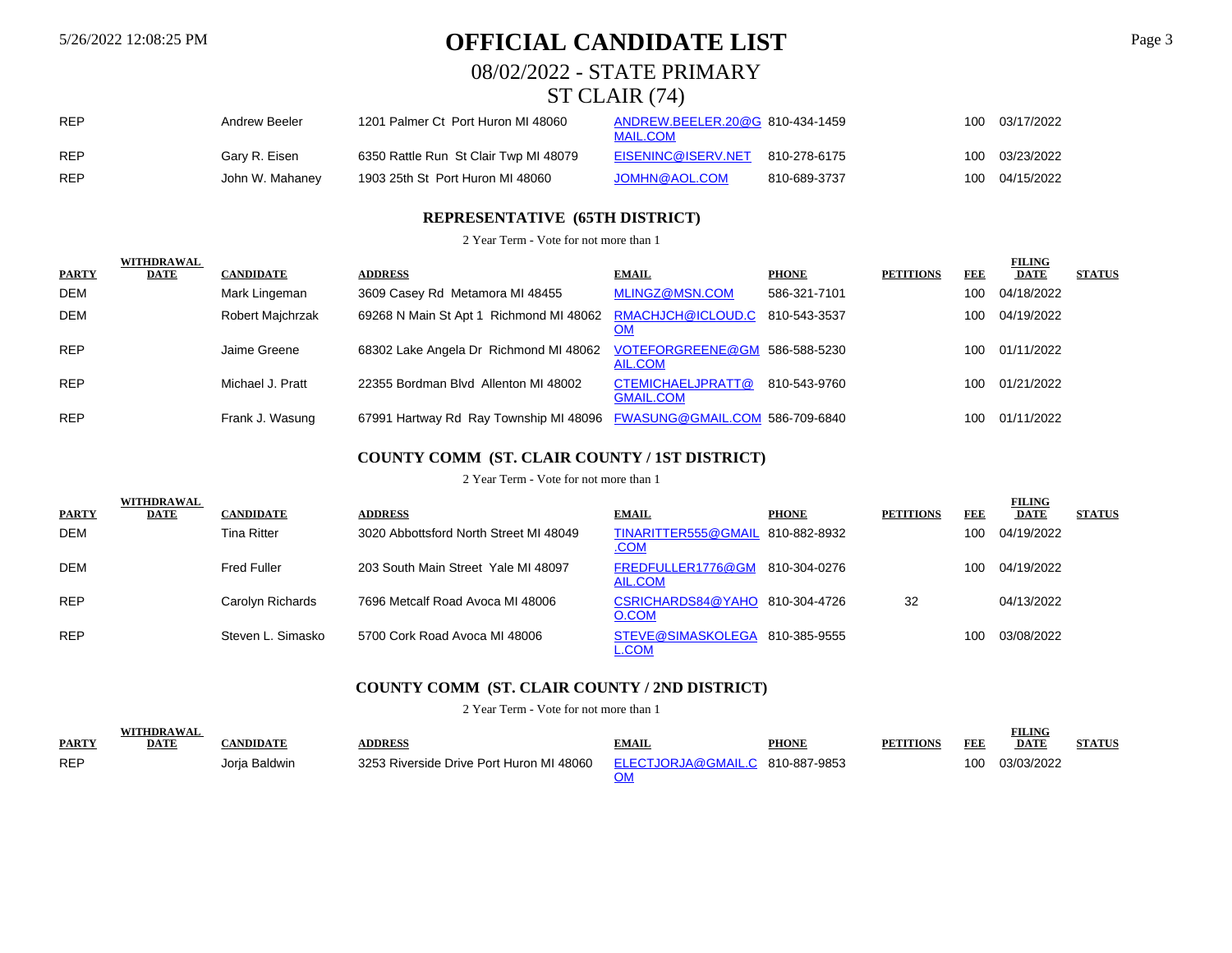# 5/26/2022 12:08:25 PM **OFFICIAL CANDIDATE LIST** Page 4 08/02/2022 - STATE PRIMARY ST CLAIR (74)

## **COUNTY COMM (ST. CLAIR COUNTY / 3RD DISTRICT)**

2 Year Term - Vote for not more than 1

|              | <b>WITHDRAWAL</b> |                  |                                               |                                              |              |                  |     | <b>FILING</b> |               |
|--------------|-------------------|------------------|-----------------------------------------------|----------------------------------------------|--------------|------------------|-----|---------------|---------------|
| <b>PARTY</b> | <b>DATE</b>       | <b>CANDIDATE</b> | <b>ADDRESS</b>                                | <b>EMAIL</b>                                 | <b>PHONE</b> | <b>PETITIONS</b> | FEE | <b>DATE</b>   | <b>STATUS</b> |
| <b>DEM</b>   |                   | Lisa Beedon      | 2877 Military Street Port Huron MI 48060      | ELECTLISABEEDON@G<br><b>MAIL.COM</b>         | 810-683-9617 |                  | 100 | 03/25/2022    |               |
|              |                   |                  | COUNTY COMM (ST. CLAIR COUNTY / 4TH DISTRICT) |                                              |              |                  |     |               |               |
|              |                   |                  | 2 Year Term - Vote for not more than 1        |                                              |              |                  |     |               |               |
|              | <b>WITHDRAWAL</b> |                  |                                               |                                              |              |                  |     | <b>FILING</b> |               |
| <b>PARTY</b> | <b>DATE</b>       | <b>CANDIDATE</b> | <b>ADDRESS</b>                                | <b>EMAIL</b>                                 | <b>PHONE</b> | <b>PETITIONS</b> | FEE | <b>DATE</b>   | <b>STATUS</b> |
| <b>DEM</b>   |                   | Jessyca Fye      | 4441 Moses Dr #1 Port Huron MI 48060          | JESSY22296@GMAIL.CO 810-488-3203<br><u>M</u> |              |                  | 100 | 04/19/2022    |               |
| <b>REP</b>   |                   | Harry Dunn       | 755 Victorian Woods Marysville MI 48040       | HDDUNN333@YAHOO.C 810-355-5226<br><u>OM</u>  |              |                  | 100 | 03/10/2022    |               |
| <b>REP</b>   |                   | Joi Torello      | 3210 Strawberry Lane Port Huron MI 48060      | JOITORELLO@YAHOO.C 810-217-3588<br><u>OM</u> |              |                  | 100 | 04/19/2022    |               |

### **COUNTY COMM (ST. CLAIR COUNTY / 5TH DISTRICT)**

2 Year Term - Vote for not more than 1

| <b>PARTY</b> | <b>WITHDRAWAL</b><br><b>DATE</b> | <b>CANDIDATE</b>   | <b>ADDRESS</b>                                   | <b>EMAIL</b>                                     | <b>PHONE</b> | <b>PETITIONS</b> | FEE | <b>FILING</b><br><b>DATE</b> | <b>STATUS</b> |
|--------------|----------------------------------|--------------------|--------------------------------------------------|--------------------------------------------------|--------------|------------------|-----|------------------------------|---------------|
| <b>REP</b>   |                                  | Jeff Bohm          | 3453 St Clair Shores Blvd East China MI<br>48054 | JEFF.BOHM@YAHOO.C                                | 810-874-6554 |                  | 100 | 03/29/2022                   |               |
| <b>REP</b>   |                                  | Shawn W. Treadaway | 1520 Pug Road St Clair MI 48079                  | TREADAWAYSHAWN@G 810-294-9640<br><b>MAIL.COM</b> |              |                  | 100 | 04/14/2022                   |               |

#### **COUNTY COMM (ST. CLAIR COUNTY / 6TH DISTRICT)**

2 Year Term - Vote for not more than 1

| <b>PARTY</b> | <b>WITHDRAWAL</b><br><b>DATE</b> | <b>CANDIDATE</b>   | <b>ADDRESS</b>                          | <b>EMAIL</b>                                  | <b>PHONE</b> | <b>PETITIONS</b> | FEE | <b>FILING</b><br><b>DATE</b> | <b>STATUS</b> |
|--------------|----------------------------------|--------------------|-----------------------------------------|-----------------------------------------------|--------------|------------------|-----|------------------------------|---------------|
| <b>DEM</b>   |                                  | John A. Pettinato  | 81420 Belle River Road Memphis MI 48041 | PETTINAT@COMCAST.N 810-392-2955               |              |                  | 100 | 04/18/2022                   |               |
| <b>REP</b>   |                                  | <b>Bill Gilmer</b> | 7628 Yager Road Goodells MI 48027       | GILM810@GMAIL.COM                             | 810-305-1601 |                  | 100 | 02/18/2022                   |               |
| <b>REP</b>   |                                  | David Rushing      | 12618 Masters Road Riley MI 48041       | DRUSHING@KLONDYKE 810-392-2127<br><u>NE1.</u> |              |                  | 100 | 03/03/2022                   |               |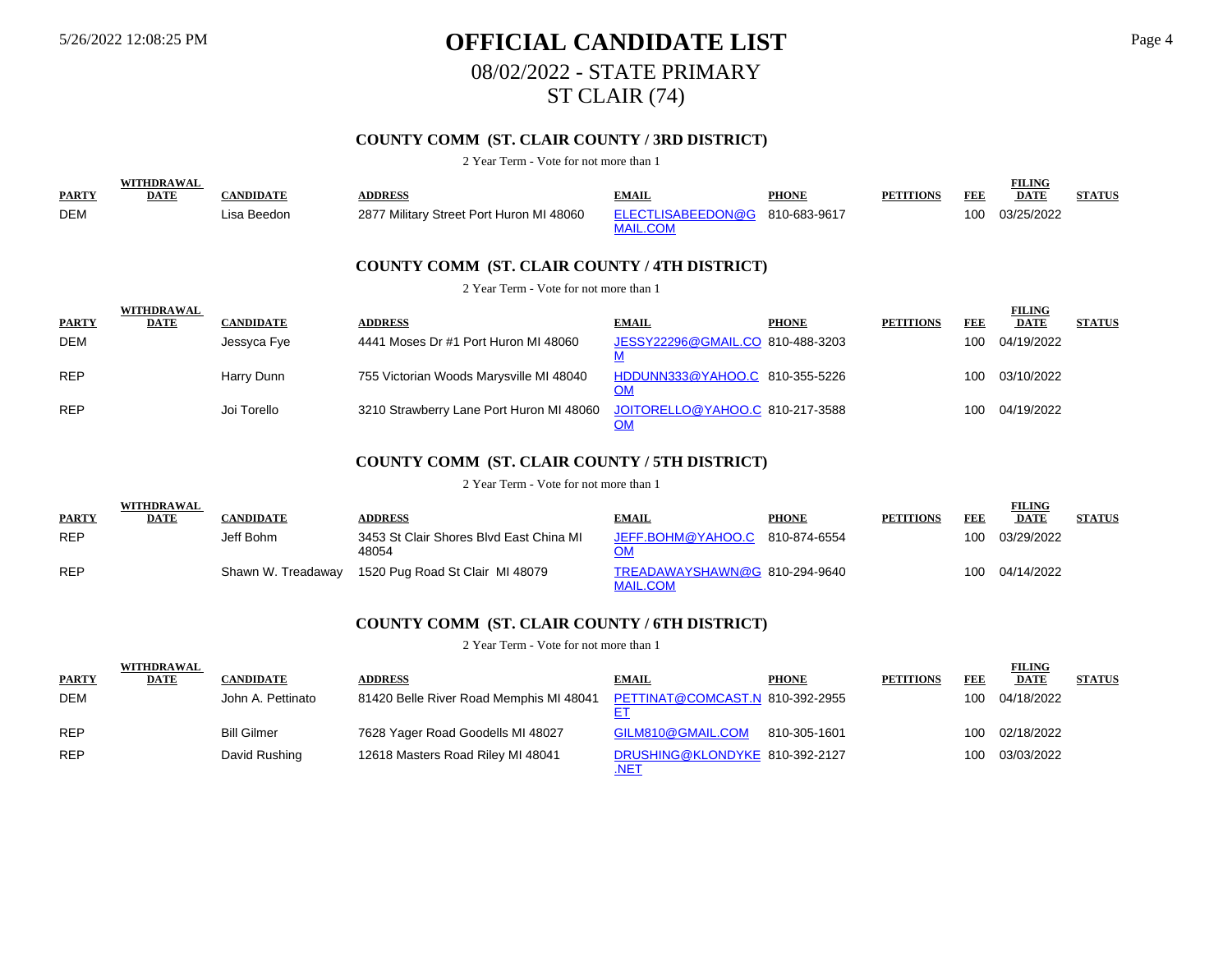WITHOUT **BELLY** 

# 5/26/2022 12:08:25 PM **OFFICIAL CANDIDATE LIST** Page 5 08/02/2022 - STATE PRIMARY ST CLAIR (74)

## **COUNTY COMM (ST. CLAIR COUNTY / 7TH DISTRICT)**

#### 2 Year Term - Vote for not more than 1

|              | WITHDRAWA,  |                 |                                                                                                |                    |              |                  |     | <b>FILING</b> |               |
|--------------|-------------|-----------------|------------------------------------------------------------------------------------------------|--------------------|--------------|------------------|-----|---------------|---------------|
| <b>PARTY</b> | <b>DATE</b> | <b>ANDIDATE</b> | <b>DDRESS</b>                                                                                  | EMAIL              | <b>PHONE</b> | <b>PETITIONS</b> | FEE | <b>DATE</b>   | <b>STATUS</b> |
| <b>REP</b>   |             |                 | David Vandenbossche 214 S. Belle River Ave Marine City MI 48039 DVANDENBOSSCHE57@ 810-459-2710 |                    |              |                  | 100 | 04/06/2022    |               |
|              |             |                 |                                                                                                | <b>HOTMAIL.COM</b> |              |                  |     |               |               |

#### **CITY COUNCIL MEMBER (CITY OF ALGONAC)**

#### 4 Year Term - Vote for not more than 4

|              | <b>WITHDRAWAL</b> |                             |                                                           |                                        |              |                  |     | <b>FILING</b> |               |
|--------------|-------------------|-----------------------------|-----------------------------------------------------------|----------------------------------------|--------------|------------------|-----|---------------|---------------|
| <b>PARTY</b> | <b>DATE</b>       | <b>CANDIDATE</b>            | <b>ADDRESS</b>                                            | <b>EMAIL</b>                           | <b>PHONE</b> | <b>PETITIONS</b> | FEE | <b>DATE</b>   | <b>STATUS</b> |
| <b>NP</b>    |                   | Ed Carter                   | 806 Townsend Crescent W Algonac MI<br>48001               | CEDCARTER10@GMAIL.<br><u>COM</u>       | 440-463-4098 | 39               |     | 04/07/2022    |               |
| <b>NP</b>    |                   | Dawn Davey                  | 710 Smith Street Algonace MI 48001                        | DAWNDAVEY862@GMAI<br><b>L.COM</b>      | 810-278-6749 | 36               |     | 04/05/2022    |               |
| <b>NP</b>    |                   | <b>Bernie Ferris</b>        | 669 Townsend Ct Algonac MI 48001                          | BERNIEFERRIS1957@G<br><b>MAIL.COM</b>  | 586-484-4338 | 40               |     | 02/16/2022    |               |
| <b>NP</b>    |                   | <b>Rocky Gillis</b>         | 381 Center St Algonac MI 48001                            | ROCKY8231479@YAHO<br>O.COM             | 810-531-2416 | 40               |     | 03/03/2022    |               |
| <b>NP</b>    |                   |                             | Christina Halkias-Robb 1000 Fruit Street Algonac MI 48001 | CMHROBB@ATT.NET                        | 810-278-6381 | 40               |     | 03/09/2022    |               |
| <b>NP</b>    |                   | Robert R Klieman            | 1065 Smith Street Algonac MI 48001                        | CLASS72BASEBALLO@<br>YAHOO.COM         | 313-999-5670 | 46               |     | 04/19/2022    |               |
| <b>NP</b>    |                   | Terry Isaacs<br>Stoneburner | 589 Market St Algonac MI 48001                            | <b>TERRY.STONEBURNER</b><br>@GMAIL.COM | 810-824-0123 |                  |     | 03/02/2022    |               |

#### **SUPERVISOR (CASCO TOWNSHIP)**

Partial Term Ending 11/20/2024 - Vote for not more than 1

|              |      |             |                                     |                   |              |     | VILING.     |  |
|--------------|------|-------------|-------------------------------------|-------------------|--------------|-----|-------------|--|
| <b>PARTY</b> | DATE | NDIDA TI    | <b>DDRESS</b>                       | <b>"MAIL</b>      | <b>PHONE</b> | FEE | <b>DATE</b> |  |
| <b>REP</b>   |      | Joe Stevens | 9388 Saint Clair Hwy Casco MI 48064 | JOE STEVEN20@YAHO | 810-543-1838 |     | 5/2022      |  |
|              |      |             |                                     |                   |              |     |             |  |

#### **TRUSTEE (CASCO TOWNSHIP)**

Partial Term Ending 11/20/2024 - Vote for not more than 1

| <b>PARTY</b> | 'THDRAWAI<br>DATE | <b>ANDIDATE</b> | <b>NDDRESS</b>                   | <b>EMAIL</b>             | <b>PHONE</b> | <b>PETITIONS</b> | FEE | <b>FILING</b><br><b>DATE</b> | <b>STATUS</b> |
|--------------|-------------------|-----------------|----------------------------------|--------------------------|--------------|------------------|-----|------------------------------|---------------|
| <b>REP</b>   |                   | Gina Kaszvnski  | 8955 St Clair Hwy Casco MI 48064 | GINAKASZY@HOTMAIL.<br>∩∩ | 586-372-5889 |                  |     | 04/18/2022                   |               |

FILIT **FILIC**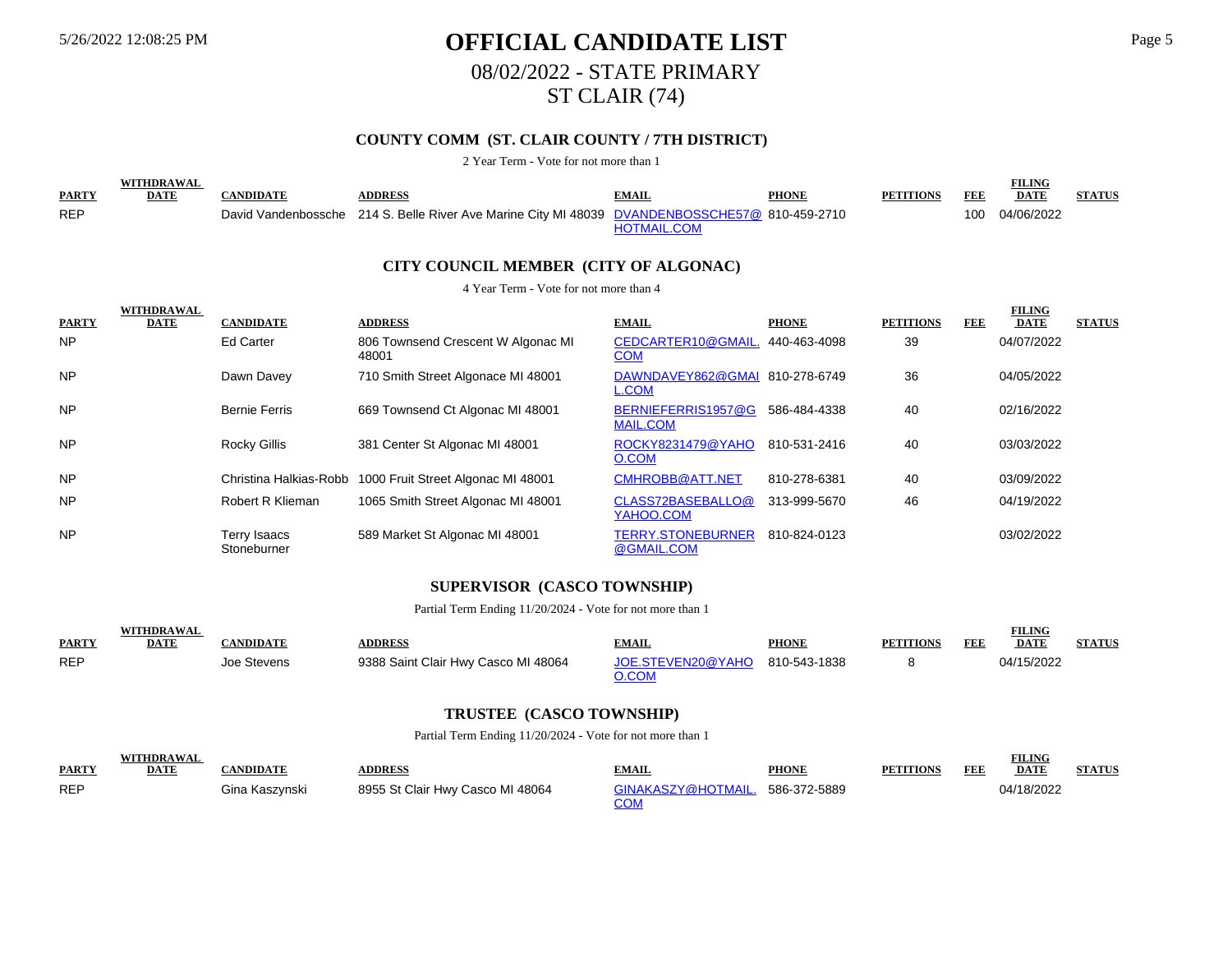# 5/26/2022 12:08:25 PM **OFFICIAL CANDIDATE LIST** Page 6 08/02/2022 - STATE PRIMARY ST CLAIR (74)

## **CLERK (CHINA TOWNSHIP)**

Partial Term Ending 11/20/2024 - Vote for not more than 1

| <b>PARTY</b> | <b>WITHDRAWAL</b><br><b>DATE</b>   | <b>CANDIDATE</b>    | <b>ADDRESS</b>                                            | <b>EMAIL</b>                           | <b>PHONE</b> | <b>PETITIONS</b> | <b>FEE</b> | <b>FILING</b><br><b>DATE</b> | <b>STATUS</b> |  |  |
|--------------|------------------------------------|---------------------|-----------------------------------------------------------|----------------------------------------|--------------|------------------|------------|------------------------------|---------------|--|--|
| <b>REP</b>   |                                    | Vivian L. Sikowski  | 4747 Starville Road China MI 48054                        | VIVIAN.SIKOWSKI@YAH 248-550-3334       |              |                  |            | 03/24/2022                   |               |  |  |
|              |                                    |                     |                                                           | OO.COM                                 |              |                  |            |                              |               |  |  |
|              |                                    |                     | <b>TREASURER (CHINA TOWNSHIP)</b>                         |                                        |              |                  |            |                              |               |  |  |
|              |                                    |                     | Partial Term Ending 11/20/2024 - Vote for not more than 1 |                                        |              |                  |            |                              |               |  |  |
| <b>PARTY</b> | <b>WITHDRAWAL</b><br><b>DATE</b>   | <b>CANDIDATE</b>    | <b>ADDRESS</b>                                            | <b>EMAIL</b>                           | <b>PHONE</b> | <b>PETITIONS</b> | FEE        | <b>FILING</b><br><b>DATE</b> | <b>STATUS</b> |  |  |
| <b>REP</b>   |                                    | Deanna Moran        | 4629 Indian Trail China MI 48054                          | WILSONDEE@YAHOO.C 586-219-5300         |              | 5                |            | 04/04/2022                   |               |  |  |
|              |                                    |                     |                                                           | OM                                     |              |                  |            |                              |               |  |  |
|              |                                    |                     | TRUSTEE (COTTRELLVILLE TOWNSHIP)                          |                                        |              |                  |            |                              |               |  |  |
|              |                                    |                     | Partial Term Ending 11/20/2024 - Vote for not more than 1 |                                        |              |                  |            |                              |               |  |  |
| <b>PARTY</b> | WITHDRAWAL<br><b>DATE</b>          | <b>CANDIDATE</b>    | <b>ADDRESS</b>                                            | <b>EMAIL</b>                           | <b>PHONE</b> | <b>PETITIONS</b> | FEE        | <b>FILING</b><br><b>DATE</b> | <b>STATUS</b> |  |  |
|              | No candidates on ballot            |                     |                                                           |                                        |              |                  |            |                              |               |  |  |
|              |                                    |                     |                                                           |                                        |              |                  |            |                              |               |  |  |
|              | <b>CLERK (EAST CHINA TOWNSHIP)</b> |                     |                                                           |                                        |              |                  |            |                              |               |  |  |
|              |                                    |                     | Partial Term Ending 11/20/2024 - Vote for not more than 1 |                                        |              |                  |            |                              |               |  |  |
| <b>PARTY</b> | <b>WITHDRAWAL</b><br><b>DATE</b>   | <b>CANDIDATE</b>    | <b>ADDRESS</b>                                            | <b>EMAIL</b>                           | <b>PHONE</b> | <b>PETITIONS</b> | FEE        | <b>FILING</b><br><b>DATE</b> | <b>STATUS</b> |  |  |
| <b>REP</b>   |                                    | Sandra Smith Mattei | 612 Cloverlawn East China MI 48054                        | SMITHSA612@GMAIL.C<br><b>OM</b>        | 810-278-4089 | 3                |            | 03/25/2022                   |               |  |  |
|              |                                    |                     | PARK COMMISSIONER (EAST CHINA TOWNSHIP)                   |                                        |              |                  |            |                              |               |  |  |
|              |                                    |                     | Partial Term Ending 11/20/2024 - Vote for not more than 3 |                                        |              |                  |            |                              |               |  |  |
| <b>PARTY</b> | WITHDRAWAL<br><b>DATE</b>          | <b>CANDIDATE</b>    | <b>ADDRESS</b>                                            | <b>EMAIL</b>                           | <b>PHONE</b> | <b>PETITIONS</b> | <b>FEE</b> | <b>FILING</b><br><b>DATE</b> | <b>STATUS</b> |  |  |
|              | No candidates on ballot            |                     |                                                           |                                        |              |                  |            |                              |               |  |  |
|              |                                    |                     |                                                           |                                        |              |                  |            |                              |               |  |  |
|              |                                    |                     | SUPERVISOR (EAST CHINA TOWNSHIP)                          |                                        |              |                  |            |                              |               |  |  |
|              |                                    |                     | Partial Term Ending 11/20/2024 - Vote for not more than 1 |                                        |              |                  |            |                              |               |  |  |
| <b>PARTY</b> | WITHDRAWAL<br><b>DATE</b>          | <b>CANDIDATE</b>    | <b>ADDRESS</b>                                            | <b>EMAIL</b>                           | <b>PHONE</b> | <b>PETITIONS</b> | <b>FEE</b> | <b>FILING</b><br><b>DATE</b> | <b>STATUS</b> |  |  |
| <b>REP</b>   |                                    | Jim Schafer         | 2034 Belle River Rd East China MI 48054                   | SCHAFER41@COMCAST 586-405-0741<br>.NET |              | 3                |            | 04/19/2022                   |               |  |  |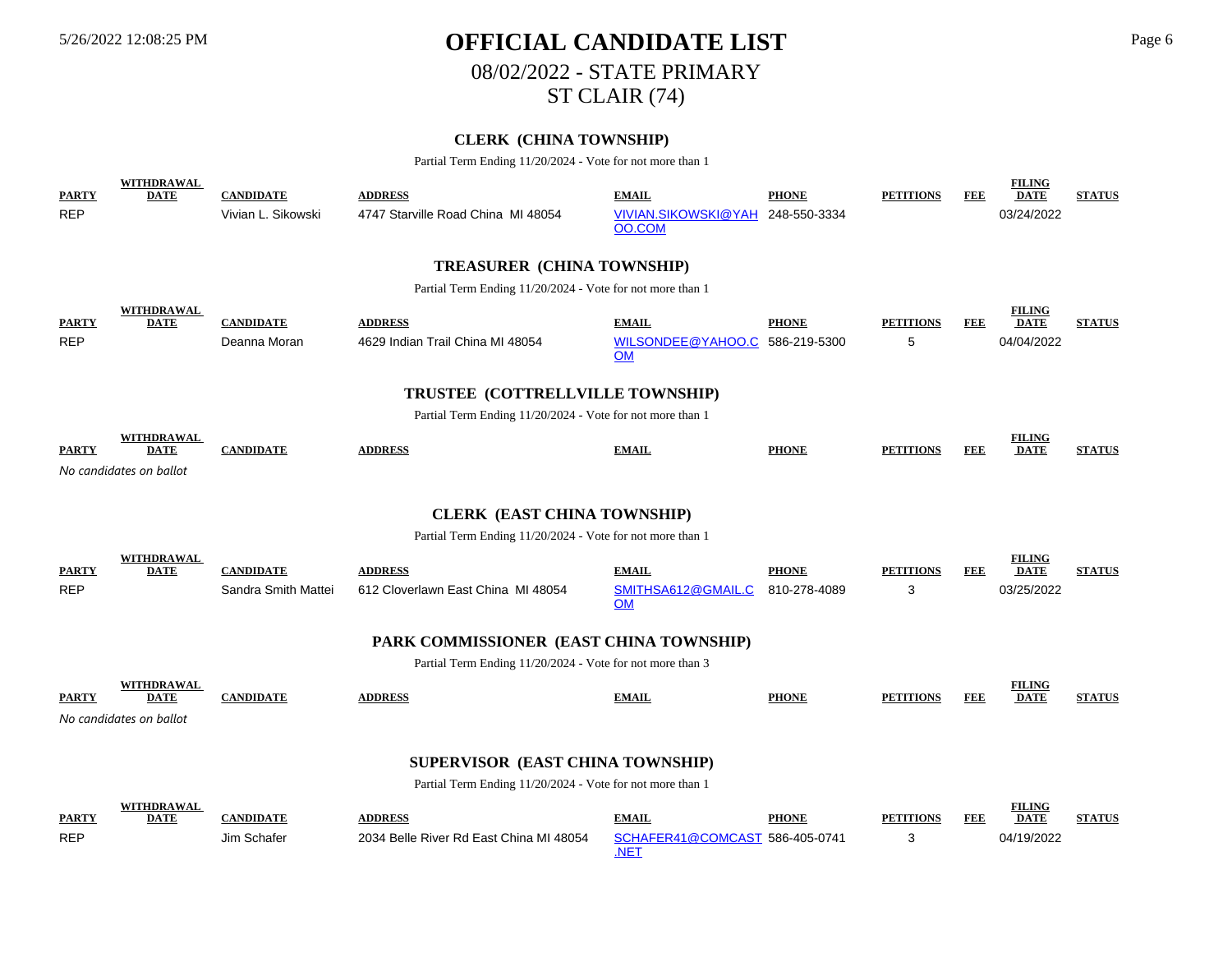# 5/26/2022 12:08:25 PM **OFFICIAL CANDIDATE LIST** Page 7

08/02/2022 - STATE PRIMARY

# ST CLAIR (74)

| <b>REP</b>                 |                                                             | Verne Westrick                               | 4465 Clarke Dr East China MI 48054                                                                     |                                                         | 810-204-0810                 | 3                      |            | 04/18/2022                                 |               |
|----------------------------|-------------------------------------------------------------|----------------------------------------------|--------------------------------------------------------------------------------------------------------|---------------------------------------------------------|------------------------------|------------------------|------------|--------------------------------------------|---------------|
|                            |                                                             |                                              | PARK COMMISSIONER (FORT GRATIOT TOWNSHIP)<br>Partial Term Ending 11/20/2024 - Vote for not more than 2 |                                                         |                              |                        |            |                                            |               |
| <b>PARTY</b><br><b>REP</b> | <b>WITHDRAWAL</b><br><b>DATE</b>                            | <b>CANDIDATE</b><br><b>Robert Montgomery</b> | <b>ADDRESS</b><br>4065 Lancaster Dr Fort Gratiot MI 48059                                              | <b>EMAIL</b><br>RPM1024@YAHOO.COM                       | <b>PHONE</b><br>810-531-4578 | <b>PETITIONS</b><br>21 | <b>FEE</b> | <b>FILING</b><br><b>DATE</b><br>04/19/2022 | <b>STATUS</b> |
|                            |                                                             |                                              | TRUSTEE (IRA TOWNSHIP)                                                                                 |                                                         |                              |                        |            |                                            |               |
|                            |                                                             |                                              | Partial Term Ending 11/20/2024 - Vote for not more than 1                                              |                                                         |                              |                        |            |                                            |               |
| <b>PARTY</b><br><b>REP</b> | <b>WITHDRAWAL</b><br><b>DATE</b>                            | <b>CANDIDATE</b><br>Stella Ruhlman           | <b>ADDRESS</b><br>8383 Short Cut Road Fair Haven MI 48023                                              | <b>EMAIL</b><br>STELLA@IRATOWNSHIP 586-725-0254<br>.ORG | <b>PHONE</b>                 | <b>PETITIONS</b><br>5  | <b>FEE</b> | <b>FILING</b><br><b>DATE</b><br>04/19/2022 | <b>STATUS</b> |
|                            |                                                             |                                              | <b>CLERK (KENOCKEE TOWNSHIP)</b>                                                                       |                                                         |                              |                        |            |                                            |               |
|                            |                                                             |                                              | Partial Term Ending 11/20/2024 - Vote for not more than 1                                              |                                                         |                              |                        |            |                                            |               |
| <b>PARTY</b><br><b>REP</b> | <b>WITHDRAWAL</b><br><b>DATE</b>                            | <b>CANDIDATE</b><br><b>Brenda Hill</b>       | <b>ADDRESS</b><br>8137 Avoca Rd Avoca MI 48006                                                         | <b>EMAIL</b><br>BREN3802@GMAIL.COM                      | <b>PHONE</b><br>810-689-8729 | <b>PETITIONS</b><br>3  | FEE        | <b>FILING</b><br><b>DATE</b><br>04/19/2022 | <b>STATUS</b> |
| <b>REP</b>                 |                                                             | <b>Frederick Manuilow</b>                    | 7950 Avoca Rd Kenockee MI 48006                                                                        | FMANUILOW@YAHOO.C 810-488-0245<br><b>OM</b>             |                              |                        |            | 04/19/2022                                 |               |
|                            |                                                             |                                              | PARK COMMISSIONER (PORT HURON TOWNSHIP)                                                                |                                                         |                              |                        |            |                                            |               |
|                            |                                                             |                                              | Partial Term Ending 11/20/2024 - Vote for not more than 1                                              |                                                         |                              |                        |            |                                            |               |
| PARTY                      | <b>WITHDRAWAL</b><br><b>DATE</b><br>No candidates on ballot | <b>CANDIDATE</b>                             | <b>ADDRESS</b>                                                                                         | <b>EMAIL</b>                                            | <b>PHONE</b>                 | <b>PETITIONS</b>       | FEE        | <b>FILING</b><br><b>DATE</b>               | <b>STATUS</b> |
|                            |                                                             |                                              |                                                                                                        |                                                         |                              |                        |            |                                            |               |
|                            |                                                             |                                              | <b>CLERK (RILEY TOWNSHIP)</b>                                                                          |                                                         |                              |                        |            |                                            |               |

### Partial Term Ending 11/20/2024 - Vote for not more than 1

| <b>PARTY</b> | <b>DATE</b> |            | <b>ADDRESS</b>                  | <b>EMAIL</b>                   | <b>PHONE</b> | <b>PETITIONS</b> | FEI | <b>FILING</b><br><b>DATE</b> | <b>STATUS</b> |
|--------------|-------------|------------|---------------------------------|--------------------------------|--------------|------------------|-----|------------------------------|---------------|
|              |             |            |                                 |                                |              |                  |     |                              |               |
| <b>REP</b>   |             | Dawn Behem | 10978 Masters Rd Riley MI 48041 | DAWNBEHEM@GMAIL.C 810-392-8700 |              |                  | 100 | 02/22/2022                   |               |
|              |             |            |                                 |                                |              |                  |     |                              |               |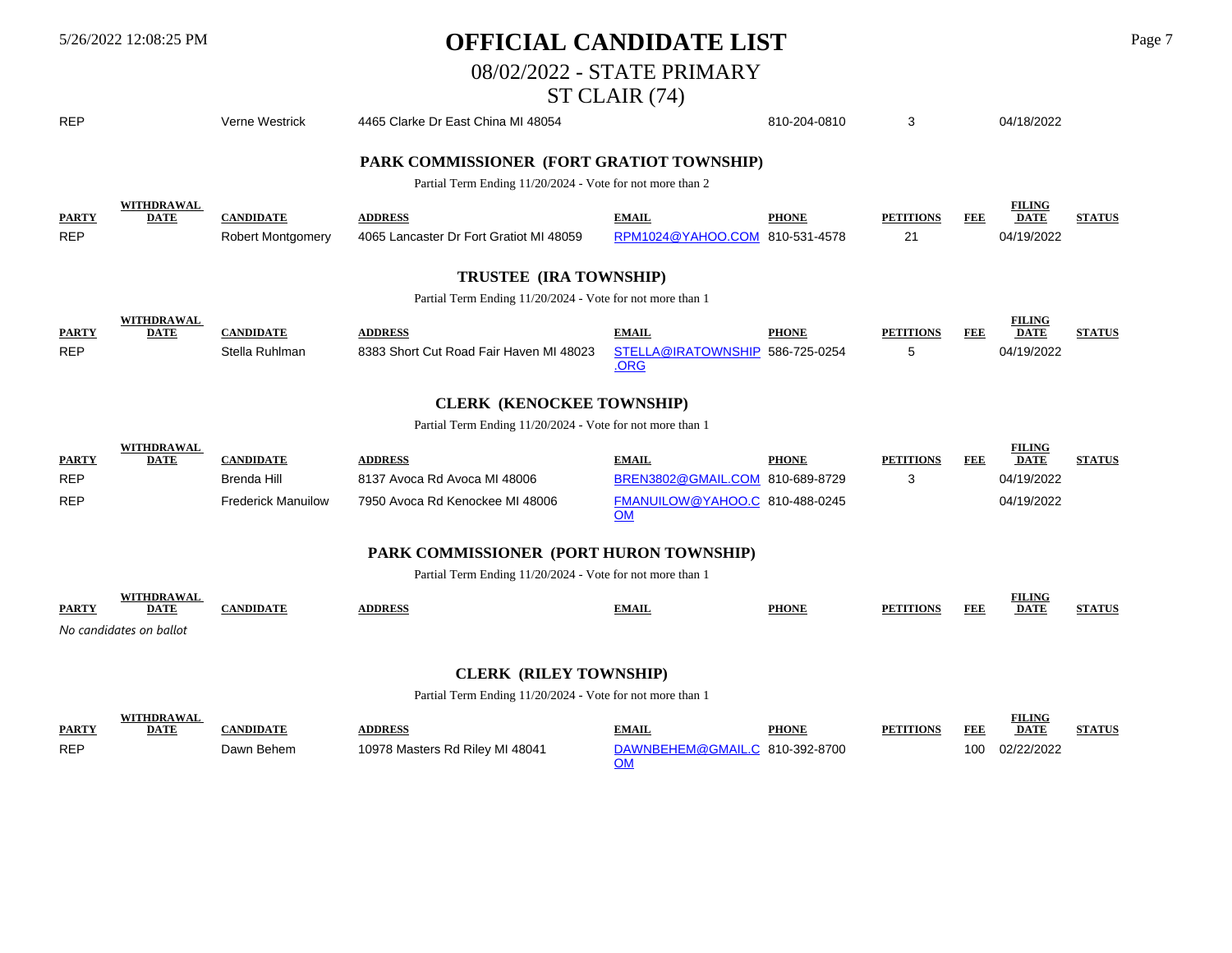# 5/26/2022 12:08:25 PM **OFFICIAL CANDIDATE LIST** Page 8 08/02/2022 - STATE PRIMARY ST CLAIR (74)

## **TRUSTEE (WALES TOWNSHIP)**

Partial Term Ending 11/20/2024 - Vote for not more than 1

|              | <b>WITHDRAWAL</b> |                  |                                  |                                      |              |                  |     | <b>FILING</b> |               |
|--------------|-------------------|------------------|----------------------------------|--------------------------------------|--------------|------------------|-----|---------------|---------------|
| <b>PARTY</b> | <b>DATE</b>       | <b>CANDIDATE</b> | <b>ADDRESS</b>                   | <b>EMAIL</b>                         | <b>PHONE</b> | <b>PETITIONS</b> | FEE | <b>DATE</b>   | <b>STATUS</b> |
| <b>REP</b>   |                   | Jason Downey     | 8973 Hill Rd Wales MI 48027      | DOWNEY.JMD@GMAIL.<br><u>COM</u>      | 810-650-6980 |                  |     | 04/19/2022    |               |
| <b>REP</b>   |                   | Kevin R. Glass   | 10106 Hill Rd Goodells MI 48027  | KG6130@GMAIL.COM                     | 810-384-6375 | 12               |     | 04/05/2022    |               |
| <b>REP</b>   |                   | Terry O. Peters  | 2978 Stapleton Goodells MI 48027 | TERRYPETERSBROS@<br><b>GMAIL.COM</b> | 810-841-5405 |                  |     | 04/18/2022    |               |

#### **JUDGE CT APPEALS (4TH DISTRICT) - INCUMBENT POSITION**

6 Year Term - Vote for not more than 1

|              | <b>WITHDRAWAL</b> |                       |                |                                          |              |                  |            | <b>FILING</b> |               |
|--------------|-------------------|-----------------------|----------------|------------------------------------------|--------------|------------------|------------|---------------|---------------|
| <b>PARTY</b> | DATE              | CANDIDATE             | <b>ADDRESS</b> | <b>EMAIL</b>                             | <b>PHONE</b> | <b>PETITIONS</b> | <b>FEE</b> | <b>DATE</b>   | <b>STATUS</b> |
| <b>NPA</b>   |                   | Michael F. Gadola (I) |                | GADOLA61@YAHOO.CO 517-599-5878           |              |                  |            | 01/31/2022    |               |
| <b>NPA</b>   |                   | Brock A. Swartzle (I) |                | JUDGESWARTZLE@GM 517-214-4141<br>AIL.COM |              |                  |            | 01/25/2022    |               |

### **JUDGE CIRCUIT CRT (31ST CIRCUIT) - INCUMBENT POSITION**

6 Year Term - Vote for not more than 1

|              | WITHDRAWAL  |                  |                                   |                                                 |              |                  |            | <b>FILING</b> |               |
|--------------|-------------|------------------|-----------------------------------|-------------------------------------------------|--------------|------------------|------------|---------------|---------------|
| <b>PARTY</b> | <b>DATE</b> | CANDIDATE        | <b>ADDRESS</b>                    | <b>EMAIL</b>                                    | <b>PHONE</b> | <b>PETITIONS</b> | <b>FEE</b> | <b>DATE</b>   | <b>STATUS</b> |
| <b>NPA</b>   |             | Robert D. Crosby | 508-4 Quay St Port Huron MI 48060 | INFO@CROSBYFORJUD 586-419-3262<br><b>GE.COM</b> |              | 857              |            | 04/19/2022    |               |
| <b>NPA</b>   |             | Cynthia Lane (I) |                                   | CYNTHIALANE805@GM<br><b>AIL.COM</b>             | 810-385-3560 |                  |            | 01/24/2022    |               |

#### **JUDGE DISTRICT CT (72ND DISTRICT) - INCUMBENT POSITION**

6 Year Term - Vote for not more than 1

|              | <b>WITHDRAWAI</b> |                      |                |                               |              |                  |            | FILING      |               |
|--------------|-------------------|----------------------|----------------|-------------------------------|--------------|------------------|------------|-------------|---------------|
| <b>PARTY</b> | DATE              | CANDIDATE            | <b>ADDRESS</b> | EMAIL                         | <b>PHONE</b> | <b>PETITIONS</b> | <b>FEE</b> | <b>DATE</b> | <b>STATUS</b> |
| <b>NPA</b>   |                   | Michael Lee Hulewicz |                | MHULEWICZ@COMCAS 810-434-1353 |              |                  |            | 2/16/2021   |               |
|              |                   | (1)                  |                | <b>T.NET</b>                  |              |                  |            |             |               |

#### **DEMOCRATIC DELEGATE TO COUNTY CONVENTION (ALGONAC CITY / 00001)**

2 Year Term - Vote for not more than 2

|              | WITHDD A WAI |       |               |       |              |                                         | <b>ETT TAIS</b><br>TLING |                                |
|--------------|--------------|-------|---------------|-------|--------------|-----------------------------------------|--------------------------|--------------------------------|
| <b>PARTY</b> | <b>DAT'</b>  | NDIDA | <b>DDRESS</b> | .MAIL | <b>PHONE</b> | <b>FEF</b><br>ITION!<br>PF <sub>1</sub> | DA.                      | $\triangle$ FINITY $\triangle$ |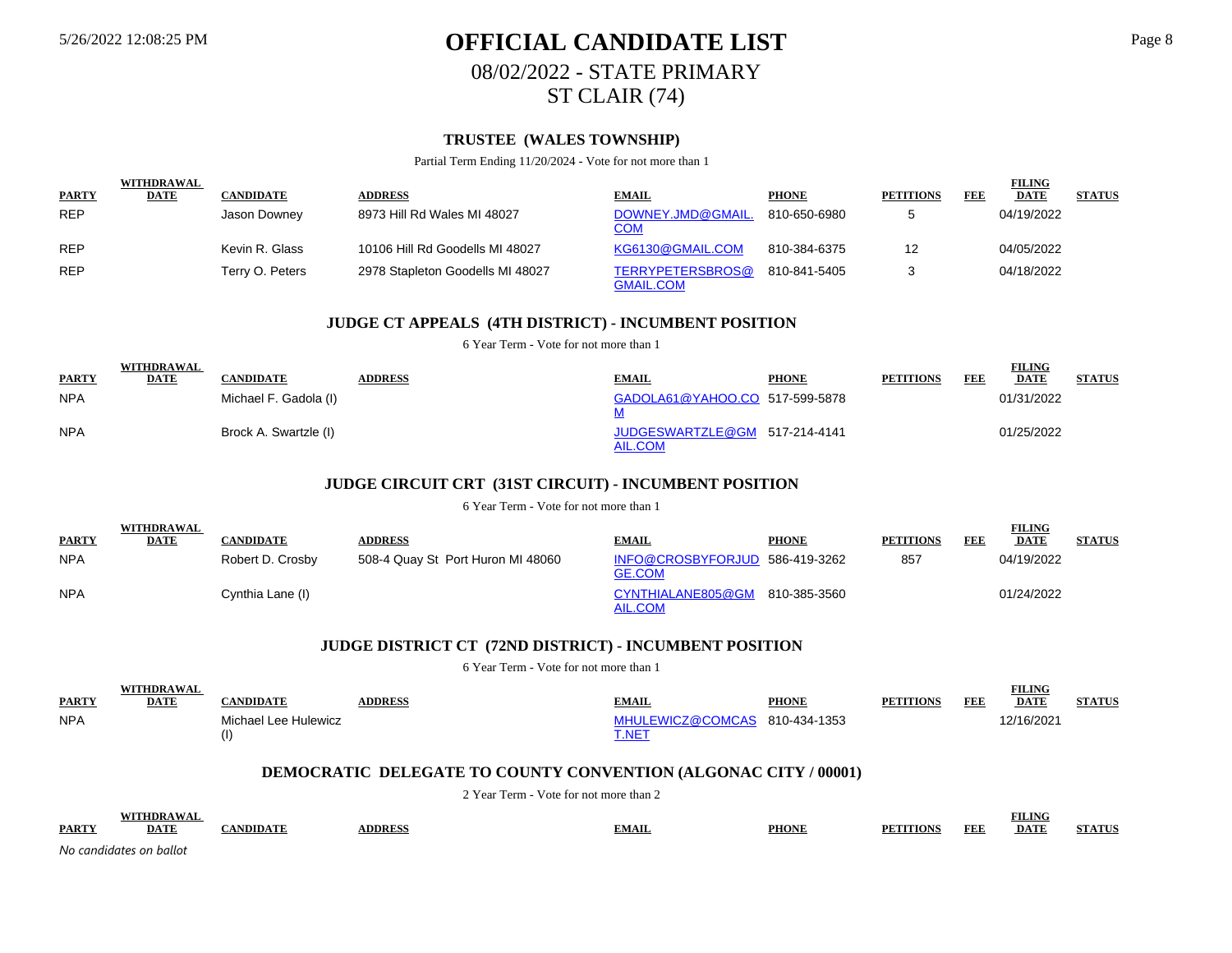REP Michael J. Pratt 22355 Bordman rd allenton MI 48002

# 5/26/2022 12:08:25 PM **OFFICIAL CANDIDATE LIST** Page 9 08/02/2022 - STATE PRIMARY ST CLAIR (74)

## **REPUBLICAN DELEGATE TO COUNTY CONVENTION (ALGONAC CITY / 00001)**

2 Year Term - Vote for not more than 10

| <b>PARTY</b> | <b>WITHDRAWAL</b><br><b>DATE</b> | <b>CANDIDATE</b> | <b>ADDRESS</b>                                                            | <b>EMAIL</b>                                    | <b>PHONE</b> | <b>PETITIONS</b> | FEE        | <b>FILING</b><br><b>DATE</b> | <b>STATUS</b> |
|--------------|----------------------------------|------------------|---------------------------------------------------------------------------|-------------------------------------------------|--------------|------------------|------------|------------------------------|---------------|
| <b>REP</b>   |                                  | Terrence Jones   | 948 golfview st algonac MI 48001                                          | TCJONESFAMILY7@YA<br>HOO.COM                    | 810-734-9796 |                  |            | 05/03/2022                   |               |
| <b>REP</b>   |                                  | Eileen M. Tesch  | 145 Channelsyde Dr algonac MI 48001                                       | TESCH.RELIV@GMAIL.C 248-808-3192<br><b>OM</b>   |              |                  |            | 04/25/2202                   |               |
|              |                                  |                  | <b>DEMOCRATIC DELEGATE TO COUNTY CONVENTION (ALGONAC CITY / 00002)</b>    |                                                 |              |                  |            |                              |               |
|              |                                  |                  | 2 Year Term - Vote for not more than 2                                    |                                                 |              |                  |            |                              |               |
| <b>PARTY</b> | WITHDRAWAL<br><b>DATE</b>        | <b>CANDIDATE</b> | <b>ADDRESS</b>                                                            | <b>EMAIL</b>                                    | <b>PHONE</b> | <b>PETITIONS</b> | FEE        | <b>FILING</b><br><b>DATE</b> | <b>STATUS</b> |
|              | No candidates on ballot          |                  |                                                                           |                                                 |              |                  |            |                              |               |
|              |                                  |                  | REPUBLICAN DELEGATE TO COUNTY CONVENTION (ALGONAC CITY / 00002)           |                                                 |              |                  |            |                              |               |
|              |                                  |                  | 2 Year Term - Vote for not more than 12                                   |                                                 |              |                  |            |                              |               |
| <b>PARTY</b> | WITHDRAWAL<br>DATE               | <b>CANDIDATE</b> | <b>ADDRESS</b>                                                            | <b>EMAIL</b>                                    | <b>PHONE</b> | <b>PETITIONS</b> | FEE        | <b>FILING</b><br><b>DATE</b> | <b>STATUS</b> |
|              | No candidates on ballot          |                  |                                                                           |                                                 |              |                  |            |                              |               |
|              |                                  |                  |                                                                           |                                                 |              |                  |            |                              |               |
|              |                                  |                  | <b>DEMOCRATIC DELEGATE TO COUNTY CONVENTION (BERLIN TOWNSHIP / 00001)</b> |                                                 |              |                  |            |                              |               |
|              |                                  |                  | 2 Year Term - Vote for not more than 2                                    |                                                 |              |                  |            |                              |               |
| <b>PARTY</b> | WITHDRAWAL<br><b>DATE</b>        | <b>CANDIDATE</b> | <b>ADDRESS</b>                                                            | <b>EMAIL</b>                                    | <b>PHONE</b> | <b>PETITIONS</b> | <b>FEE</b> | <b>FILING</b><br><b>DATE</b> | <b>STATUS</b> |
|              | No candidates on ballot          |                  |                                                                           |                                                 |              |                  |            |                              |               |
|              |                                  |                  |                                                                           |                                                 |              |                  |            |                              |               |
|              |                                  |                  | <b>REPUBLICAN DELEGATE TO COUNTY CONVENTION (BERLIN TOWNSHIP / 00001)</b> |                                                 |              |                  |            |                              |               |
|              |                                  |                  | 2 Year Term - Vote for not more than 20                                   |                                                 |              |                  |            |                              |               |
| <b>PARTY</b> | <b>WITHDRAWAL</b><br>DATE        | <b>CANDIDATE</b> | <b>ADDRESS</b>                                                            | <b>EMAIL</b>                                    | <b>PHONE</b> | <b>PETITIONS</b> | FEE        | <b>FILING</b><br><b>DATE</b> | <b>STATUS</b> |
| <b>REP</b>   |                                  | Michelle O'Neal  | 1558 berville rd allenton MI 48002                                        | MONEALELHC@GMAIL<br><b>COM</b>                  | 810-358-9953 |                  |            | 04/25/2022                   |               |
| <b>REP</b>   |                                  | Amy Pratt        | 22355 Bordman rd allenton MI 48002                                        | THEPRATTGROUP@GM 810-310-1869<br><b>AIL.COM</b> |              |                  |            | 04/14/2022                   |               |

GMAIL.COM

CTEMICHAELJPRATT@ 810-543-9760 04/14/2022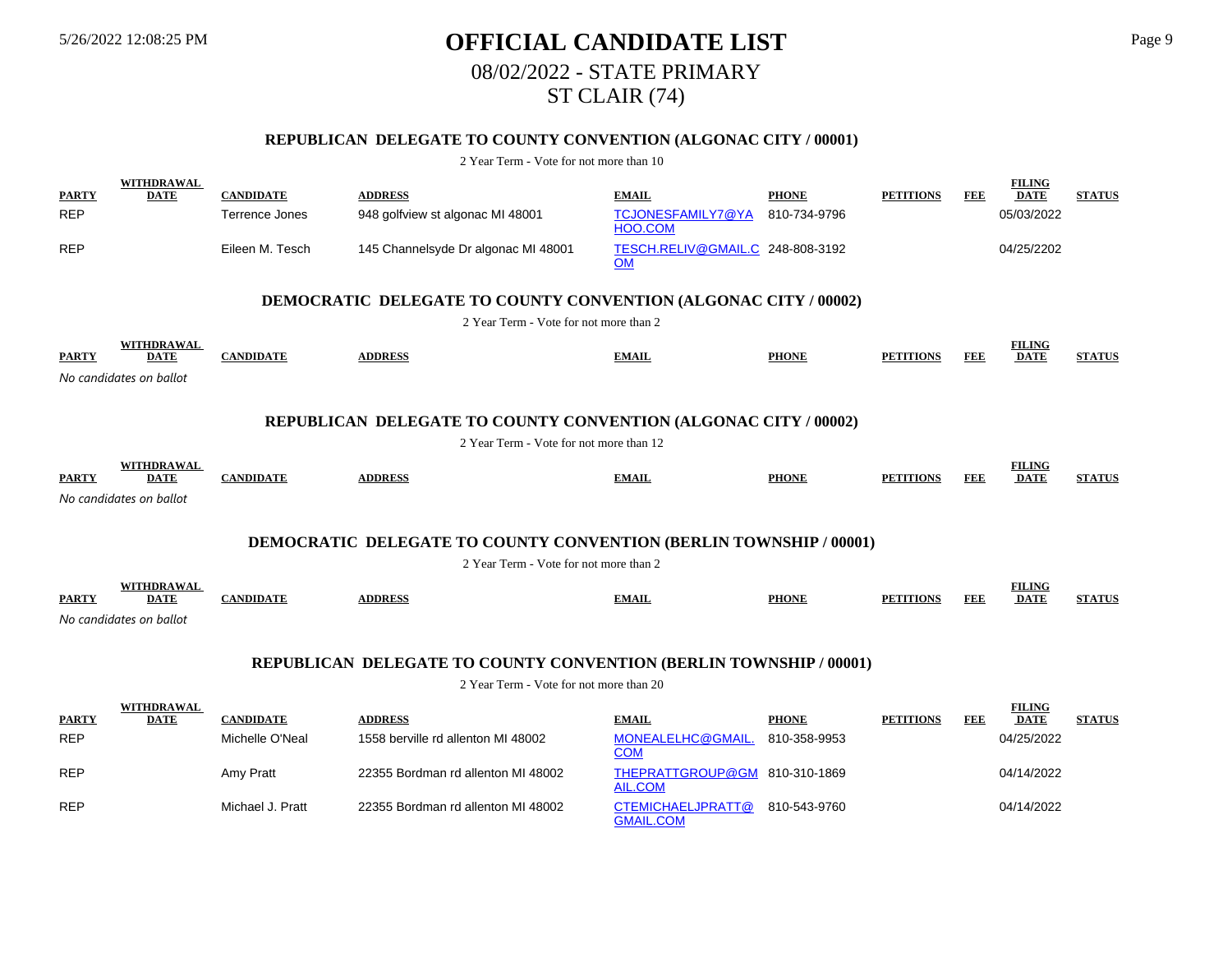# 5/26/2022 12:08:25 PM **OFFICIAL CANDIDATE LIST** Page 10 08/02/2022 - STATE PRIMARY ST CLAIR (74)

## **DEMOCRATIC DELEGATE TO COUNTY CONVENTION (BROCKWAY TOWNSHIP / 00001)**

2 Year Term - Vote for not more than 2

| <b>PARTY</b> | <b>WITHDRAWAL</b><br><b>DATE</b> | <b>CANDIDATE</b>      | <b>ADDRESS</b>                                                                 | <b>EMAIL</b>                                      | <b>PHONE</b> | <b>PETITIONS</b> | <b>FEE</b> | <b>FILING</b><br><b>DATE</b> | <b>STATUS</b> |
|--------------|----------------------------------|-----------------------|--------------------------------------------------------------------------------|---------------------------------------------------|--------------|------------------|------------|------------------------------|---------------|
|              | No candidates on ballot          |                       |                                                                                |                                                   |              |                  |            |                              |               |
|              |                                  |                       |                                                                                |                                                   |              |                  |            |                              |               |
|              |                                  |                       | REPUBLICAN DELEGATE TO COUNTY CONVENTION (BROCKWAY TOWNSHIP / 00001)           |                                                   |              |                  |            |                              |               |
|              |                                  |                       | 2 Year Term - Vote for not more than 12                                        |                                                   |              |                  |            |                              |               |
| <b>PARTY</b> | WITHDRAWAL<br><b>DATE</b>        | <b>CANDIDATE</b>      | <b>ADDRESS</b>                                                                 | <b>EMAIL</b>                                      | <b>PHONE</b> | <b>PETITIONS</b> | <b>FEE</b> | <b>FILING</b><br><b>DATE</b> | <b>STATUS</b> |
| <b>REP</b>   |                                  | <b>Kellie Lauwers</b> | 12401 Speaker rd brockway MI 48097                                             | LAUWERSKELLIE@GMA 810-343-0676<br><b>IL.COM</b>   |              |                  |            | 03/28/2022                   |               |
|              |                                  |                       | <b>DEMOCRATIC DELEGATE TO COUNTY CONVENTION (BURTCHVILLE TOWNSHIP / 00002)</b> |                                                   |              |                  |            |                              |               |
|              |                                  |                       | 2 Year Term - Vote for not more than 2                                         |                                                   |              |                  |            |                              |               |
| <b>PARTY</b> | <b>WITHDRAWAL</b><br><b>DATE</b> | <b>CANDIDATE</b>      | <b>ADDRESS</b>                                                                 | <b>EMAIL</b>                                      | <b>PHONE</b> | <b>PETITIONS</b> | <b>FEE</b> | <b>FILING</b><br><b>DATE</b> | <b>STATUS</b> |
|              | No candidates on ballot          |                       |                                                                                |                                                   |              |                  |            |                              |               |
|              |                                  |                       |                                                                                |                                                   |              |                  |            |                              |               |
|              |                                  |                       | REPUBLICAN DELEGATE TO COUNTY CONVENTION (BURTCHVILLE TOWNSHIP / 00002)        |                                                   |              |                  |            |                              |               |
|              |                                  |                       | 2 Year Term - Vote for not more than 10                                        |                                                   |              |                  |            |                              |               |
| <b>PARTY</b> | WITHDRAWAL<br><b>DATE</b>        | <b>CANDIDATE</b>      | <b>ADDRESS</b>                                                                 | <b>EMAIL</b>                                      | <b>PHONE</b> | <b>PETITIONS</b> | FEE        | <b>FILING</b><br><b>DATE</b> | <b>STATUS</b> |
| <b>REP</b>   |                                  | <b>Katie Bills</b>    | 3800 Harris rd burchville MI 48059                                             | LACIELYNN8310@HOTM 810-357-6045<br><b>AIL.COM</b> |              |                  |            | 05/02/2022                   |               |
| <b>REP</b>   |                                  |                       | Jennifer LH MacDonald 8311 State rd burtchville MI 48059                       |                                                   |              |                  |            | 04/29/2022                   |               |
| <b>REP</b>   |                                  | Keith A. MacDonald    | 8311 State rd burtchville MI 48059                                             |                                                   | 810-292-4941 |                  |            | 04/29/2022                   |               |
| <b>REP</b>   |                                  | J. Karen Schuman      | 4572 Jeddo rd burtchville MI 48059                                             | SCHUMAN1990@GMAIL.<br><b>COM</b>                  | 810-650-4028 |                  |            | 05/02/2022                   |               |
|              |                                  |                       | <b>DEMOCRATIC DELEGATE TO COUNTY CONVENTION (BURTCHVILLE TOWNSHIP / 00003)</b> |                                                   |              |                  |            |                              |               |

2 Year Term - Vote for not more than 2

|              | <b>THE AWAI</b>         |                |               |              |              |                                     | <b>FILING</b> |               |
|--------------|-------------------------|----------------|---------------|--------------|--------------|-------------------------------------|---------------|---------------|
| <b>PARTY</b> | DATE                    | <b>ANDIDAT</b> | <b>DDRESS</b> | <b>EMAIL</b> | <b>PHONE</b> | <b>FEF</b><br><b>PFT</b><br>'ITIONS | <b>DATE</b>   | <b>STATUS</b> |
|              | No candidatos on hallot |                |               |              |              |                                     |               |               |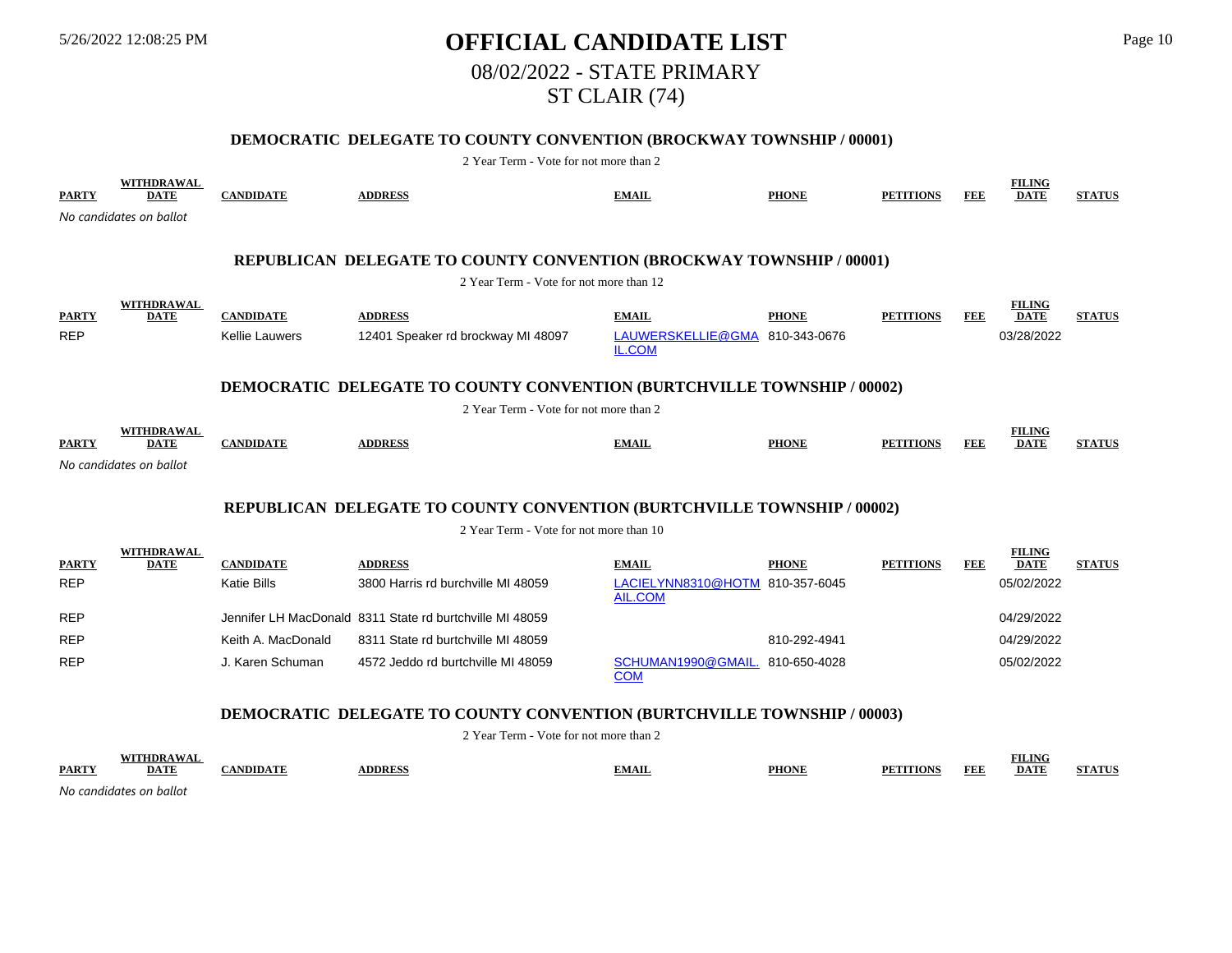# 5/26/2022 12:08:25 PM **OFFICIAL CANDIDATE LIST** Page 11 08/02/2022 - STATE PRIMARY ST CLAIR (74)

## **REPUBLICAN DELEGATE TO COUNTY CONVENTION (BURTCHVILLE TOWNSHIP / 00003)**

#### 2 Year Term - Vote for not more than 9

|              | <b>WITHDRAWAL</b>                                                        |                    |                                        |                            |              |                  |     | <b>FILING</b>                |               |  |  |  |  |
|--------------|--------------------------------------------------------------------------|--------------------|----------------------------------------|----------------------------|--------------|------------------|-----|------------------------------|---------------|--|--|--|--|
| <b>PARTY</b> | <b>DATE</b>                                                              | <b>CANDIDATE</b>   | <b>ADDRESS</b>                         | <b>EMAIL</b>               | <b>PHONE</b> | <b>PETITIONS</b> | FEE | <b>DATE</b>                  | <b>STATUS</b> |  |  |  |  |
| <b>REP</b>   |                                                                          | Mary Conlan        | 3589 Charles st Burtchville MI 48059   | MERRYMARY357@YAH<br>OO.COM | 810-956-3547 |                  |     | 04/01/2022                   |               |  |  |  |  |
| <b>REP</b>   |                                                                          | Joseph Martin Nofs | 3820 franklin lakeport MI 48059        | JMNOFS@GMAIL.COM           | 248-632-4066 |                  |     | 03/28/2022                   |               |  |  |  |  |
|              | <b>DEMOCRATIC DELEGATE TO COUNTY CONVENTION (CASCO TOWNSHIP / 00001)</b> |                    |                                        |                            |              |                  |     |                              |               |  |  |  |  |
|              |                                                                          |                    | 2 Year Term - Vote for not more than 2 |                            |              |                  |     |                              |               |  |  |  |  |
| <b>PARTY</b> | <b>WITHDRAWAL</b><br><b>DATE</b>                                         | <b>CANDIDATE</b>   | <b>ADDRESS</b>                         | <b>EMAIL</b>               | <b>PHONE</b> | <b>PETITIONS</b> | FEE | <b>FILING</b><br><b>DATE</b> | <b>STATUS</b> |  |  |  |  |
|              | No candidates on ballot                                                  |                    |                                        |                            |              |                  |     |                              |               |  |  |  |  |

#### **REPUBLICAN DELEGATE TO COUNTY CONVENTION (CASCO TOWNSHIP / 00001)**

#### 2 Year Term - Vote for not more than 10

|              | <b>WITHDRAWAL</b> |                  |                                |                                                   |              |                  |            | <b>FILING</b> |               |
|--------------|-------------------|------------------|--------------------------------|---------------------------------------------------|--------------|------------------|------------|---------------|---------------|
| <b>PARTY</b> | DATE              | <b>CANDIDATE</b> | <b>ADDRESS</b>                 | <b>EMAIL</b>                                      | <b>PHONE</b> | <b>PETITIONS</b> | <b>FEE</b> | <b>DATE</b>   | <b>STATUS</b> |
| <b>REP</b>   |                   | David Cavanary   | 9496 Springborn casco MI 48064 | DAVID.CAVANARY@YAH 586-843-8632<br>OO.COM         |              |                  |            | 04/25/2022    |               |
| <b>REP</b>   |                   | Gary F. Smith    | 5310 Bart dr casco MI 48064    | NOTIFYGARY@PROTON 810-278-0927<br><b>MAIL.COM</b> |              |                  |            | 04/25/2022    |               |

#### **DEMOCRATIC DELEGATE TO COUNTY CONVENTION (CASCO TOWNSHIP / 00002)**

2 Year Term - Vote for not more than 2

|              |                          |       |               |       |              |                                         | FILING      |                   |
|--------------|--------------------------|-------|---------------|-------|--------------|-----------------------------------------|-------------|-------------------|
| <b>PARTY</b> | <b>DATI</b>              | NDID⊾ | <b>DDRESS</b> | .MAIL | <b>PHONE</b> | PE <sub>1</sub><br><b>TTIONS</b><br>FEI | <b>DATI</b> | <b>IN A NEXTO</b> |
|              | $\overline{\phantom{a}}$ |       |               |       |              |                                         |             |                   |

*No candidates on ballot*

# **REPUBLICAN DELEGATE TO COUNTY CONVENTION (CASCO TOWNSHIP / 00002)**

|              | <b>WITHDRAWAL</b> |             |                                                     |                                           |              |                  |     | <b>FILING</b> |               |
|--------------|-------------------|-------------|-----------------------------------------------------|-------------------------------------------|--------------|------------------|-----|---------------|---------------|
| <b>PARTY</b> | <b>DATE</b>       | CANDIDATE   | <b>DDRESS</b>                                       | <b>EMAIL</b>                              | <b>PHONE</b> | <b>PETITIONS</b> | FEB | <b>DATE</b>   | <b>STATUS</b> |
| <b>REP</b>   |                   |             | Meschia Cooper-Hesse 3104 meldrum Rd casco MI 48064 | MESCHIA.COOPER@GM 586-557-5456<br>AIL.COM |              |                  |     | 05/03/2022    |               |
| <b>REP</b>   |                   | Martha King | 3020 church rd casco MI 48064                       | MKING3679@YAHOO.CO 586-709-9866           |              |                  |     | 04/25/2022    |               |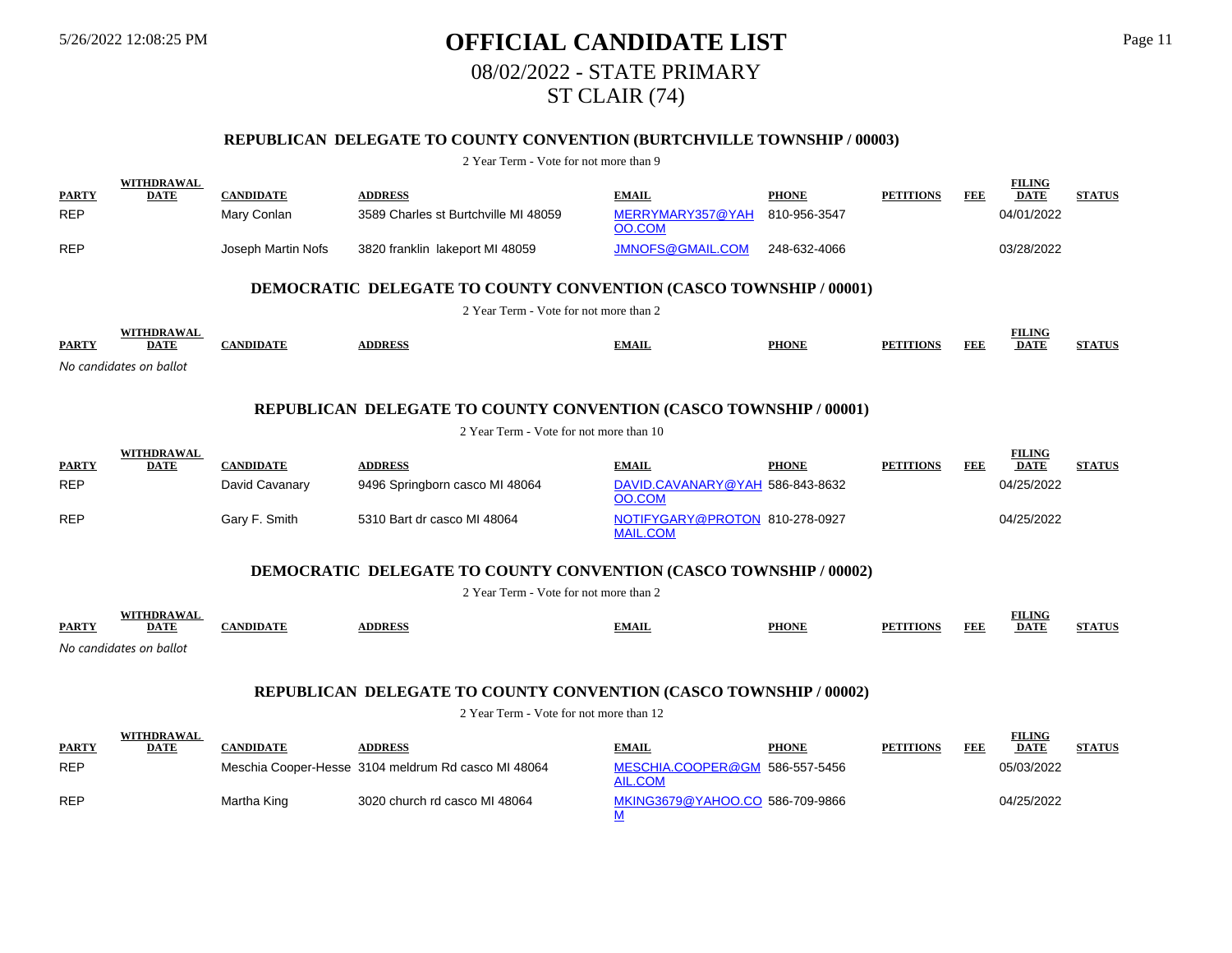# 5/26/2022 12:08:25 PM **OFFICIAL CANDIDATE LIST** Page 12 08/02/2022 - STATE PRIMARY ST CLAIR (74)

## **DEMOCRATIC DELEGATE TO COUNTY CONVENTION (CHINA TOWNSHIP / 00001)**

| <b>PARTY</b>                                                             | WITHDRAWAL<br><b>DATE</b>        | <b>CANDIDATE</b>       | <b>ADDRESS</b>                                                                                                     | <b>EMAIL</b>                                          | <b>PHONE</b> | <b>PETITIONS</b> | <b>FEE</b> | <b>FILING</b><br><b>DATE</b> | <b>STATUS</b> |  |  |  |  |
|--------------------------------------------------------------------------|----------------------------------|------------------------|--------------------------------------------------------------------------------------------------------------------|-------------------------------------------------------|--------------|------------------|------------|------------------------------|---------------|--|--|--|--|
|                                                                          | No candidates on ballot          |                        |                                                                                                                    |                                                       |              |                  |            |                              |               |  |  |  |  |
|                                                                          |                                  |                        |                                                                                                                    |                                                       |              |                  |            |                              |               |  |  |  |  |
| REPUBLICAN DELEGATE TO COUNTY CONVENTION (CHINA TOWNSHIP / 00001)        |                                  |                        |                                                                                                                    |                                                       |              |                  |            |                              |               |  |  |  |  |
|                                                                          |                                  |                        | 2 Year Term - Vote for not more than 11                                                                            |                                                       |              |                  |            |                              |               |  |  |  |  |
| <b>PARTY</b>                                                             | WITHDRAWAL<br><b>DATE</b>        | <b>CANDIDATE</b>       | <b>ADDRESS</b>                                                                                                     | <b>EMAIL</b>                                          | <b>PHONE</b> | <b>PETITIONS</b> | <b>FEE</b> | <b>FILING</b><br><b>DATE</b> | <b>STATUS</b> |  |  |  |  |
| <b>REP</b>                                                               |                                  | Lynn Grover            | 6437 Tripp Rd china MI 48054                                                                                       | LYNN@MDGCARPENTE 810-523-9750                         |              |                  |            | 04/25/2022                   |               |  |  |  |  |
|                                                                          |                                  |                        |                                                                                                                    | <b>RS.COM</b>                                         |              |                  |            |                              |               |  |  |  |  |
| <b>REP</b>                                                               |                                  | Michael D. Grover      | 6437 Tripp rd china MI 48079                                                                                       | MIKE.GROVER@MDGCA 810-523-9737<br><b>RPENTERS.COM</b> |              |                  |            | 09/10/2021                   |               |  |  |  |  |
| <b>REP</b>                                                               |                                  | Lauren Martin          | 4224 radike rd china MI 48054                                                                                      | LSCHWEI@HOTMAIL.CO 810-434-0096<br>M                  |              |                  |            | 05/03/2022                   |               |  |  |  |  |
| <b>REP</b>                                                               |                                  | <b>Stacey Westrick</b> | 3625 westrick rd china MI 48054                                                                                    | SSWESTRICK@COMCA 810-334-0172<br><b>ST.NET</b>        |              |                  |            | 04/25/2022                   |               |  |  |  |  |
| <b>DEMOCRATIC DELEGATE TO COUNTY CONVENTION (CHINA TOWNSHIP / 00002)</b> |                                  |                        |                                                                                                                    |                                                       |              |                  |            |                              |               |  |  |  |  |
|                                                                          |                                  |                        | 2 Year Term - Vote for not more than 2                                                                             |                                                       |              |                  |            |                              |               |  |  |  |  |
|                                                                          | <b>WITHDRAWAL</b>                |                        |                                                                                                                    |                                                       |              |                  |            | <b>FILING</b>                |               |  |  |  |  |
| <b>PARTY</b>                                                             | <b>DATE</b>                      | <b>CANDIDATE</b>       | <b>ADDRESS</b>                                                                                                     | <b>EMAIL</b>                                          | <b>PHONE</b> | <b>PETITIONS</b> | <b>FEE</b> | <b>DATE</b>                  | <b>STATUS</b> |  |  |  |  |
|                                                                          | No candidates on ballot          |                        |                                                                                                                    |                                                       |              |                  |            |                              |               |  |  |  |  |
|                                                                          |                                  |                        |                                                                                                                    |                                                       |              |                  |            |                              |               |  |  |  |  |
|                                                                          |                                  |                        | <b>REPUBLICAN DELEGATE TO COUNTY CONVENTION (CHINA TOWNSHIP / 00002)</b><br>2 Year Term - Vote for not more than 9 |                                                       |              |                  |            |                              |               |  |  |  |  |
|                                                                          |                                  |                        |                                                                                                                    |                                                       |              |                  |            | <b>FILING</b>                |               |  |  |  |  |
| <b>PARTY</b>                                                             | WITHDRAWAL<br><b>DATE</b>        | <b>CANDIDATE</b>       | <b>ADDRESS</b>                                                                                                     | <b>EMAIL</b>                                          | <b>PHONE</b> | <b>PETITIONS</b> | <b>FEE</b> | <b>DATE</b>                  | <b>STATUS</b> |  |  |  |  |
|                                                                          | No candidates on ballot          |                        |                                                                                                                    |                                                       |              |                  |            |                              |               |  |  |  |  |
|                                                                          |                                  |                        |                                                                                                                    |                                                       |              |                  |            |                              |               |  |  |  |  |
|                                                                          |                                  |                        | <b>DEMOCRATIC DELEGATE TO COUNTY CONVENTION (CLAY TOWNSHIP / 00001)</b>                                            |                                                       |              |                  |            |                              |               |  |  |  |  |
|                                                                          |                                  |                        | 2 Year Term - Vote for not more than 2                                                                             |                                                       |              |                  |            |                              |               |  |  |  |  |
| <b>PARTY</b>                                                             | <b>WITHDRAWAL</b><br><b>DATE</b> | <b>CANDIDATE</b>       | <b>ADDRESS</b>                                                                                                     | <b>EMAIL</b>                                          | <b>PHONE</b> | <b>PETITIONS</b> | <b>FEE</b> | <b>FILING</b><br><b>DATE</b> | <b>STATUS</b> |  |  |  |  |
|                                                                          | No candidates on ballot          |                        |                                                                                                                    |                                                       |              |                  |            |                              |               |  |  |  |  |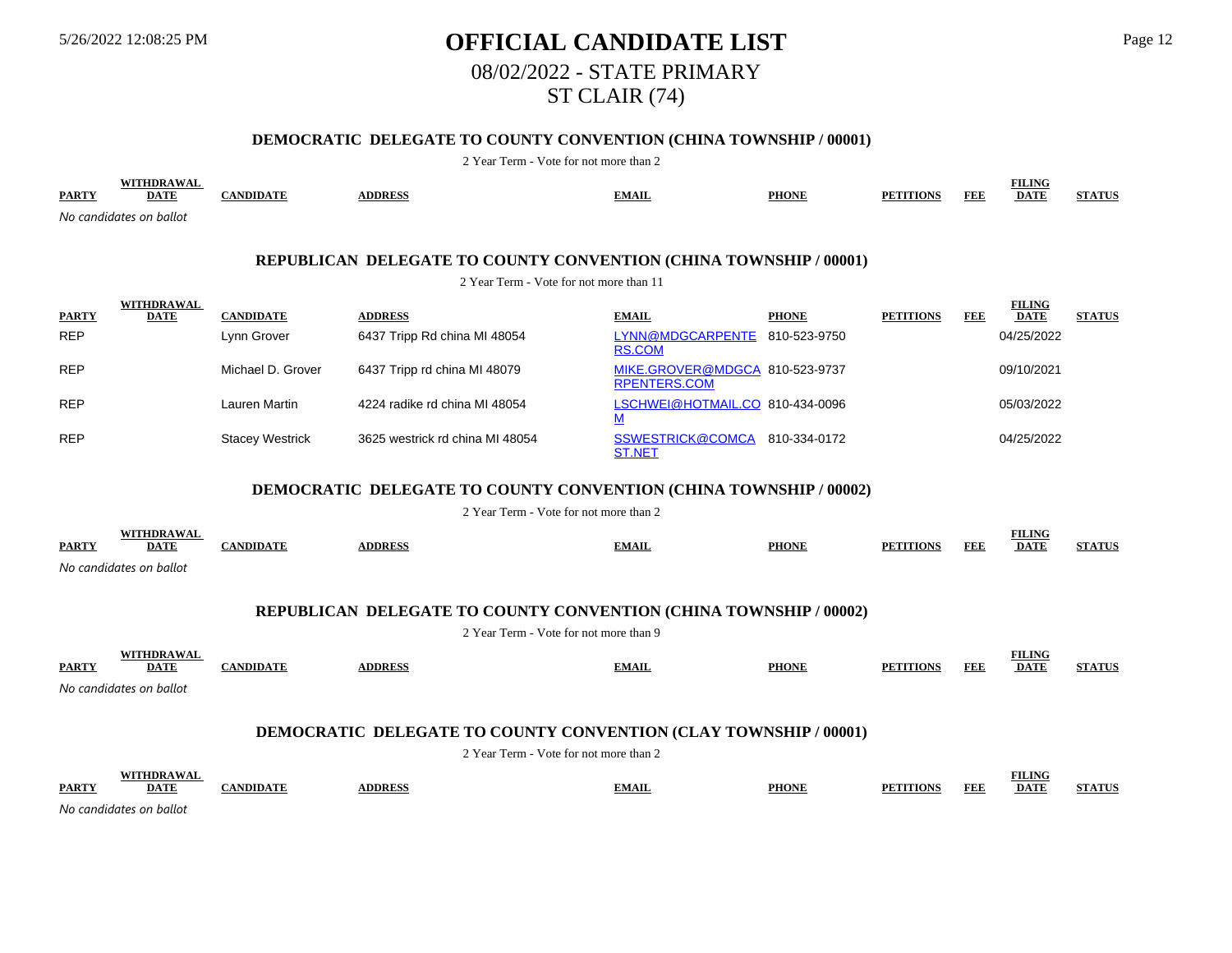# 5/26/2022 12:08:25 PM **OFFICIAL CANDIDATE LIST** Page 13 08/02/2022 - STATE PRIMARY ST CLAIR (74)

## **REPUBLICAN DELEGATE TO COUNTY CONVENTION (CLAY TOWNSHIP / 00001)**

| <b>PARTY</b> | <b>WITHDRAWAL</b><br><b>DATE</b> | <b>CANDIDATE</b>   | <b>ADDRESS</b>                                                          | <b>EMAIL</b>             | <b>PHONE</b> | <b>PETITIONS</b> | <b>FEE</b> | <b>FILING</b><br><b>DATE</b> | <b>STATUS</b> |
|--------------|----------------------------------|--------------------|-------------------------------------------------------------------------|--------------------------|--------------|------------------|------------|------------------------------|---------------|
|              | No candidates on ballot          |                    |                                                                         |                          |              |                  |            |                              |               |
|              |                                  |                    |                                                                         |                          |              |                  |            |                              |               |
|              |                                  |                    | <b>DEMOCRATIC DELEGATE TO COUNTY CONVENTION (CLAY TOWNSHIP / 00003)</b> |                          |              |                  |            |                              |               |
|              |                                  |                    | 2 Year Term - Vote for not more than 2                                  |                          |              |                  |            |                              |               |
| <b>PARTY</b> | <b>WITHDRAWAL</b><br><b>DATE</b> | <b>CANDIDATE</b>   | <b>ADDRESS</b>                                                          | <b>EMAIL</b>             | <b>PHONE</b> | <b>PETITIONS</b> | <b>FEE</b> | <b>FILING</b><br><b>DATE</b> | <b>STATUS</b> |
|              | No candidates on ballot          |                    |                                                                         |                          |              |                  |            |                              |               |
|              |                                  |                    |                                                                         |                          |              |                  |            |                              |               |
|              |                                  |                    | <b>REPUBLICAN DELEGATE TO COUNTY CONVENTION (CLAY TOWNSHIP / 00003)</b> |                          |              |                  |            |                              |               |
|              |                                  |                    | 2 Year Term - Vote for not more than 15                                 |                          |              |                  |            |                              |               |
| <b>PARTY</b> | <b>WITHDRAWAL</b><br><b>DATE</b> | <b>CANDIDATE</b>   | <b>ADDRESS</b>                                                          | <b>EMAIL</b>             | <b>PHONE</b> | <b>PETITIONS</b> | FEE        | <b>FILING</b><br><b>DATE</b> | <b>STATUS</b> |
| <b>REP</b>   |                                  | Tara Sheridan Mann | 7272 Bluebill rd clay MI 48001                                          |                          |              |                  |            | 05/02/2022                   |               |
|              |                                  |                    |                                                                         |                          |              |                  |            |                              |               |
|              |                                  |                    | <b>DEMOCRATIC DELEGATE TO COUNTY CONVENTION (CLAY TOWNSHIP / 00004)</b> |                          |              |                  |            |                              |               |
|              | WITHDRAWAL                       |                    | 2 Year Term - Vote for not more than 2                                  |                          |              |                  |            | <b>FILING</b>                |               |
| <b>PARTY</b> | <b>DATE</b>                      | <b>CANDIDATE</b>   | <b>ADDRESS</b>                                                          | <b>EMAIL</b>             | <b>PHONE</b> | <b>PETITIONS</b> | FEE        | <b>DATE</b>                  | <b>STATUS</b> |
|              | No candidates on ballot          |                    |                                                                         |                          |              |                  |            |                              |               |
|              |                                  |                    |                                                                         |                          |              |                  |            |                              |               |
|              |                                  |                    | REPUBLICAN DELEGATE TO COUNTY CONVENTION (CLAY TOWNSHIP / 00004)        |                          |              |                  |            |                              |               |
|              |                                  |                    | 2 Year Term - Vote for not more than 8                                  |                          |              |                  |            |                              |               |
| <b>PARTY</b> | <b>WITHDRAWAL</b><br><b>DATE</b> | <b>CANDIDATE</b>   | <b>ADDRESS</b>                                                          | <b>EMAIL</b>             | <b>PHONE</b> | <b>PETITIONS</b> | FEE        | <b>FILING</b><br><b>DATE</b> | <b>STATUS</b> |
| <b>REP</b>   |                                  | Kathleen M. Vertin | 6535 Green drive harsens island MI 48028                                | <b>KVERTIN@GMAIL.COM</b> | 248-705-3425 |                  |            | 05/02/2022                   |               |
| <b>REP</b>   |                                  | Thomas D. Vertin   | 6335 green drive harsens island MI 48028                                | TVERTIN@GMAIL.COM        | 586-764-2761 |                  |            | 05/02/2022                   |               |
|              |                                  |                    | <b>DEMOCRATIC DELEGATE TO COUNTY CONVENTION (CLAY TOWNSHIP / 00005)</b> |                          |              |                  |            |                              |               |
|              |                                  |                    | 2 Year Term - Vote for not more than 2                                  |                          |              |                  |            |                              |               |
|              | WITHDRAWAL                       |                    |                                                                         |                          |              |                  |            | <b>FILING</b>                |               |
| <b>PARTY</b> | <b>DATE</b>                      | <b>CANDIDATE</b>   | <b>ADDRESS</b>                                                          | <b>EMAIL</b>             | <b>PHONE</b> | <b>PETITIONS</b> | <b>FEE</b> | <b>DATE</b>                  | <b>STATUS</b> |
|              | No candidates on ballot          |                    |                                                                         |                          |              |                  |            |                              |               |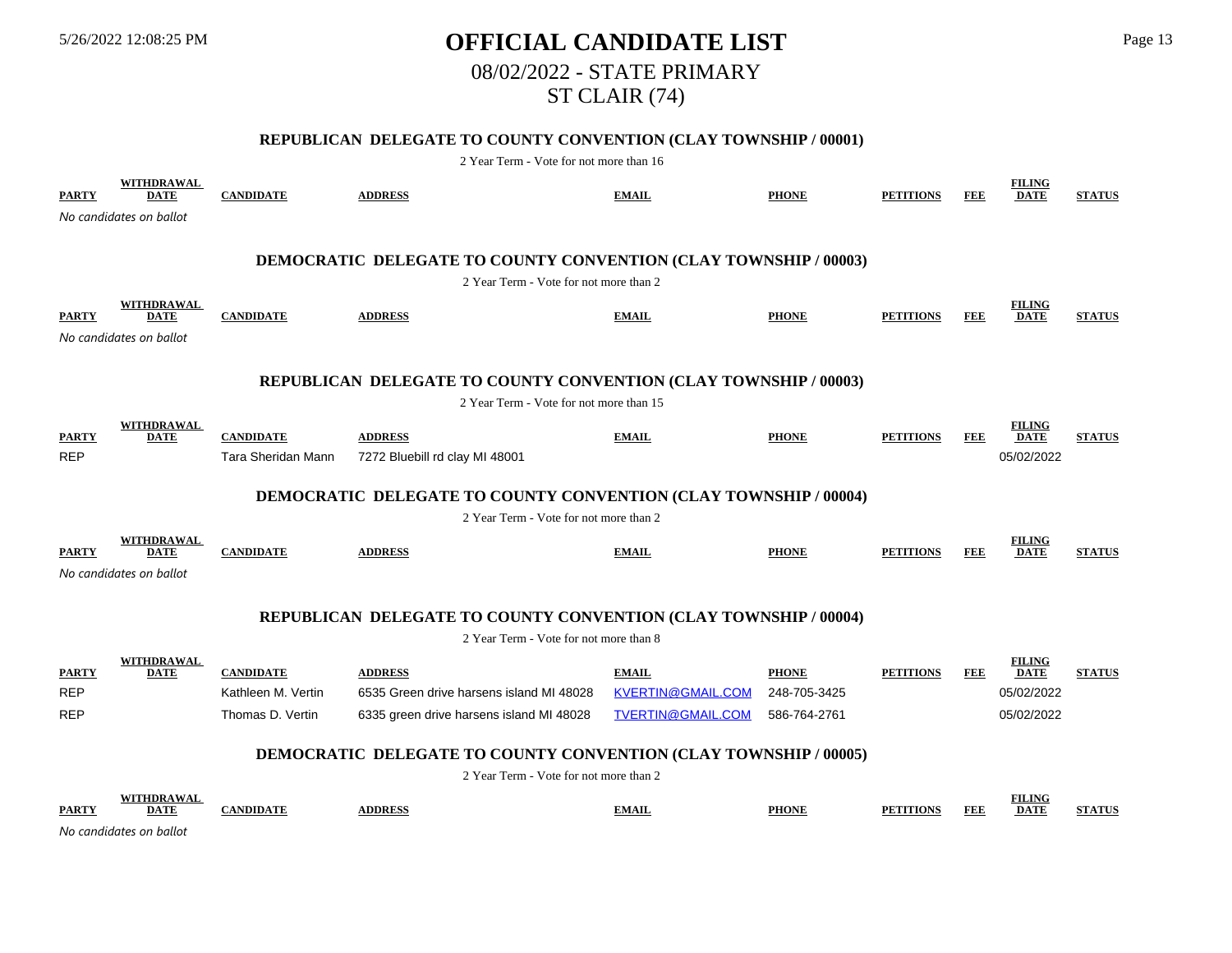# 5/26/2022 12:08:25 PM **OFFICIAL CANDIDATE LIST** Page 14 08/02/2022 - STATE PRIMARY ST CLAIR (74)

## **REPUBLICAN DELEGATE TO COUNTY CONVENTION (CLAY TOWNSHIP / 00005)**

#### 2 Year Term - Vote for not more than 16

|              | <b>WITHDRAWAL</b> |                  |                                |                                               |              |                  |     | <b>FILING</b> |               |
|--------------|-------------------|------------------|--------------------------------|-----------------------------------------------|--------------|------------------|-----|---------------|---------------|
| <b>PARTY</b> | <b>DATE</b>       | <b>CANDIDATE</b> | <b>ADDRESS</b>                 | <b>EMAIL</b>                                  | <b>PHONE</b> | <b>PETITIONS</b> | FEE | <b>DATE</b>   | <b>STATUS</b> |
| <b>REP</b>   |                   | Heidi Campbell   | 8020 Marsh rd clay MI 48001    | RONSHONEY@COMCAS 810-278-1709<br><u>T.NET</u> |              |                  |     | 04/29/2022    |               |
| <b>REP</b>   |                   | Justin C. Wagner | 9040 stone rd algonac MI 48001 |                                               |              |                  |     | 05/02/2022    |               |
| <b>REP</b>   |                   | Michelle Zanger  | 8405 Starville clay MI 48001   | GRAMMAS2008@GMAIL. 586-255-3121<br><u>COM</u> |              |                  |     | 04/25/2022    |               |

### **DEMOCRATIC DELEGATE TO COUNTY CONVENTION (CLYDE TOWNSHIP / 00001)**

2 Year Term - Vote for not more than 2

|              |                         |               |              |              |              |                                             |            | <b>FILING</b> | СТАТИ |
|--------------|-------------------------|---------------|--------------|--------------|--------------|---------------------------------------------|------------|---------------|-------|
| <b>PARTY</b> | DATE                    | <b>NDIDAT</b> | <b>DDRES</b> | <b>EMAIL</b> | <b>PHONE</b> | $\mathbf{P} \mathbf{E}^{\prime}$<br>TITIONS | <b>FEE</b> | <b>DATE</b>   |       |
|              | No candidates on ballot |               |              |              |              |                                             |            |               |       |

### **REPUBLICAN DELEGATE TO COUNTY CONVENTION (CLYDE TOWNSHIP / 00001)**

2 Year Term - Vote for not more than 19

|              | <b>WITHDRAWAL</b> |                    |                                     |                                             |              |                  |            | <b>FILING</b> |               |
|--------------|-------------------|--------------------|-------------------------------------|---------------------------------------------|--------------|------------------|------------|---------------|---------------|
| <b>PARTY</b> | <b>DATE</b>       | <b>CANDIDATE</b>   | <b>ADDRESS</b>                      | <b>EMAIL</b>                                | <b>PHONE</b> | <b>PETITIONS</b> | <b>FEE</b> | <b>DATE</b>   | <b>STATUS</b> |
| <b>REP</b>   |                   | John C. Altena     | 5222 beard rd clyde MI 48049        | JCAMECHANICAL@YAH<br>OO.COM                 | 586-563-8977 |                  |            | 04/29/2022    |               |
| <b>REP</b>   |                   | Denise Benn Altena | 5222 Beard rd clyde MI 48049        | DENISEJULIEBENN67@<br><b>GMAIL.COM</b>      | 313-334-9039 |                  |            | 04/29/2022    |               |
| <b>REP</b>   |                   | Helen Hermes       | 5645 sycamore clyde MI 48049        |                                             | 810-984-4771 |                  |            | 03/28/2022    |               |
| <b>REP</b>   |                   | Martha VanCamp     | 3700 Havenwood trail clyde MI 48049 | MJVANCAMP@GMAIL.C 810-357-8798<br><u>OM</u> |              |                  |            | 03/09/2022    |               |
| <b>REP</b>   |                   | Monica VanCamp     | 3700 havenwood trail clyde MI 48049 | MJUNE1198@PROTONM 810-357-1198<br>AIL.COM   |              |                  |            | 02/28/2022    |               |

#### **DEMOCRATIC DELEGATE TO COUNTY CONVENTION (CLYDE TOWNSHIP / 00002)**

2 Year Term - Vote for not more than 2

|                           |      |      |               |         |              |                                                            | <b>FILING</b> |         |
|---------------------------|------|------|---------------|---------|--------------|------------------------------------------------------------|---------------|---------|
| <b>PARTY</b>              | DATT | NDID | <b>DDRESS</b> | AVIA IL | <b>PHONE</b> | FEB<br>$T$ $\sim$ $T$ $\sim$ $T$ $\sim$ $T$ $\sim$<br>PF 1 | DATF          | 1.77770 |
| $\sim$ $\sim$<br>$\cdots$ | .    |      |               |         |              |                                                            |               |         |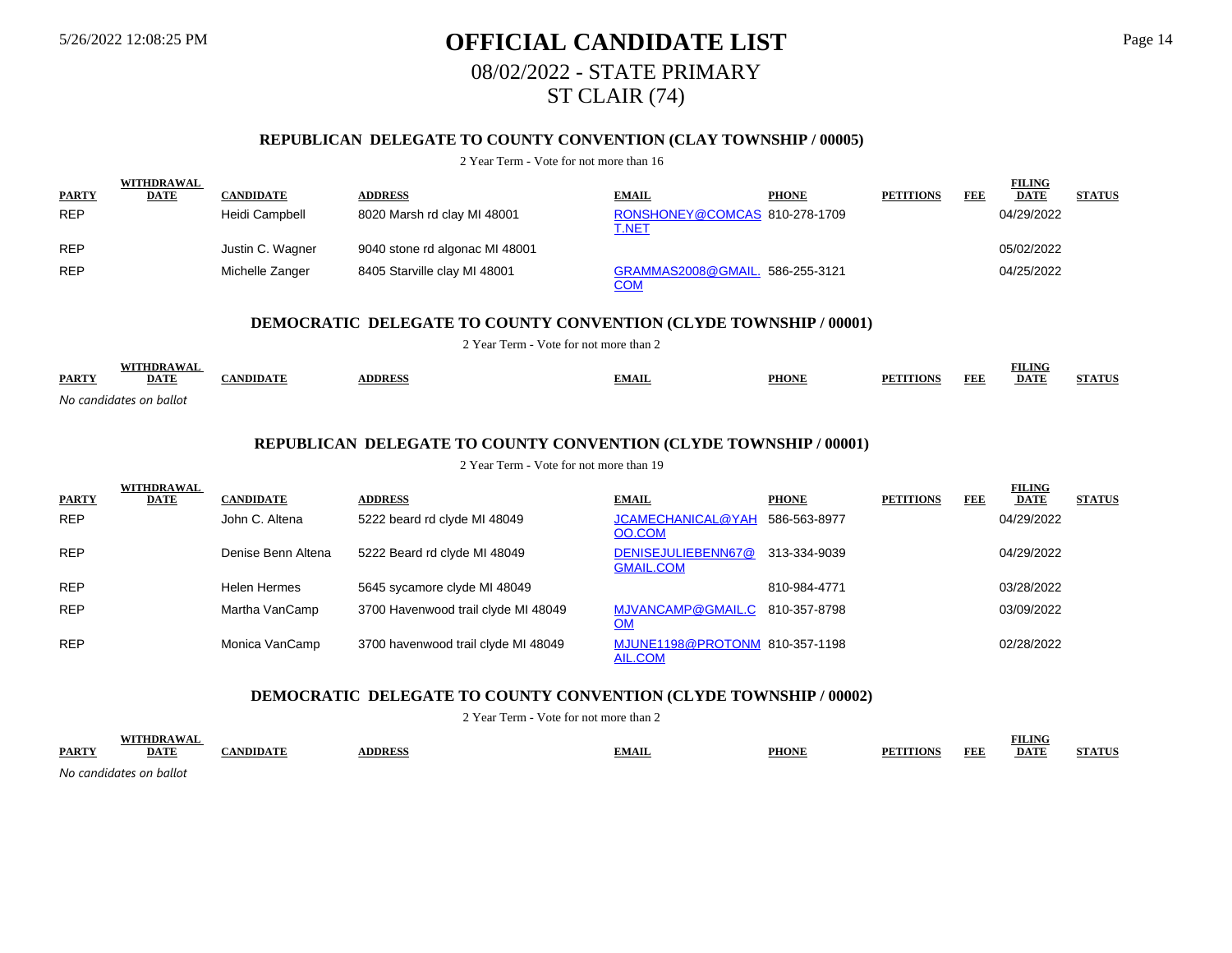# 5/26/2022 12:08:25 PM **OFFICIAL CANDIDATE LIST** Page 15 08/02/2022 - STATE PRIMARY ST CLAIR (74)

## **REPUBLICAN DELEGATE TO COUNTY CONVENTION (CLYDE TOWNSHIP / 00002)**

2 Year Term - Vote for not more than 11

|              | <b>WITHDRAWAL</b>         |                       |                                                                                                                       |                                           |              |                  |            | <b>FILING</b>                |               |
|--------------|---------------------------|-----------------------|-----------------------------------------------------------------------------------------------------------------------|-------------------------------------------|--------------|------------------|------------|------------------------------|---------------|
| <b>PARTY</b> | <b>DATE</b>               | <b>CANDIDATE</b>      | <b>ADDRESS</b>                                                                                                        | <b>EMAIL</b>                              | <b>PHONE</b> | <b>PETITIONS</b> | <b>FEE</b> | <b>DATE</b>                  | <b>STATUS</b> |
| <b>REP</b>   |                           | Elizabeth Sommerville | 6916 Phillips Rd North Street MI 48049                                                                                | <b>ELIZABETHSOMMERVIL</b><br>LE@YAHOO.COM | 810-841-3152 |                  |            | 04/07/2022                   |               |
| <b>REP</b>   |                           | Larry Van Beek        | 3636 rabidue rd clyde MI 48049                                                                                        |                                           | 810-982-0452 |                  |            | 02/14/2022                   |               |
| <b>REP</b>   |                           | James Wier            | 7171 Beard rd clyde MI 48049                                                                                          |                                           | 810-334-6397 |                  |            | 04/11/2022                   |               |
|              |                           |                       | <b>DEMOCRATIC DELEGATE TO COUNTY CONVENTION (COLUMBUS TOWNSHIP / 00001)</b><br>2 Year Term - Vote for not more than 2 |                                           |              |                  |            |                              |               |
|              |                           |                       |                                                                                                                       |                                           |              |                  |            |                              |               |
| <b>PARTY</b> | WITHDRAWAL<br><b>DATE</b> | <b>CANDIDATE</b>      | <b>ADDRESS</b>                                                                                                        | <b>EMAIL</b>                              | <b>PHONE</b> | <b>PETITIONS</b> | <b>FEE</b> | <b>FILING</b><br><b>DATE</b> | <b>STATUS</b> |

*No candidates on ballot*

## **REPUBLICAN DELEGATE TO COUNTY CONVENTION (COLUMBUS TOWNSHIP / 00001)**

2 Year Term - Vote for not more than 16

|              | WITHDRAWAL  |                   |                                    |                                                 |              |                  |     | <b>FILING</b> |               |
|--------------|-------------|-------------------|------------------------------------|-------------------------------------------------|--------------|------------------|-----|---------------|---------------|
| <b>PARTY</b> | <b>DATE</b> | <b>CANDIDATE</b>  | <b>ADDRESS</b>                     | <b>EMAIL</b>                                    | <b>PHONE</b> | <b>PETITIONS</b> | FEE | <b>DATE</b>   | <b>STATUS</b> |
| <b>REP</b>   |             | Matthew A. Case   | 9370 big hand rd columbus MI 48063 |                                                 | 586-315-2080 |                  |     | 04/14/2022    |               |
| <b>REP</b>   |             | Sarah Case        | 9370 big Hand columbus MI 48063    | 1234SCASE@GMAIL.CO 586-315-2080                 |              |                  |     | 04/14/2022    |               |
| <b>REP</b>   |             | Timothy L. Parker | 8087 kendall Columbus MI 48063     | TIMPARKER1953@GMAI 586-727-5716<br><b>L.COM</b> |              |                  |     | 02/14/2022    |               |

### **DEMOCRATIC DELEGATE TO COUNTY CONVENTION (COLUMBUS TOWNSHIP / 00003)**

2 Year Term - Vote for not more than 2

|              | $\cdot$ THDRAWA         |                 |                |              |              |                  |     | <b>FILING</b> |                         |
|--------------|-------------------------|-----------------|----------------|--------------|--------------|------------------|-----|---------------|-------------------------|
| <b>PARTY</b> | <b>DATE</b>             | <b>ANDIDATE</b> | <b>ADDRESS</b> | <u>EMAIL</u> | <b>PHONE</b> | <b>PETITIONS</b> | FEE | <b>DATE</b>   | <b>TA THE</b><br>'IAIU. |
|              | No candidates on ballot |                 |                |              |              |                  |     |               |                         |

### **REPUBLICAN DELEGATE TO COUNTY CONVENTION (COLUMBUS TOWNSHIP / 00003)**

|              | <b>WITHDRAWAL</b> |                   |                                    |                               |              |                  |     | ₹ILING      |               |
|--------------|-------------------|-------------------|------------------------------------|-------------------------------|--------------|------------------|-----|-------------|---------------|
| <b>PARTY</b> | <b>DATE</b>       | 'ANDIDATE         | <b>DDRESS</b>                      | <b>EMAIL</b>                  | <b>PHONE</b> | <b>PETITIONS</b> | FEF | <b>DATE</b> | <b>STATUS</b> |
| <b>REP</b>   |                   | Michael P. Haught | 9353 gratiot Ave columbus MI 48063 | MPHAUGHT@YAHOO.C 248-925-7671 |              |                  |     | 05/03/2022  |               |
|              |                   |                   |                                    |                               |              |                  |     |             |               |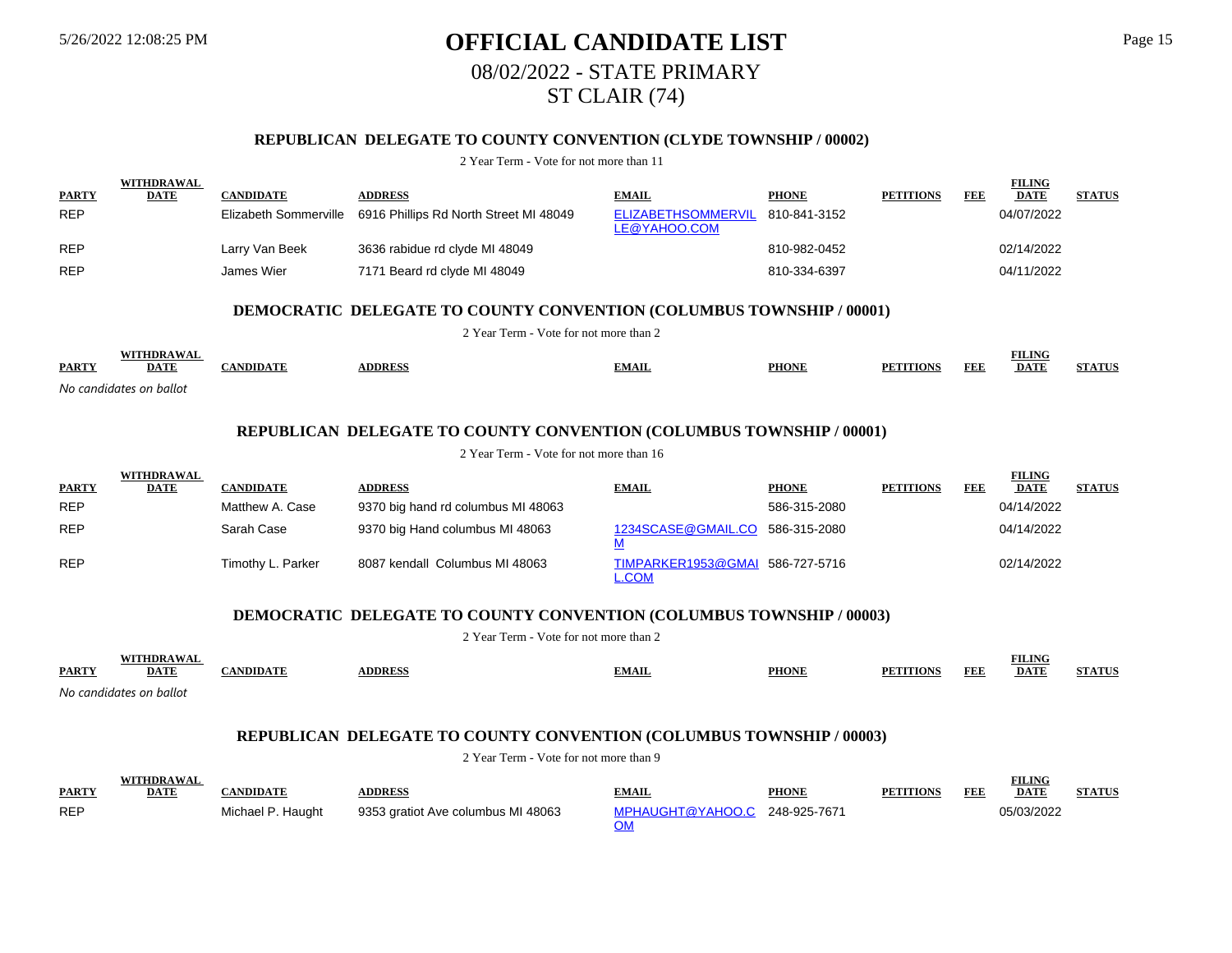# 5/26/2022 12:08:25 PM **OFFICIAL CANDIDATE LIST** Page 16 08/02/2022 - STATE PRIMARY ST CLAIR (74)

### **DEMOCRATIC DELEGATE TO COUNTY CONVENTION (COTTRELLVILLE TOWNSHIP / 00001)**

2 Year Term - Vote for not more than 2

| <b>PARTY</b> | WITHDRAWAL<br><b>DATE</b>        | <b>CANDIDATE</b>           | <b>ADDRESS</b>                                                                | <b>EMAIL</b>                                 | <b>PHONE</b> | <b>PETITIONS</b> | FEE        | <b>FILING</b><br><b>DATE</b> | <b>STATUS</b> |
|--------------|----------------------------------|----------------------------|-------------------------------------------------------------------------------|----------------------------------------------|--------------|------------------|------------|------------------------------|---------------|
|              | No candidates on ballot          |                            |                                                                               |                                              |              |                  |            |                              |               |
|              |                                  |                            |                                                                               |                                              |              |                  |            |                              |               |
|              |                                  |                            | REPUBLICAN DELEGATE TO COUNTY CONVENTION (COTTRELLVILLE TOWNSHIP / 00001)     |                                              |              |                  |            |                              |               |
|              |                                  |                            | 2 Year Term - Vote for not more than 20                                       |                                              |              |                  |            |                              |               |
| <b>PARTY</b> | <b>WITHDRAWAL</b><br><b>DATE</b> | <b>CANDIDATE</b>           | <b>ADDRESS</b>                                                                | <b>EMAIL</b>                                 | <b>PHONE</b> | <b>PETITIONS</b> | <b>FEE</b> | <b>FILING</b><br><b>DATE</b> | <b>STATUS</b> |
|              | No candidates on ballot          |                            |                                                                               |                                              |              |                  |            |                              |               |
|              |                                  |                            |                                                                               |                                              |              |                  |            |                              |               |
|              |                                  |                            | <b>DEMOCRATIC DELEGATE TO COUNTY CONVENTION (EAST CHINA TOWNSHIP / 00001)</b> |                                              |              |                  |            |                              |               |
|              |                                  |                            | 2 Year Term - Vote for not more than 2                                        |                                              |              |                  |            |                              |               |
| <b>PARTY</b> | WITHDRAWAL<br><b>DATE</b>        | <b>CANDIDATE</b>           | <b>ADDRESS</b>                                                                | <b>EMAIL</b>                                 | <b>PHONE</b> | <b>PETITIONS</b> | FEE        | <b>FILING</b><br><b>DATE</b> | <b>STATUS</b> |
| <b>DEM</b>   |                                  | Thomas Brenner I           | 3995 South River Road Unit 13 east china<br>MI 48054                          | MARYSVILLEMOPAR@A<br><b>OL.COM</b>           | 810-300-3360 |                  |            | 04/12/2022                   |               |
|              |                                  |                            | REPUBLICAN DELEGATE TO COUNTY CONVENTION (EAST CHINA TOWNSHIP / 00001)        |                                              |              |                  |            |                              |               |
|              |                                  |                            | 2 Year Term - Vote for not more than 21                                       |                                              |              |                  |            |                              |               |
| <b>PARTY</b> | WITHDRAWAL<br><b>DATE</b>        | <b>CANDIDATE</b>           | <b>ADDRESS</b>                                                                | <b>EMAIL</b>                                 | <b>PHONE</b> | <b>PETITIONS</b> | FEE        | <b>FILING</b><br><b>DATE</b> | <b>STATUS</b> |
| <b>REP</b>   |                                  | Sharyn Czebatul            | 3716 Riverview Terrace North east china MI<br>48054                           | CZEBATULS@GMAIL.CO 513-225-2707<br>М         |              |                  |            | 04/13/2022                   |               |
| <b>REP</b>   |                                  | <b>William Czebatul</b>    | 3716 riverview terrace north east china MI<br>48054                           | WMC.ENGMGR@GMAIL. 513-315-8112<br><b>COM</b> |              |                  |            | 04/13/2022                   |               |
| <b>REP</b>   |                                  | <b>Ryan Winfield Scott</b> | 6116 Urban Dr east china MI 48054                                             | RYANWIN2327@GMAIL.<br><b>COM</b>             | 810-300-1873 |                  |            | 04/14/2022                   |               |
| <b>REP</b>   |                                  | Keith P. Stieber           | 2009 river road east china MI 48054                                           | CZACE@YAHOO.COM                              | 586-876-6555 |                  |            | 03/07/2022                   |               |

#### **DEMOCRATIC DELEGATE TO COUNTY CONVENTION (EMMETT TOWNSHIP / 00001)**

967 Belle River Rd East China MI 48054

2 Year Term - Vote for not more than 2 **PARTY WITHDRAWAL DATE CANDIDATE ADDRESS EMAIL PHONE PETITIONS FEE FILING DATE STATUS**

.COM

WHITESELL2@HOTMAIL 810-459-7185 05/03/2022

*No candidates on ballot*

REP Steven Edward

Whitesell II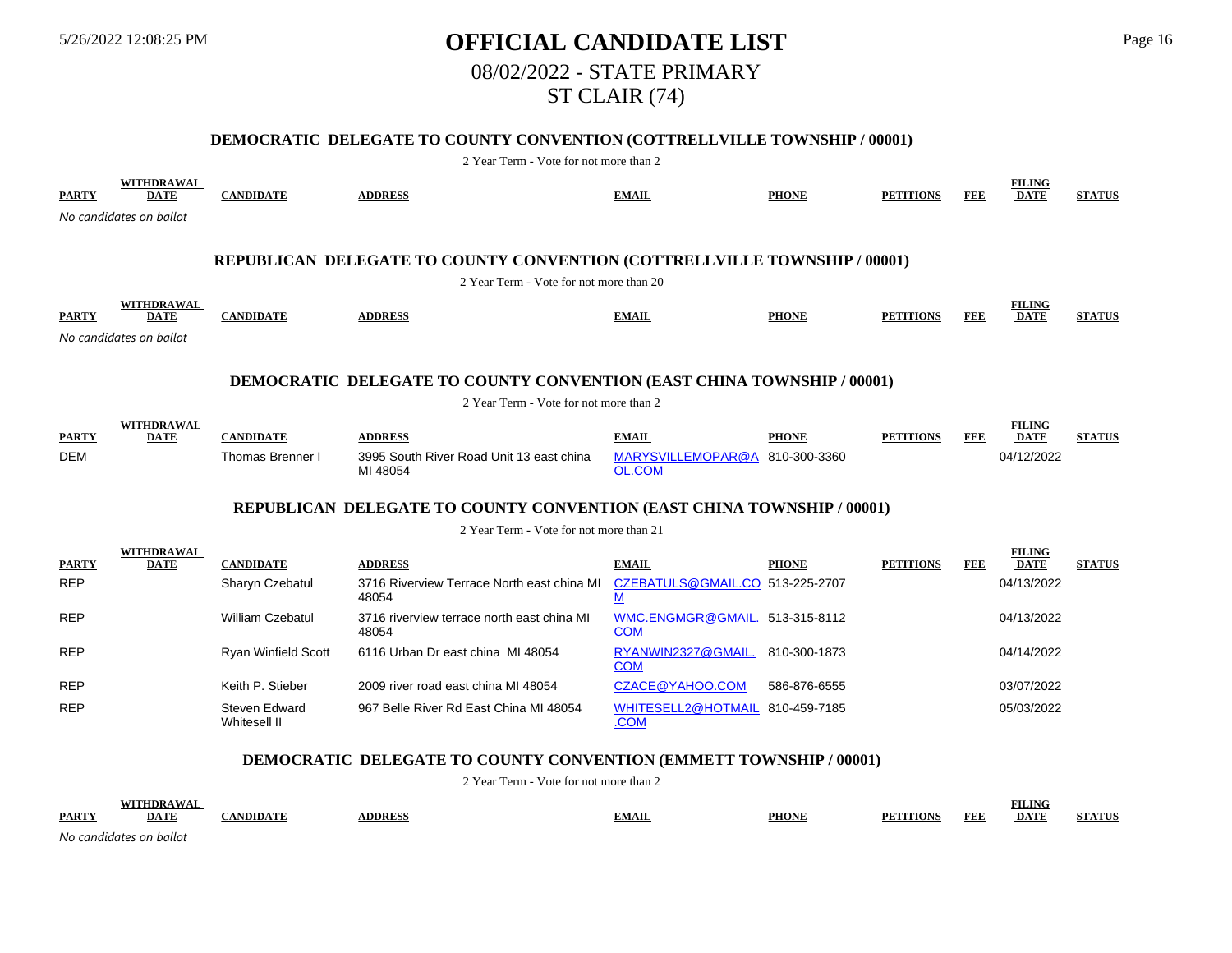# 5/26/2022 12:08:25 PM **OFFICIAL CANDIDATE LIST** Page 17 08/02/2022 - STATE PRIMARY ST CLAIR (74)

## **REPUBLICAN DELEGATE TO COUNTY CONVENTION (EMMETT TOWNSHIP / 00001)**

| <b>PARTY</b><br><b>REP</b> | <b>WITHDRAWAL</b><br><b>DATE</b>                            | <b>CANDIDATE</b><br><b>Christine De Claire</b> | <b>ADDRESS</b><br>5300 Welch road emmett MI 48022                               | <b>EMAIL</b> | <b>PHONE</b><br>810-387-2909 | <b>PETITIONS</b> | <b>FEE</b> | <b>FILING</b><br><b>DATE</b><br>04/14/2022 | <b>STATUS</b> |
|----------------------------|-------------------------------------------------------------|------------------------------------------------|---------------------------------------------------------------------------------|--------------|------------------------------|------------------|------------|--------------------------------------------|---------------|
|                            |                                                             |                                                | <b>DEMOCRATIC DELEGATE TO COUNTY CONVENTION (FORT GRATIOT TOWNSHIP / 00001)</b> |              |                              |                  |            |                                            |               |
|                            |                                                             |                                                | 2 Year Term - Vote for not more than 2                                          |              |                              |                  |            |                                            |               |
| <b>PARTY</b>               | WITHDRAWAL<br><b>DATE</b><br>No candidates on ballot        | <b>CANDIDATE</b>                               | <b>ADDRESS</b>                                                                  | <b>EMAIL</b> | <b>PHONE</b>                 | <b>PETITIONS</b> | FEE        | <b>FILING</b><br><b>DATE</b>               | <b>STATUS</b> |
|                            |                                                             |                                                |                                                                                 |              |                              |                  |            |                                            |               |
|                            |                                                             |                                                | REPUBLICAN DELEGATE TO COUNTY CONVENTION (FORT GRATIOT TOWNSHIP / 00001)        |              |                              |                  |            |                                            |               |
|                            |                                                             |                                                | 2 Year Term - Vote for not more than 13                                         |              |                              |                  |            |                                            |               |
| <b>PARTY</b>               | <b>WITHDRAWAL</b><br><b>DATE</b><br>No candidates on ballot | <b>CANDIDATE</b>                               | <b>ADDRESS</b>                                                                  | <b>EMAIL</b> | <b>PHONE</b>                 | <b>PETITIONS</b> | <b>FEE</b> | <b>FILING</b><br><b>DATE</b>               | <b>STATUS</b> |
|                            |                                                             |                                                |                                                                                 |              |                              |                  |            |                                            |               |
|                            |                                                             |                                                | <b>DEMOCRATIC DELEGATE TO COUNTY CONVENTION (FORT GRATIOT TOWNSHIP / 00002)</b> |              |                              |                  |            |                                            |               |
|                            |                                                             |                                                | 2 Year Term - Vote for not more than 2                                          |              |                              |                  |            |                                            |               |
| <b>PARTY</b>               | <b>WITHDRAWAL</b><br><b>DATE</b><br>No candidates on ballot | <b>CANDIDATE</b>                               | <b>ADDRESS</b>                                                                  | <b>EMAIL</b> | <b>PHONE</b>                 | <b>PETITIONS</b> | <b>FEE</b> | <b>FILING</b><br><b>DATE</b>               | <b>STATUS</b> |
|                            |                                                             |                                                |                                                                                 |              |                              |                  |            |                                            |               |
|                            |                                                             |                                                | REPUBLICAN DELEGATE TO COUNTY CONVENTION (FORT GRATIOT TOWNSHIP / 00002)        |              |                              |                  |            |                                            |               |
|                            |                                                             |                                                | 2 Year Term - Vote for not more than 13                                         |              |                              |                  |            |                                            |               |
| <b>PARTY</b>               | <b>WITHDRAWAL</b><br><b>DATE</b>                            | <b>CANDIDATE</b>                               | <b>ADDRESS</b>                                                                  | <b>EMAIL</b> | <b>PHONE</b>                 | <b>PETITIONS</b> | <b>FEE</b> | <b>FILING</b><br><b>DATE</b>               | <b>STATUS</b> |
|                            | No candidates on ballot                                     |                                                |                                                                                 |              |                              |                  |            |                                            |               |
|                            |                                                             |                                                | <b>DEMOCRATIC DELEGATE TO COUNTY CONVENTION (FORT GRATIOT TOWNSHIP / 00003)</b> |              |                              |                  |            |                                            |               |
|                            |                                                             |                                                | 2 Year Term - Vote for not more than 2                                          |              |                              |                  |            |                                            |               |
| <b>PARTY</b>               | WITHDRAWAL<br><b>DATE</b>                                   | <b>CANDIDATE</b>                               | <b>ADDRESS</b>                                                                  | <b>EMAIL</b> | <b>PHONE</b>                 | <b>PETITIONS</b> | FEE        | <b>FILING</b><br><b>DATE</b>               | <b>STATUS</b> |
|                            | No candidates on ballot                                     |                                                |                                                                                 |              |                              |                  |            |                                            |               |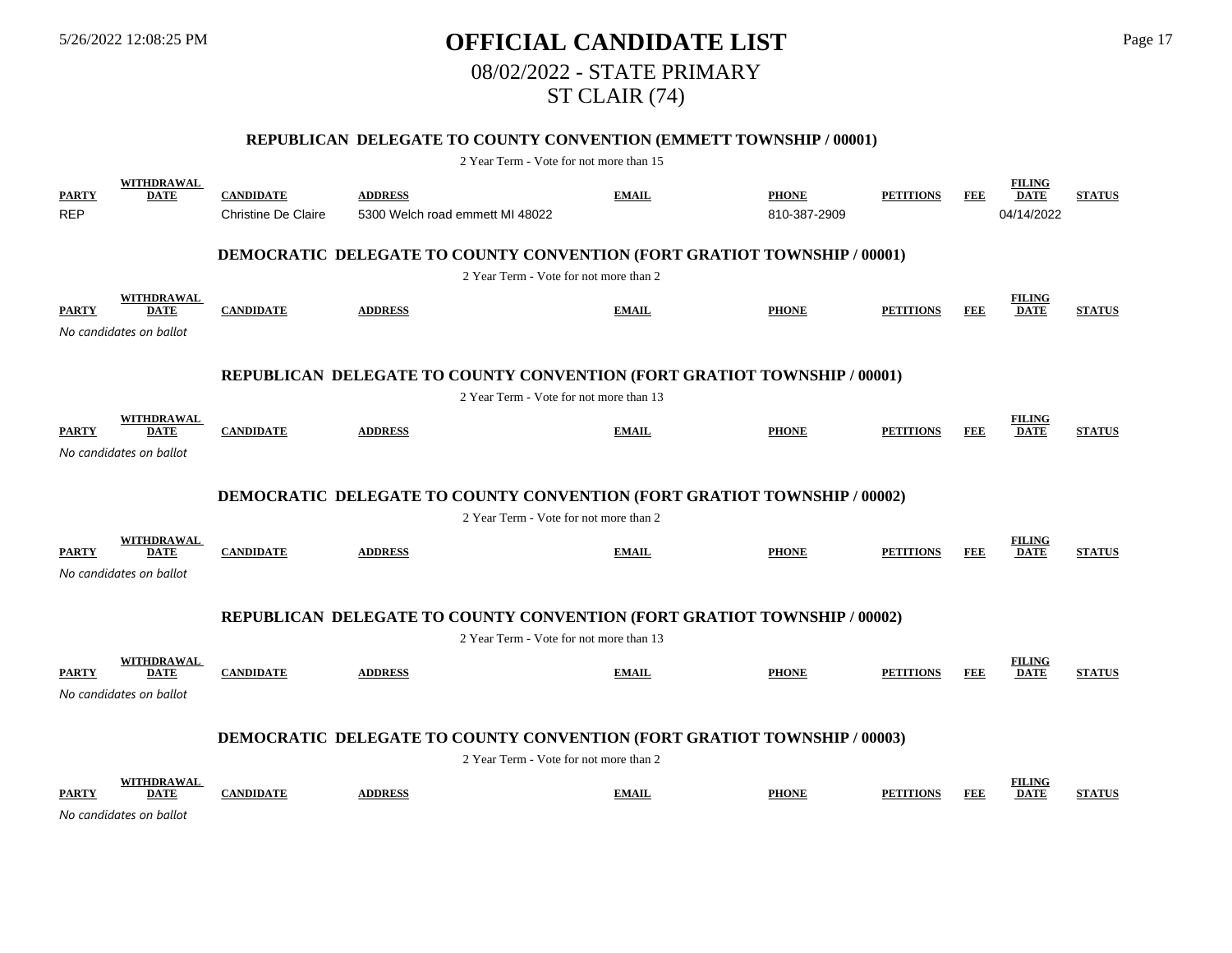# 5/26/2022 12:08:25 PM **OFFICIAL CANDIDATE LIST** Page 18 08/02/2022 - STATE PRIMARY ST CLAIR (74)

## **REPUBLICAN DELEGATE TO COUNTY CONVENTION (FORT GRATIOT TOWNSHIP / 00003)**

2 Year Term - Vote for not more than 10

| <b>PARTY</b>                                                                    | <b>WITHDRAWAL</b><br><b>DATE</b> | <b>CANDIDATE</b>  | <b>ADDRESS</b>                                                                  | <b>EMAIL</b>                    | <b>PHONE</b> | <b>PETITIONS</b> | <b>FEE</b> | <b>FILING</b><br><b>DATE</b> | <b>STATUS</b> |  |  |  |
|---------------------------------------------------------------------------------|----------------------------------|-------------------|---------------------------------------------------------------------------------|---------------------------------|--------------|------------------|------------|------------------------------|---------------|--|--|--|
|                                                                                 | No candidates on ballot          |                   |                                                                                 |                                 |              |                  |            |                              |               |  |  |  |
|                                                                                 |                                  |                   |                                                                                 |                                 |              |                  |            |                              |               |  |  |  |
|                                                                                 |                                  |                   | <b>DEMOCRATIC DELEGATE TO COUNTY CONVENTION (FORT GRATIOT TOWNSHIP / 00004)</b> |                                 |              |                  |            |                              |               |  |  |  |
|                                                                                 |                                  |                   | 2 Year Term - Vote for not more than 2                                          |                                 |              |                  |            |                              |               |  |  |  |
| <b>PARTY</b>                                                                    | <b>WITHDRAWAL</b><br><b>DATE</b> | <b>CANDIDATE</b>  | <b>ADDRESS</b>                                                                  | <b>EMAIL</b>                    | <b>PHONE</b> | <b>PETITIONS</b> | <b>FEE</b> | <b>FILING</b><br><b>DATE</b> | <b>STATUS</b> |  |  |  |
|                                                                                 | No candidates on ballot          |                   |                                                                                 |                                 |              |                  |            |                              |               |  |  |  |
|                                                                                 |                                  |                   |                                                                                 |                                 |              |                  |            |                              |               |  |  |  |
| <b>REPUBLICAN DELEGATE TO COUNTY CONVENTION (FORT GRATIOT TOWNSHIP / 00004)</b> |                                  |                   |                                                                                 |                                 |              |                  |            |                              |               |  |  |  |
|                                                                                 |                                  |                   | 2 Year Term - Vote for not more than 17                                         |                                 |              |                  |            |                              |               |  |  |  |
| <b>PARTY</b>                                                                    | <b>WITHDRAWAL</b><br><b>DATE</b> | <b>CANDIDATE</b>  | <b>ADDRESS</b>                                                                  | <b>EMAIL</b>                    | <b>PHONE</b> | <b>PETITIONS</b> | <b>FEE</b> | <b>FILING</b><br><b>DATE</b> | <b>STATUS</b> |  |  |  |
| <b>REP</b>                                                                      |                                  | Ronald L. Burcham | 3795 Dykeman road fort gratiot MI 48059                                         | RONB28135@YAHOO.C<br><b>OM</b>  | 810-824-3232 |                  |            | 04/14/2022                   |               |  |  |  |
| <b>REP</b>                                                                      |                                  | David G. Carr     | 3133 N River road fort gratiot MI 48059                                         |                                 | 810-985-8331 |                  |            | 04/05/2022                   |               |  |  |  |
| <b>REP</b>                                                                      |                                  | Carolann M. Davis | 3407 n river rd fort gratiot MI 48059                                           | REDKITTY2A@GMAIL.C<br><b>OM</b> | 586-216-1593 |                  |            | 05/03/2022                   |               |  |  |  |
|                                                                                 |                                  |                   | <b>DEMOCRATIC DELEGATE TO COUNTY CONVENTION (GRANT TOWNSHIP / 00001)</b>        |                                 |              |                  |            |                              |               |  |  |  |
|                                                                                 |                                  |                   | 2 Year Term - Vote for not more than 2                                          |                                 |              |                  |            |                              |               |  |  |  |
| <b>PARTY</b>                                                                    | <b>WITHDRAWAL</b><br><b>DATE</b> | <b>CANDIDATE</b>  | <b>ADDRESS</b>                                                                  | <b>EMAIL</b>                    | <b>PHONE</b> | <b>PETITIONS</b> | <b>FEE</b> | <b>FILING</b><br><b>DATE</b> | <b>STATUS</b> |  |  |  |

*No candidates on ballot*

## **REPUBLICAN DELEGATE TO COUNTY CONVENTION (GRANT TOWNSHIP / 00001)**

|              | <b>WITHDRAWAL</b> |                  |                                 |                                               |              |                  |     | <b>FILING</b> |               |
|--------------|-------------------|------------------|---------------------------------|-----------------------------------------------|--------------|------------------|-----|---------------|---------------|
| <b>PARTY</b> | <u>DATE</u>       | <b>CANDIDATE</b> | <b>ADDRESS</b>                  | <b>EMAIL</b>                                  | <b>PHONE</b> | <b>PETITIONS</b> | FEE | <b>DATE</b>   | <b>STATUS</b> |
| <b>REP</b>   |                   | Jason L. Bills   | 5705 Harris rd jeddo MI 48032   | JASONBILLS2020@ICLO 810-357-4164<br>UD.COM    |              |                  |     | 05/02/2022    |               |
| <b>REP</b>   |                   | Mike Schommer    | 7268 comstock rd grant MI 48032 | MIKESCHOMMER@GMA 810-201-0271<br><u>L.COM</u> |              |                  |     | 04/27/2022    |               |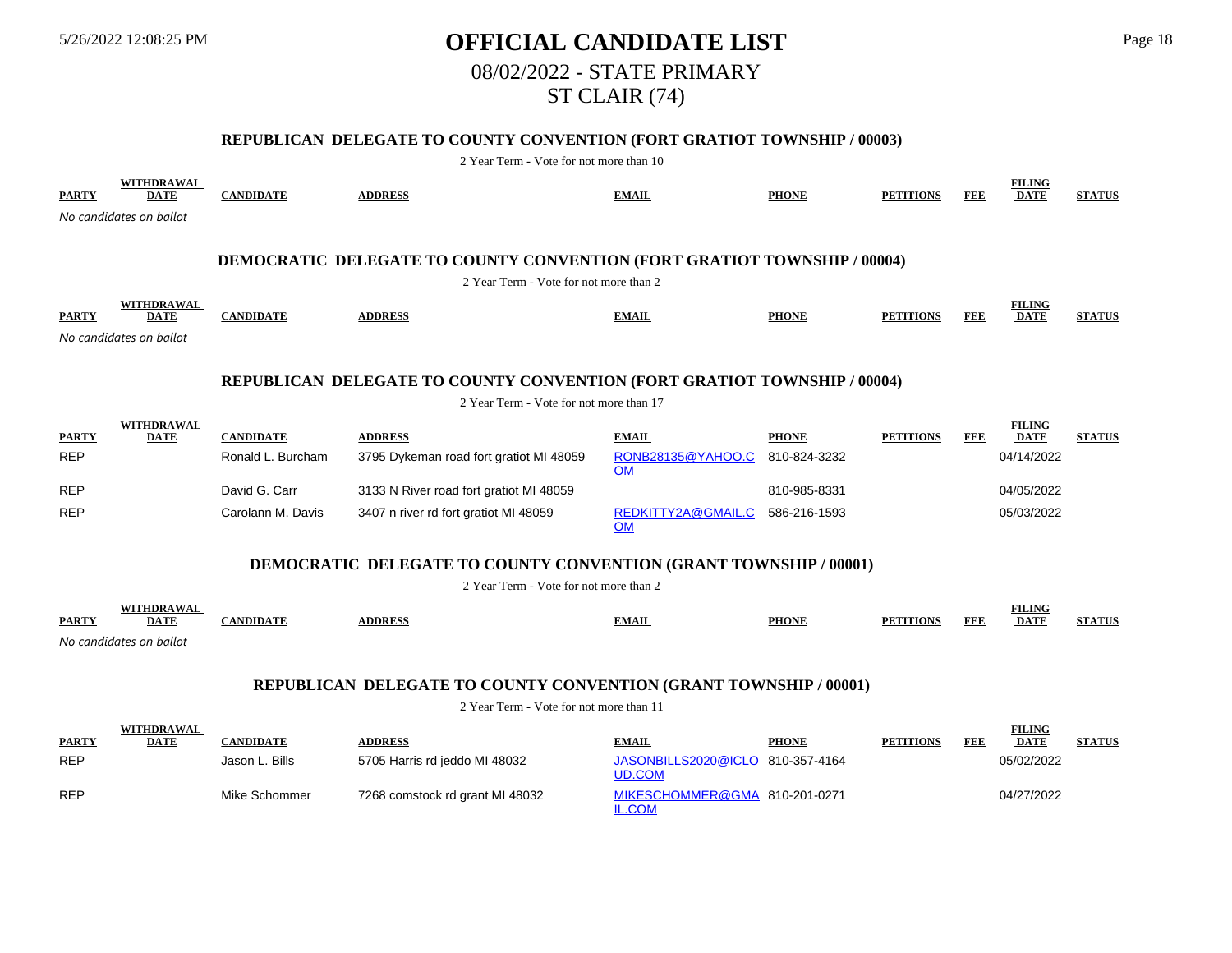# 5/26/2022 12:08:25 PM **OFFICIAL CANDIDATE LIST** Page 19 08/02/2022 - STATE PRIMARY ST CLAIR (74)

## **DEMOCRATIC DELEGATE TO COUNTY CONVENTION (GREENWOOD TOWNSHIP / 00001)**

2 Year Term - Vote for not more than 2

| <b>PARTY</b> | WITHDRAWAL<br><b>DATE</b>                                                                                              | <b>CANDIDATE</b>    | <b>ADDRESS</b>                  | <b>EMAIL</b>                               | <b>PHONE</b> | <b>PETITIONS</b> | FEE | <b>FILING</b><br><b>DATE</b> | <b>STATUS</b> |  |  |  |
|--------------|------------------------------------------------------------------------------------------------------------------------|---------------------|---------------------------------|--------------------------------------------|--------------|------------------|-----|------------------------------|---------------|--|--|--|
|              | No candidates on ballot                                                                                                |                     |                                 |                                            |              |                  |     |                              |               |  |  |  |
|              | <b>REPUBLICAN DELEGATE TO COUNTY CONVENTION (GREENWOOD TOWNSHIP / 00001)</b><br>2 Year Term - Vote for not more than 8 |                     |                                 |                                            |              |                  |     |                              |               |  |  |  |
| <b>PARTY</b> | <b>WITHDRAWAL</b><br><b>DATE</b>                                                                                       | <b>CANDIDATE</b>    | <b>ADDRESS</b>                  | <b>EMAIL</b>                               | <b>PHONE</b> | <b>PETITIONS</b> | FEE | <b>FILING</b><br><b>DATE</b> | <b>STATUS</b> |  |  |  |
| <b>REP</b>   |                                                                                                                        | Barbara J. Kreutzer | 8322 duce rd greenwood MI 48006 | CARIBBEANSUNGAL@Y 810-304-0227<br>AHOO.COM |              |                  |     | 04/14/2022                   |               |  |  |  |
| <b>REP</b>   |                                                                                                                        | Richard W. Kreutzer | 8322 duce rd greenwood MI 48006 | RICANDBARB@YAHOO.<br><b>COM</b>            | 810-304-0218 |                  |     | 04/14/2022                   |               |  |  |  |
| <b>REP</b>   |                                                                                                                        | Carolyn Richards    | 7696 metcalf rd avoca MI 48006  | CSRICHARDS84@YAHO 810-304-4726<br>O.COM    |              |                  |     | 04/27/2022                   |               |  |  |  |

#### **DEMOCRATIC DELEGATE TO COUNTY CONVENTION (IRA TOWNSHIP / 00001)**

2 Year Term - Vote for not more than 2

|              | FUDD A W A              |                 |               |              |              |                  |            | <b>TILING</b> |                |
|--------------|-------------------------|-----------------|---------------|--------------|--------------|------------------|------------|---------------|----------------|
| <b>PARTY</b> | <u>DATF</u>             | <b>ANDIDATE</b> | <b>DDRESS</b> | <b>EMAIL</b> | <b>PHONE</b> | <b>PETITIONS</b> | <b>FEE</b> | <b>DATE</b>   | <b>SITA TR</b> |
|              | No candidates on ballot |                 |               |              |              |                  |            |               |                |

## **REPUBLICAN DELEGATE TO COUNTY CONVENTION (IRA TOWNSHIP / 00001)**

2 Year Term - Vote for not more than 12

|              | WITHDRAWAI  |                    |                                    |                                          |              |                  |     | TILING      |               |
|--------------|-------------|--------------------|------------------------------------|------------------------------------------|--------------|------------------|-----|-------------|---------------|
| <b>PARTY</b> | <b>DATE</b> | <b>\NDIDATE</b>    | <b>DDRESS</b>                      | <b>EMAIL</b>                             | <b>PHONE</b> | <b>PETITIONS</b> | FEE | <b>DATE</b> | <b>STATUS</b> |
| <b>REP</b>   |             | Deborah A. Kuecken | 9879 northwinds drive ira MI 48023 | DONALDKUECKEN@YA 586-696-5232<br>HOO COM |              |                  |     | 05/03/2022  |               |

#### **DEMOCRATIC DELEGATE TO COUNTY CONVENTION (IRA TOWNSHIP / 00002)**

2 Year Term - Vote for not more than 2

|              | WITTIDD A WA                 |              |              |              |                    | wu                 |              |
|--------------|------------------------------|--------------|--------------|--------------|--------------------|--------------------|--------------|
| <b>PARTY</b> | $\sim$ $\sim$<br><u>DATI</u> | <b>DDRES</b> | <b>TMAIL</b> | PHONE<br>INE | <b>FEL</b><br>TAME | <b>DATE</b><br>DA. | control of a |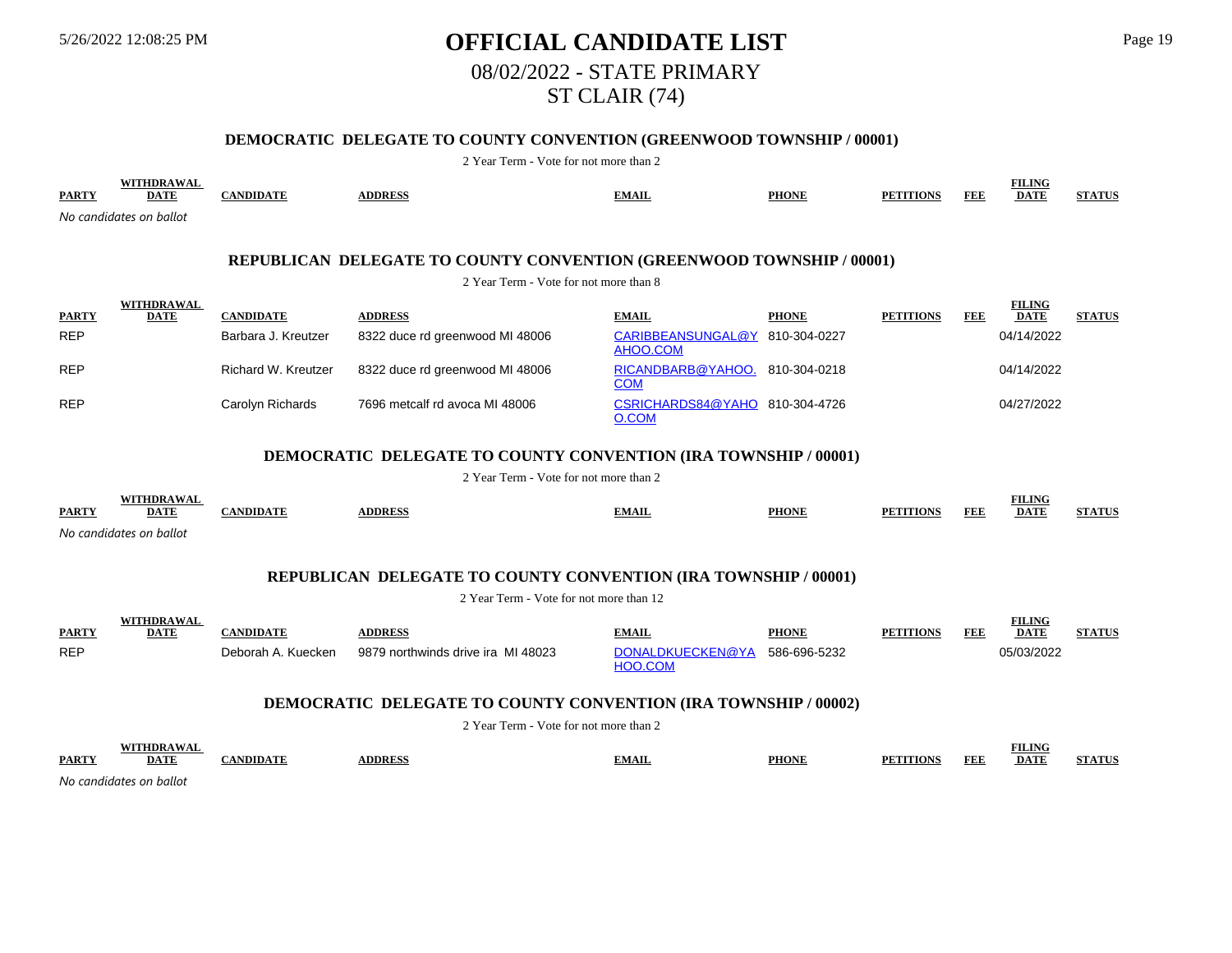# 5/26/2022 12:08:25 PM **OFFICIAL CANDIDATE LIST** Page 20 08/02/2022 - STATE PRIMARY ST CLAIR (74)

## **REPUBLICAN DELEGATE TO COUNTY CONVENTION (IRA TOWNSHIP / 00002)**

#### 2 Year Term - Vote for not more than 16

|             |                   |                             |                                                   |              |                                  |            | <b>FILING</b> |               |
|-------------|-------------------|-----------------------------|---------------------------------------------------|--------------|----------------------------------|------------|---------------|---------------|
| <b>DATE</b> | <b>CANDIDATE</b>  | <b>ADDRESS</b>              | <b>EMAIL</b>                                      | <b>PHONE</b> | <b>PETITIONS</b>                 | <b>FEE</b> | <b>DATE</b>   | <b>STATUS</b> |
|             | Robert Arcand     | 7730 denstaedt ira MI 48023 | BOBARC@AMERITECH.<br><u>NET</u>                   | 313-790-6507 |                                  |            | 04/06/2022    |               |
|             | Lindsey Haigh     | 7037 meldrum ira MI 48023   | THE-<br>HAIGH@YAHOO.COM                           | 586-850-2766 |                                  |            | 05/02/2022    |               |
|             | Timothy Haigh     | 7037 meldrum ira MI 48023   | THE-<br>HAIGH@YAHOO.COM                           | 586-703-5386 |                                  |            | 05/02/2022    |               |
|             |                   |                             | <u>COM</u>                                        |              |                                  |            | 01/18/2022    |               |
|             | <b>WITHDRAWAL</b> |                             | Edward J. Ladebauche 7105 meldrum rd ira MI 48023 |              | SIGFISH@PROTONMAIL. 586-242-2541 |            |               |               |

#### **DEMOCRATIC DELEGATE TO COUNTY CONVENTION (KENOCKEE TOWNSHIP / 00001)**

2 Year Term - Vote for not more than 2

| <b>PARTY</b> | $\overline{1}$<br>DA.   | <b>NDID</b> .<br>1.733 | <b>DDRE</b> | `MAIL | <b>PHONE</b> | FEF<br>$\mathbf{H} \cap \mathbf{M}$ | LN G<br><b>DATE</b> | <b>FELK TO</b> |
|--------------|-------------------------|------------------------|-------------|-------|--------------|-------------------------------------|---------------------|----------------|
|              | No candidates on ballot |                        |             |       |              |                                     |                     |                |

#### **REPUBLICAN DELEGATE TO COUNTY CONVENTION (KENOCKEE TOWNSHIP / 00001)**

2 Year Term - Vote for not more than 14

| <b>PARTY</b> | <b>WITHDRAWAL</b><br><b>DATE</b> | <b>CANDIDATE</b> | <b>ADDRESS</b>                   | <b>EMAIL</b>                                  | <b>PHONE</b> | <b>PETITIONS</b> | FEF | <b>FILING</b><br><b>DATE</b> | <b>STATUS</b> |
|--------------|----------------------------------|------------------|----------------------------------|-----------------------------------------------|--------------|------------------|-----|------------------------------|---------------|
| <b>REP</b>   |                                  | Walter Bobik     | 10191 beard rd kenockee MI 48006 | ROOSEVELTSLLC@AOL. 810-434-8165<br><u>COM</u> |              |                  |     | 04/25/2022                   |               |
| <b>REP</b>   |                                  | Virginia Bur     | 8773 metcalf rd avoca MI 48006   | VRBUR91@GMAIL.COM 810-908-0736                |              |                  |     | 05/03/2022                   |               |

### **DEMOCRATIC DELEGATE TO COUNTY CONVENTION (KIMBALL TOWNSHIP / 00001)**

2 Year Term - Vote for not more than 2

|              | WITHDRAWA               |         |                |              |       |                     | ING         |               |
|--------------|-------------------------|---------|----------------|--------------|-------|---------------------|-------------|---------------|
| <b>PARTY</b> | <b>DATE</b>             | NDIDATE | <b>ADDRESS</b> | <b>EMAIL</b> | PHONE | <b>FEE</b><br>TIONS | <b>DATE</b> | <b>STATUS</b> |
|              | No candidatos on hallot |         |                |              |       |                     |             |               |

*No candidates on ballot*

#### **REPUBLICAN DELEGATE TO COUNTY CONVENTION (KIMBALL TOWNSHIP / 00001)**

| <b>PARTY</b> | <b>WITHDRAWA</b><br><b>DATE</b> |                 | <b>DDRESS</b>                     | <b>EMAIL</b>                   | <b>PHONE</b> | <b>PETITIONS</b> | <b>FEF</b> | <b>FILING</b><br><b>DATE</b> | <b>STATUS</b> |
|--------------|---------------------------------|-----------------|-----------------------------------|--------------------------------|--------------|------------------|------------|------------------------------|---------------|
| <b>REP</b>   |                                 | Carol L. Seaver | 2886 eastwood dr kimball MI 48074 | CAOLSEAV@COMCAST. 810-984-4563 |              |                  |            | )5/02/2022                   |               |
|              |                                 |                 |                                   | NE.                            |              |                  |            |                              |               |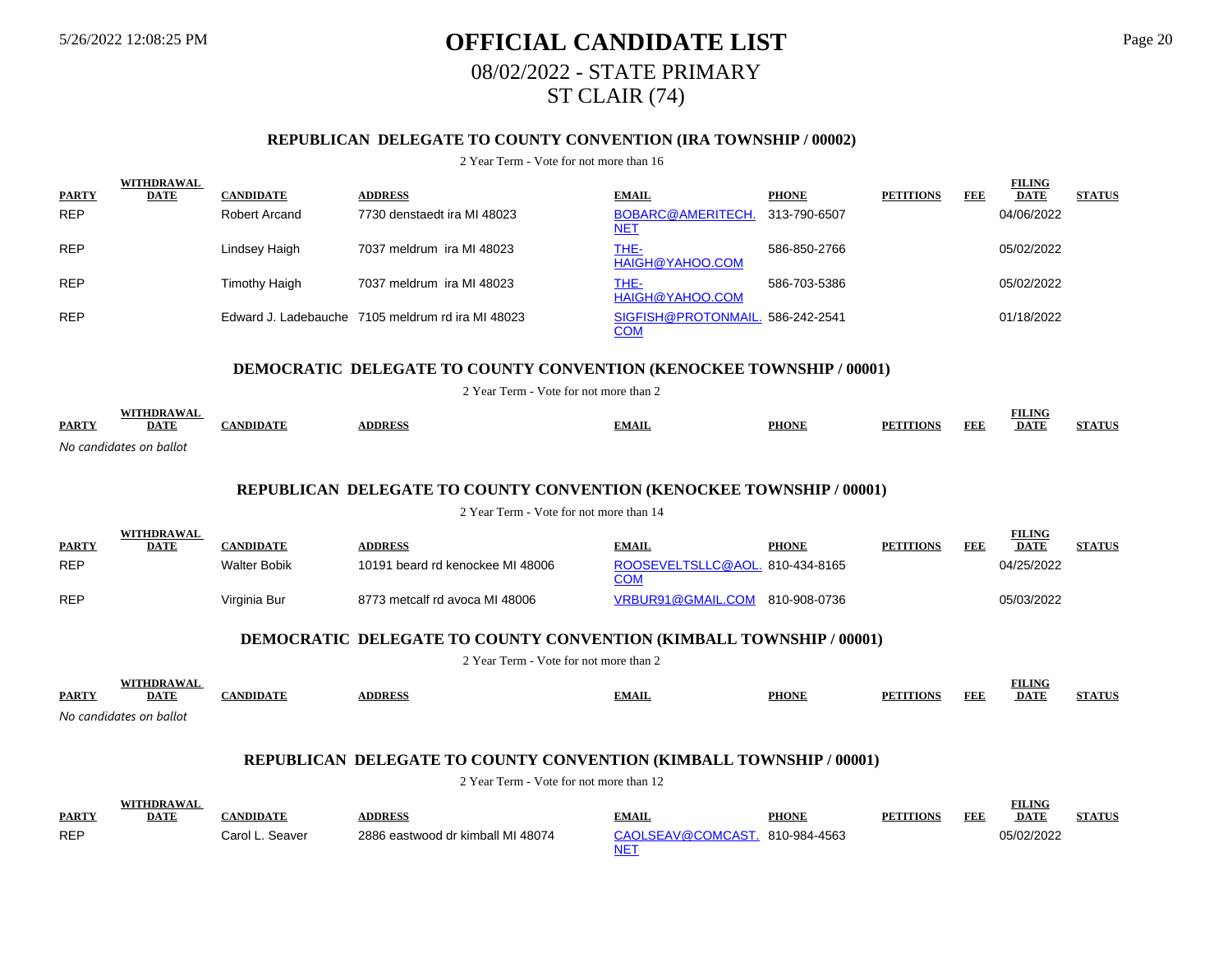|                                                                                                                | 5/26/2022 12:08:25 PM                                       |                                 | <b>OFFICIAL CANDIDATE LIST</b>                                                                                       |                                              |                              |                  |            |                                            | Page 21       |  |  |  |
|----------------------------------------------------------------------------------------------------------------|-------------------------------------------------------------|---------------------------------|----------------------------------------------------------------------------------------------------------------------|----------------------------------------------|------------------------------|------------------|------------|--------------------------------------------|---------------|--|--|--|
|                                                                                                                |                                                             |                                 |                                                                                                                      | 08/02/2022 - STATE PRIMARY                   |                              |                  |            |                                            |               |  |  |  |
|                                                                                                                |                                                             |                                 |                                                                                                                      | ST CLAIR (74)                                |                              |                  |            |                                            |               |  |  |  |
| <b>REP</b>                                                                                                     |                                                             | <b>Tom Seaver</b>               | 2886 eastwood dr kimball MI 48074                                                                                    | TRACKTOM@COMCAST. 810-984-4563<br><b>NET</b> |                              |                  |            | 03/10/2022                                 |               |  |  |  |
|                                                                                                                |                                                             |                                 | <b>DEMOCRATIC DELEGATE TO COUNTY CONVENTION (KIMBALL TOWNSHIP / 00002)</b><br>2 Year Term - Vote for not more than 2 |                                              |                              |                  |            |                                            |               |  |  |  |
| <b>PARTY</b>                                                                                                   | <b>WITHDRAWAL</b><br><b>DATE</b><br>No candidates on ballot | <b>CANDIDATE</b>                | <b>ADDRESS</b>                                                                                                       | <b>EMAIL</b>                                 | <b>PHONE</b>                 | <b>PETITIONS</b> | FEE        | <b>FILING</b><br><b>DATE</b>               | <b>STATUS</b> |  |  |  |
| REPUBLICAN DELEGATE TO COUNTY CONVENTION (KIMBALL TOWNSHIP / 00002)<br>2 Year Term - Vote for not more than 16 |                                                             |                                 |                                                                                                                      |                                              |                              |                  |            |                                            |               |  |  |  |
| <b>PARTY</b><br><b>REP</b>                                                                                     | <b>WITHDRAWAL</b><br><b>DATE</b>                            | <b>CANDIDATE</b><br>Diana Doman | <b>ADDRESS</b><br>7180 sparling rd kimball MI 48074                                                                  | <b>EMAIL</b>                                 | <b>PHONE</b><br>810-334-5662 | <b>PETITIONS</b> | <b>FEE</b> | <b>FILING</b><br><b>DATE</b><br>04/14/2022 | <b>STATUS</b> |  |  |  |
| <b>REP</b>                                                                                                     |                                                             | <b>Richard Doman</b>            | 7180 Sparling rd kimball MI 48074                                                                                    | RLDOMAN@COMCAST.<br><b>NET</b>               | 810-334-1836                 |                  |            | 04/14/2022                                 |               |  |  |  |
| <b>REP</b>                                                                                                     |                                                             | Alex Scott Roncelli             | 5614 Lapeer rd kimball MI 48074                                                                                      | ALXRNCLL@GMAIL.CO<br>M                       | 586-277-6038                 |                  |            | 04/25/2022                                 |               |  |  |  |
|                                                                                                                |                                                             |                                 | <b>DEMOCRATIC DELEGATE TO COUNTY CONVENTION (KIMBALL TOWNSHIP / 00003)</b>                                           |                                              |                              |                  |            |                                            |               |  |  |  |
|                                                                                                                |                                                             |                                 | 2 Year Term - Vote for not more than 2                                                                               |                                              |                              |                  |            |                                            |               |  |  |  |
| <b>PARTY</b>                                                                                                   | <b>WITHDRAWAL</b><br><b>DATE</b><br>No candidates on ballot | <b>CANDIDATE</b>                | <b>ADDRESS</b>                                                                                                       | <b>EMAIL</b>                                 | <b>PHONE</b>                 | <b>PETITIONS</b> | <b>FEE</b> | <b>FILING</b><br><b>DATE</b>               | <b>STATUS</b> |  |  |  |
|                                                                                                                |                                                             |                                 | REPUBLICAN DELEGATE TO COUNTY CONVENTION (KIMBALL TOWNSHIP / 00003)                                                  |                                              |                              |                  |            |                                            |               |  |  |  |
|                                                                                                                |                                                             |                                 | 2 Year Term - Vote for not more than 18                                                                              |                                              |                              |                  |            |                                            |               |  |  |  |
| <b>PARTY</b>                                                                                                   | <b>WITHDRAWAL</b><br><b>DATE</b>                            | <b>CANDIDATE</b>                | <b>ADDRESS</b>                                                                                                       | <b>EMAIL</b>                                 | <b>PHONE</b>                 | <b>PETITIONS</b> | <b>FEE</b> | <b>FILING</b><br><b>DATE</b>               | <b>STATUS</b> |  |  |  |

| <u>LANT 1</u> | <u> DA LE</u> | САВЛЯТЬ            | ADDINEW                            | <b>EXPLAIN</b>                                   | <b>THOTH</b> | 1 E 1 1 1 1 0 1 1 0 | . | <i>DAI</i> B | <b>DITI</b> |
|---------------|---------------|--------------------|------------------------------------|--------------------------------------------------|--------------|---------------------|---|--------------|-------------|
| <b>REP</b>    |               | David C. Eovaldi   | 7198 ravenswood kimball MI 48074   |                                                  | 810-300-5563 |                     |   | 03/09/2022   |             |
| <b>REP</b>    |               | Kristina M. Nelson | 7263 smiths creek kimball MI 48074 | WOODROW.KRISTINA@ 810-367-3060<br>PROTONMAIL.COM |              |                     |   | 04/25/2022   |             |
| <b>REP</b>    |               | Dawn M. Nowicki    | 150 burns rd kimball MI 48074      | DMNOWICKI@PROTON<br><b>MAIL.COM</b>              | 810-488-1855 |                     |   | 04/25/2022   |             |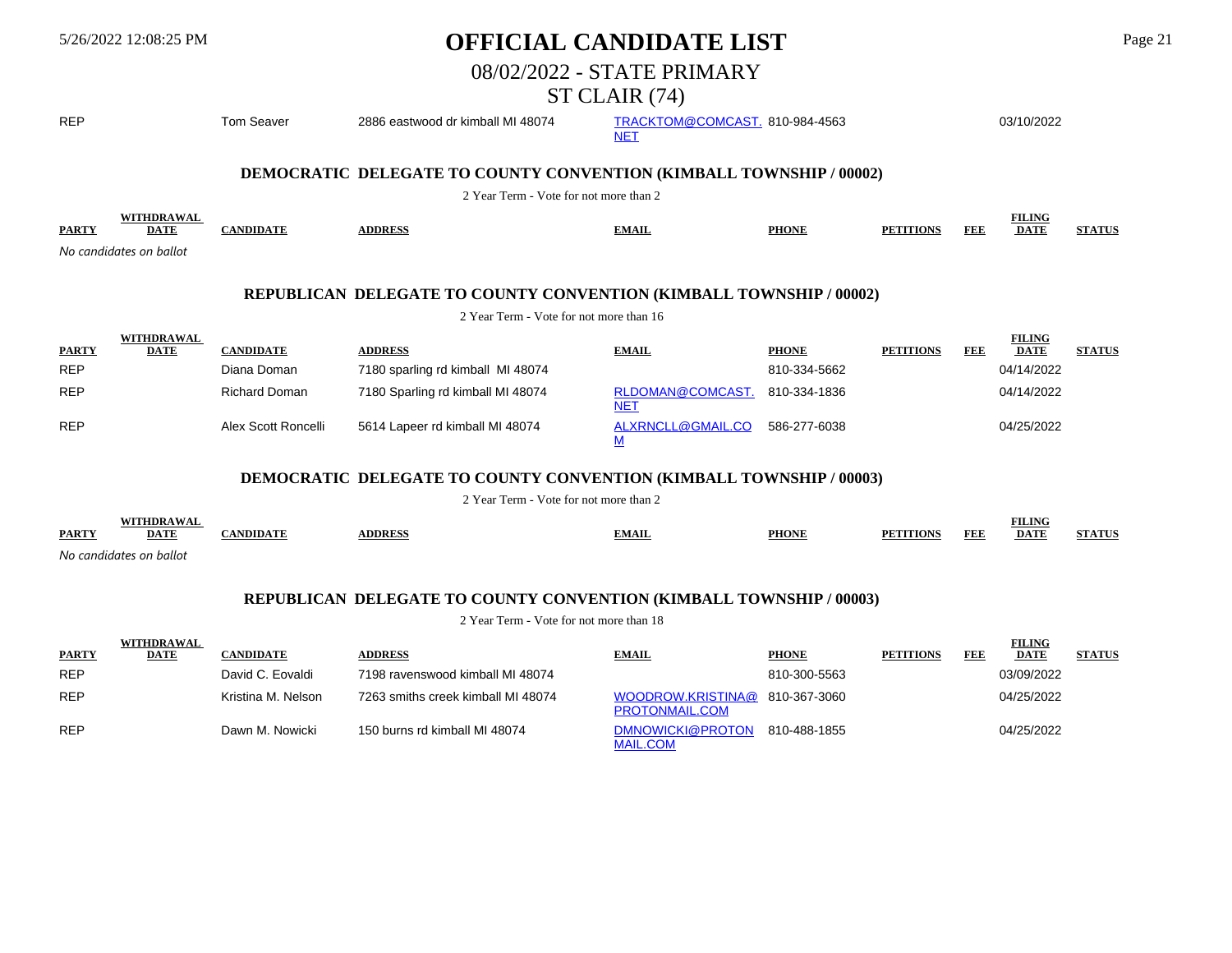# 5/26/2022 12:08:25 PM **OFFICIAL CANDIDATE LIST** Page 22 08/02/2022 - STATE PRIMARY ST CLAIR (74)

## **DEMOCRATIC DELEGATE TO COUNTY CONVENTION (KIMBALL TOWNSHIP / 00004)**

| <b>PARTY</b> | WITHDRAWAL<br><b>DATE</b>                                               | <b>CANDIDATE</b> | <b>ADDRESS</b>                                                             | <b>EMAIL</b>                                | <b>PHONE</b> | <b>PETITIONS</b> | <b>FEE</b> | <b>FILING</b><br><b>DATE</b> | <b>STATUS</b> |  |  |  |  |
|--------------|-------------------------------------------------------------------------|------------------|----------------------------------------------------------------------------|---------------------------------------------|--------------|------------------|------------|------------------------------|---------------|--|--|--|--|
|              | No candidates on ballot                                                 |                  |                                                                            |                                             |              |                  |            |                              |               |  |  |  |  |
|              |                                                                         |                  | REPUBLICAN DELEGATE TO COUNTY CONVENTION (KIMBALL TOWNSHIP / 00004)        |                                             |              |                  |            |                              |               |  |  |  |  |
|              |                                                                         |                  | 2 Year Term - Vote for not more than 12                                    |                                             |              |                  |            |                              |               |  |  |  |  |
| <b>PARTY</b> | <b>WITHDRAWAL</b><br><b>DATE</b>                                        | <b>CANDIDATE</b> | <b>ADDRESS</b>                                                             | <b>EMAIL</b>                                | <b>PHONE</b> | <b>PETITIONS</b> | <b>FEE</b> | <b>FILING</b><br><b>DATE</b> | <b>STATUS</b> |  |  |  |  |
| <b>REP</b>   |                                                                         | Joseph Forth     | 1967 burns rd kimball MI 48074                                             | JOEWFORTH@GMAIL.C 810-689-3352<br><b>OM</b> |              |                  |            | 04/14/2022                   |               |  |  |  |  |
| <b>REP</b>   |                                                                         | Marvin L. Risner | 5100 burma rd kimball MI 48074                                             | OLRISNER@GMAIL.COM 810-543-8030             |              |                  |            | 04/14/2022                   |               |  |  |  |  |
| <b>REP</b>   |                                                                         | Reed Q. Stark    | 5189 dove rd kimball MI 48074                                              | RQSTRK@HOTMAIL.CO 810-650-1280<br>M         |              |                  |            | 05/02/2022                   |               |  |  |  |  |
|              | <b>DEMOCRATIC DELEGATE TO COUNTY CONVENTION (LYNN TOWNSHIP / 00001)</b> |                  |                                                                            |                                             |              |                  |            |                              |               |  |  |  |  |
|              | 2 Year Term - Vote for not more than 2                                  |                  |                                                                            |                                             |              |                  |            |                              |               |  |  |  |  |
| <b>PARTY</b> | <b>WITHDRAWAL</b><br><b>DATE</b>                                        | <b>CANDIDATE</b> | <b>ADDRESS</b>                                                             | <b>EMAIL</b>                                | <b>PHONE</b> | <b>PETITIONS</b> | <b>FEE</b> | <b>FILING</b><br><b>DATE</b> | <b>STATUS</b> |  |  |  |  |
|              | No candidates on ballot                                                 |                  |                                                                            |                                             |              |                  |            |                              |               |  |  |  |  |
|              |                                                                         |                  | REPUBLICAN DELEGATE TO COUNTY CONVENTION (LYNN TOWNSHIP / 00001)           |                                             |              |                  |            |                              |               |  |  |  |  |
|              |                                                                         |                  | 2 Year Term - Vote for not more than 7                                     |                                             |              |                  |            |                              |               |  |  |  |  |
| <b>PARTY</b> | WITHDRAWAL<br><b>DATE</b>                                               | <b>CANDIDATE</b> | <b>ADDRESS</b>                                                             | <b>EMAIL</b>                                | <b>PHONE</b> | <b>PETITIONS</b> | <b>FEE</b> | <b>FILING</b><br><b>DATE</b> | <b>STATUS</b> |  |  |  |  |
|              | No candidates on ballot                                                 |                  |                                                                            |                                             |              |                  |            |                              |               |  |  |  |  |
|              |                                                                         |                  |                                                                            |                                             |              |                  |            |                              |               |  |  |  |  |
|              |                                                                         |                  | <b>DEMOCRATIC DELEGATE TO COUNTY CONVENTION (MARINE CITY CITY / 00001)</b> |                                             |              |                  |            |                              |               |  |  |  |  |
|              |                                                                         |                  | 2 Year Term - Vote for not more than 2                                     |                                             |              |                  |            |                              |               |  |  |  |  |
| <b>PARTY</b> | <b>WITHDRAWAL</b><br><b>DATE</b><br>No candidates on ballot             | <b>CANDIDATE</b> | <b>ADDRESS</b>                                                             | <b>EMAIL</b>                                | <b>PHONE</b> | <b>PETITIONS</b> | <b>FEE</b> | <b>FILING</b><br><b>DATE</b> | <b>STATUS</b> |  |  |  |  |
|              |                                                                         |                  |                                                                            |                                             |              |                  |            |                              |               |  |  |  |  |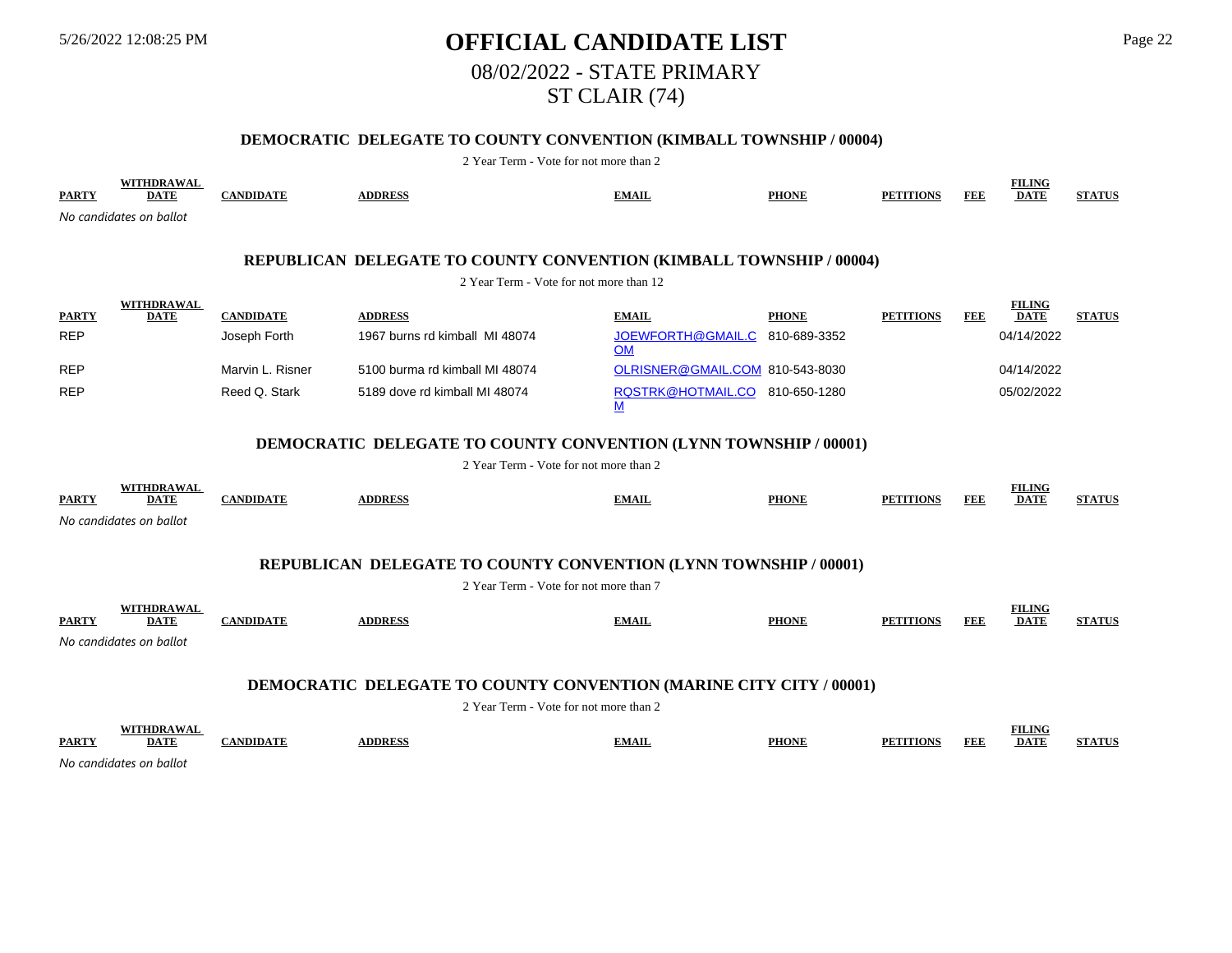# 5/26/2022 12:08:25 PM **OFFICIAL CANDIDATE LIST** Page 23 08/02/2022 - STATE PRIMARY ST CLAIR (74)

## **REPUBLICAN DELEGATE TO COUNTY CONVENTION (MARINE CITY CITY / 00001)**

#### 2 Year Term - Vote for not more than 9

|              | <b>WITHDRAWAL</b> |                    |                                        |                                         |              |                  |     | <b>FILING</b> |               |
|--------------|-------------------|--------------------|----------------------------------------|-----------------------------------------|--------------|------------------|-----|---------------|---------------|
| <b>PARTY</b> | <b>DATE</b>       | <b>CANDIDATE</b>   | <b>ADDRESS</b>                         | <b>EMAIL</b>                            | <b>PHONE</b> | <b>PETITIONS</b> | FEE | <b>DATE</b>   | <b>STATUS</b> |
| <b>REP</b>   |                   | Keith Lloyd Coffey | 623 N main street marine city MI 48039 | KLCCOMPANIES@YAHO 810-765-8755<br>O.COM |              |                  |     | 04/06/2022    |               |
| <b>REP</b>   |                   | Gabriel Costanzo   | 160 s mary street marine city MI 48039 | GABRIEL.8@COMCAST.<br>NET               | 248-795-4359 |                  |     | 10/26/2021    |               |

### **DEMOCRATIC DELEGATE TO COUNTY CONVENTION (MARINE CITY CITY / 00002)**

2 Year Term - Vote for not more than 2

|              | "DR 4                   |                    |               |       |              |                  |            | <b>FILING</b> |             |
|--------------|-------------------------|--------------------|---------------|-------|--------------|------------------|------------|---------------|-------------|
| <b>PARTY</b> | <b>DATE</b>             | $\sqrt{2}$<br>NDID | <b>DDRESS</b> | EMAIL | <b>PHONE</b> | <b>PETITIONS</b> | <b>FEF</b> | <b>DATE</b>   | CUB A FRETC |
|              | No candidates on ballot |                    |               |       |              |                  |            |               |             |

### **REPUBLICAN DELEGATE TO COUNTY CONVENTION (MARINE CITY CITY / 00002)**

2 Year Term - Vote for not more than 10

| <b>PARTY</b> | WITHDRAWAL<br><b>DATE</b> | CANDIDATE              | <b>ADDRESS</b>                       | <b>EMAIL</b>                    | <b>PHONE</b> | <b>PETITIONS</b> | FEE | <b>FILING</b><br><b>DATE</b> | <b>STATUS</b> |
|--------------|---------------------------|------------------------|--------------------------------------|---------------------------------|--------------|------------------|-----|------------------------------|---------------|
| <b>REP</b>   |                           | Jason Arnold Kern      | 570 carroll st marine city MI 48039  | JASEKERN11@GMAIL.C 586-634-7383 |              |                  |     | 03/18/2022                   |               |
| <b>REP</b>   |                           | <b>Rosalie Skwiers</b> | 211 michigan dr marine city MI 48039 |                                 | 810-765-2843 |                  |     | 05/03/2022                   |               |

### **DEMOCRATIC DELEGATE TO COUNTY CONVENTION (MARYSVILLE CITY / 00001)**

2 Year Term - Vote for not more than 2

|              | WITHDRAWA               |               |               |              |              |                         | <b>FILING</b> |              |
|--------------|-------------------------|---------------|---------------|--------------|--------------|-------------------------|---------------|--------------|
| <b>PARTY</b> | <u>DATE</u>             | <b>NDIDAT</b> | <b>ADDRES</b> | <u>EMAIL</u> | <b>PHONE</b> | FEE<br><b>PETITIONS</b> | <b>DATE</b>   | $+$ A FINITE |
|              | No condidatos on bollot |               |               |              |              |                         |               |              |

*No candidates on ballot*

### **REPUBLICAN DELEGATE TO COUNTY CONVENTION (MARYSVILLE CITY / 00001)**

|              | WITHDRAWAL  |                  |                                           |                                                 |              |                  |     | <b>FILING</b> |               |
|--------------|-------------|------------------|-------------------------------------------|-------------------------------------------------|--------------|------------------|-----|---------------|---------------|
| <b>PARTY</b> | <b>DATE</b> | <b>CANDIDATE</b> | <b>ADDRESS</b>                            | <b>EMAIL</b>                                    | <b>PHONE</b> | <b>PETITIONS</b> | FEE | <b>DATE</b>   | <b>STATUS</b> |
| <b>REP</b>   |             | Cindv Baker      | 50 mack ave lot 118 marysville MI 48040   | PORTLOVE22@YAHOO.<br><u>COM</u>                 | 810-488-0885 |                  |     | 05/02/2022    |               |
| <b>REP</b>   |             | Jesse Baker      | 50 mack ave lot 118 marysville MI 48040   | JESSEBAKER716@GMAI 810-937-6330<br><u>L.COM</u> |              |                  |     | 05/02/2022    |               |
| <b>REP</b>   |             | Tracy Birgy      | 1900 o'riley court st marysville MI 48040 |                                                 | 810-300-0694 |                  |     | 04/25/2022    |               |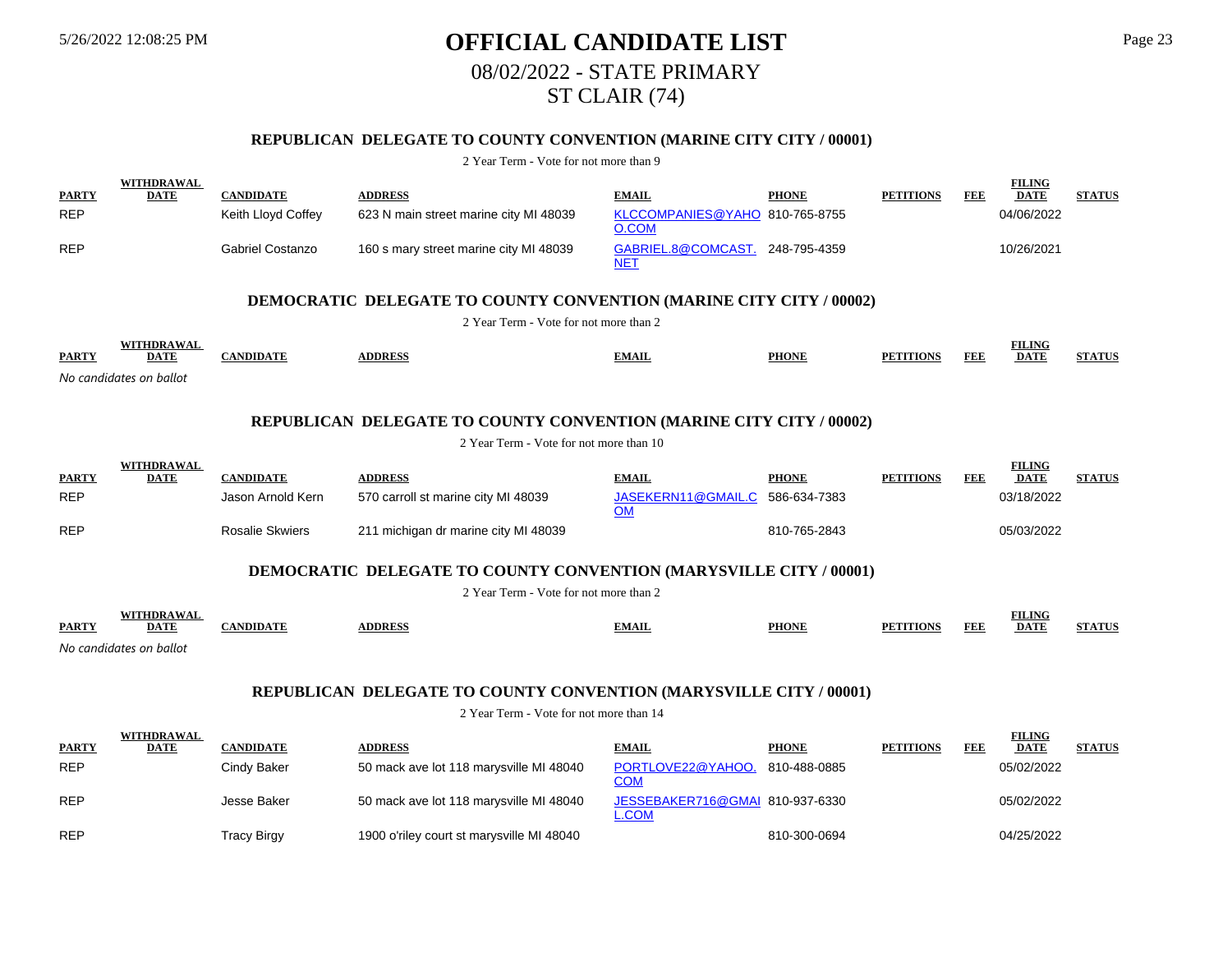|                            | 5/26/2022 12:08:25 PM                                       |                                           | OFFICIAL CANDIDATE LIST                                                   |                                                |              |                  |            |                              |               |  |
|----------------------------|-------------------------------------------------------------|-------------------------------------------|---------------------------------------------------------------------------|------------------------------------------------|--------------|------------------|------------|------------------------------|---------------|--|
|                            |                                                             |                                           |                                                                           | 08/02/2022 - STATE PRIMARY                     |              |                  |            |                              |               |  |
|                            |                                                             |                                           |                                                                           | ST CLAIR (74)                                  |              |                  |            |                              |               |  |
| <b>REP</b>                 |                                                             | Nanon Keighley                            | 1441 georgia ave marysville MI 48040                                      | NKEIGHLEY@YAHOO.C 810-434-8112<br>OM           |              |                  |            | 04/25/2022                   |               |  |
| <b>REP</b>                 |                                                             | Anne M. Michels                           | 1560 vermont ave marysville MI 48040                                      | MICHELS3@HOTMAIL.C 810-300-4658<br>OM          |              |                  |            | 04/25/2022                   |               |  |
|                            |                                                             |                                           | <b>DEMOCRATIC DELEGATE TO COUNTY CONVENTION (MARYSVILLE CITY / 00002)</b> |                                                |              |                  |            |                              |               |  |
|                            |                                                             |                                           | 2 Year Term - Vote for not more than 2                                    |                                                |              |                  |            |                              |               |  |
| <b>PARTY</b>               | <b>WITHDRAWAL</b><br><b>DATE</b>                            | <b>CANDIDATE</b>                          | <b>ADDRESS</b>                                                            | <b>EMAIL</b>                                   | <b>PHONE</b> | <b>PETITIONS</b> | <b>FEE</b> | <b>FILING</b><br><b>DATE</b> | <b>STATUS</b> |  |
|                            | No candidates on ballot                                     |                                           |                                                                           |                                                |              |                  |            |                              |               |  |
|                            |                                                             |                                           | REPUBLICAN DELEGATE TO COUNTY CONVENTION (MARYSVILLE CITY / 00002)        |                                                |              |                  |            |                              |               |  |
|                            |                                                             |                                           | 2 Year Term - Vote for not more than 10                                   |                                                |              |                  |            |                              |               |  |
|                            | <b>WITHDRAWAL</b>                                           |                                           |                                                                           |                                                |              |                  |            | <b>FILING</b>                |               |  |
| <b>PARTY</b>               | <b>DATE</b>                                                 | <b>CANDIDATE</b>                          | <b>ADDRESS</b>                                                            | <b>EMAIL</b>                                   | <b>PHONE</b> | <b>PETITIONS</b> | <b>FEE</b> | <b>DATE</b>                  | <b>STATUS</b> |  |
| <b>REP</b>                 |                                                             | Alec Beaton                               | 715 victorian woods court marysville MI<br>48040                          |                                                | 810-294-1955 |                  |            | 03/25/2022                   |               |  |
| <b>REP</b>                 |                                                             |                                           | Norman Gene Watson 1017 Indiana marysville MI 48040                       | <u>N-</u><br><b>GENE@SCBGLOBAL.NE</b>          | 810-824-1865 |                  |            | 04/29/2022                   |               |  |
|                            |                                                             |                                           | <b>DEMOCRATIC DELEGATE TO COUNTY CONVENTION (MARYSVILLE CITY / 00003)</b> |                                                |              |                  |            |                              |               |  |
|                            |                                                             |                                           | 2 Year Term - Vote for not more than 2                                    |                                                |              |                  |            |                              |               |  |
| <b>PARTY</b>               | <b>WITHDRAWAL</b><br><b>DATE</b><br>No candidates on ballot | <b>CANDIDATE</b>                          | <b>ADDRESS</b>                                                            | <b>EMAIL</b>                                   | <b>PHONE</b> | <b>PETITIONS</b> | <b>FEE</b> | <b>FILING</b><br><b>DATE</b> | <b>STATUS</b> |  |
|                            |                                                             |                                           | REPUBLICAN DELEGATE TO COUNTY CONVENTION (MARYSVILLE CITY / 00003)        |                                                |              |                  |            |                              |               |  |
|                            |                                                             |                                           | 2 Year Term - Vote for not more than 11                                   |                                                |              |                  |            |                              |               |  |
|                            | <b>WITHDRAWAL</b>                                           |                                           |                                                                           |                                                |              |                  |            | <b>FILING</b>                |               |  |
| <b>PARTY</b><br><b>REP</b> | <b>DATE</b>                                                 | <b>CANDIDATE</b><br>Wladimir E. Boldyreff | <b>ADDRESS</b><br>340 5th street marysville MI 48040                      | <b>EMAIL</b><br>DEEMB@COMCAST.NET 810-364-7482 | <b>PHONE</b> | <b>PETITIONS</b> | <b>FEE</b> | <b>DATE</b><br>04/05/2022    | <b>STATUS</b> |  |
|                            |                                                             |                                           |                                                                           |                                                |              |                  |            |                              |               |  |
| REP                        |                                                             | Alex Somogy                               | 652 carolina marysville MI 48040                                          |                                                | 586-243-1375 |                  |            | 05/02/2022                   |               |  |
|                            |                                                             |                                           | <b>DEMOCRATIC DELEGATE TO COUNTY CONVENTION (MARYSVILLE CITY / 00004)</b> |                                                |              |                  |            |                              |               |  |
|                            |                                                             |                                           | 2 Year Term - Vote for not more than 2                                    |                                                |              |                  |            |                              |               |  |
|                            | <b>WITHDRAWAL</b><br><b>DATE</b>                            | <b>CANDIDATE</b>                          |                                                                           |                                                | <b>PHONE</b> |                  |            | <b>FILING</b><br><b>DATE</b> | <b>STATUS</b> |  |
| <b>PARTY</b>               | No candidates on ballot                                     |                                           | <b>ADDRESS</b>                                                            | <b>EMAIL</b>                                   |              | <b>PETITIONS</b> | <b>FEE</b> |                              |               |  |
|                            |                                                             |                                           |                                                                           |                                                |              |                  |            |                              |               |  |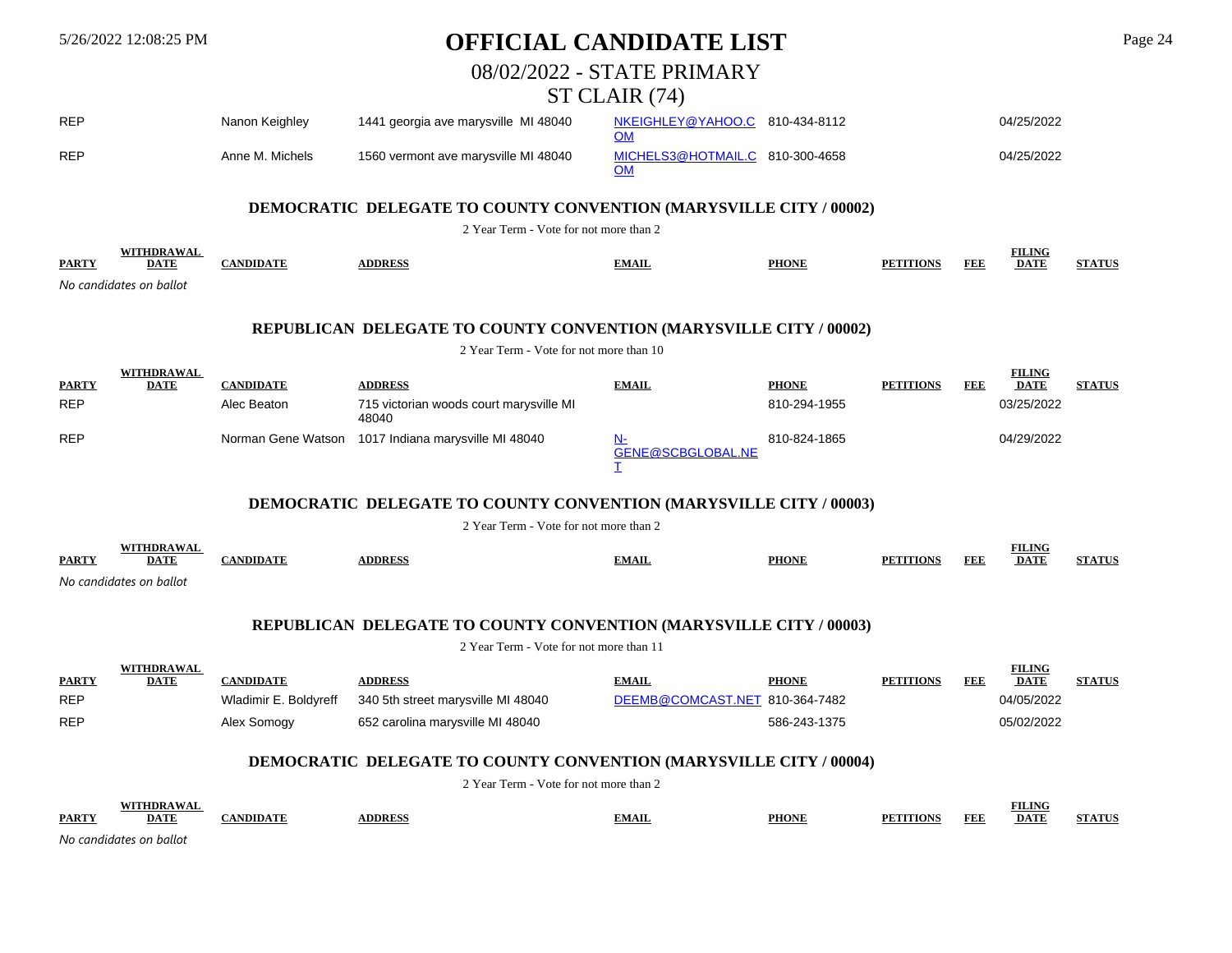# 5/26/2022 12:08:25 PM **OFFICIAL CANDIDATE LIST** Page 25 08/02/2022 - STATE PRIMARY ST CLAIR (74)

## **REPUBLICAN DELEGATE TO COUNTY CONVENTION (MARYSVILLE CITY / 00004)**

| <b>PARTY</b><br><b>REP</b> | <b>WITHDRAWAL</b><br><b>DATE</b>                     | <b>CANDIDATE</b><br>J. Henry Hank<br>Augustyn | <b>ADDRESS</b><br>88 connecticut ave marysville MI 48040                  | <b>EMAIL</b><br>AUTOSLIM@HOTMAIL.C 810-364-5998<br><b>OM</b> | <b>PHONE</b> | <b>PETITIONS</b> | FEE        | <b>FILING</b><br><b>DATE</b><br>04/13/2022 | <b>STATUS</b> |
|----------------------------|------------------------------------------------------|-----------------------------------------------|---------------------------------------------------------------------------|--------------------------------------------------------------|--------------|------------------|------------|--------------------------------------------|---------------|
|                            |                                                      |                                               | <b>DEMOCRATIC DELEGATE TO COUNTY CONVENTION (MEMPHIS CITY / 00002)</b>    |                                                              |              |                  |            |                                            |               |
|                            |                                                      |                                               | 2 Year Term - Vote for not more than 2                                    |                                                              |              |                  |            |                                            |               |
| <b>PARTY</b>               | WITHDRAWAL<br><b>DATE</b><br>No candidates on ballot | <b>CANDIDATE</b>                              | <b>ADDRESS</b>                                                            | <b>EMAIL</b>                                                 | <b>PHONE</b> | <b>PETITIONS</b> | <b>FEE</b> | <b>FILING</b><br><b>DATE</b>               | <b>STATUS</b> |
|                            |                                                      |                                               |                                                                           |                                                              |              |                  |            |                                            |               |
|                            |                                                      |                                               | REPUBLICAN DELEGATE TO COUNTY CONVENTION (MEMPHIS CITY / 00002)           |                                                              |              |                  |            |                                            |               |
|                            |                                                      |                                               | 2 Year Term - Vote for not more than 2                                    |                                                              |              |                  |            |                                            |               |
| <b>PARTY</b>               | WITHDRAWAL<br><b>DATE</b>                            | <b>CANDIDATE</b>                              | <b>ADDRESS</b>                                                            | <b>EMAIL</b>                                                 | <b>PHONE</b> | <b>PETITIONS</b> | FEE        | <b>FILING</b><br><b>DATE</b>               | <b>STATUS</b> |
| <b>REP</b>                 |                                                      | David Brown                                   | 81080 cole st memphis MI 48041                                            | DALLANBRN17@COMCA 810-392-5139                               |              |                  |            | 04/14/2022                                 |               |
|                            |                                                      |                                               |                                                                           | <b>ST.NET</b>                                                |              |                  |            |                                            |               |
|                            |                                                      |                                               | <b>DEMOCRATIC DELEGATE TO COUNTY CONVENTION (MUSSEY TOWNSHIP / 00001)</b> |                                                              |              |                  |            |                                            |               |
|                            |                                                      |                                               | 2 Year Term - Vote for not more than 2                                    |                                                              |              |                  |            |                                            |               |
|                            | WITHDRAWAL                                           |                                               |                                                                           |                                                              |              |                  |            | <b>FILING</b>                              |               |
| <b>PARTY</b>               | <b>DATE</b>                                          | <b>CANDIDATE</b>                              | <b>ADDRESS</b>                                                            | <b>EMAIL</b>                                                 | <b>PHONE</b> | <b>PETITIONS</b> | <b>FEE</b> | <b>DATE</b>                                | <b>STATUS</b> |
|                            | No candidates on ballot                              |                                               |                                                                           |                                                              |              |                  |            |                                            |               |
|                            |                                                      |                                               | <b>REPUBLICAN DELEGATE TO COUNTY CONVENTION (MUSSEY TOWNSHIP / 00001)</b> |                                                              |              |                  |            |                                            |               |
|                            |                                                      |                                               | 2 Year Term - Vote for not more than 20                                   |                                                              |              |                  |            |                                            |               |
|                            | WITHDRAWAL                                           |                                               |                                                                           |                                                              |              |                  |            | <b>FILING</b>                              |               |
| <b>PARTY</b>               | <b>DATE</b>                                          | <b>CANDIDATE</b>                              | <b>ADDRESS</b>                                                            | <b>EMAIL</b>                                                 | <b>PHONE</b> | <b>PETITIONS</b> | FEE        | <b>DATE</b>                                | <b>STATUS</b> |
| <b>REP</b>                 |                                                      | Luke Humphrey                                 | 5428 burton rd mussey MI 48014                                            | LHUMPHREY@IMARK-<br><b>SALES.COM</b>                         | 586-944-6169 |                  |            | 05/02/2022                                 |               |
| <b>REP</b>                 |                                                      | <b>Mallory Humphrey</b>                       | 5428burton rd mussey MI 48014                                             | RODEMALLORY@GMAIL 812-677-6202<br>.COM                       |              |                  |            | 05/02/2022                                 |               |
| <b>REP</b>                 |                                                      | David Murphy                                  | 202 s hunter po box 537 capac MI 48014                                    | DAVIDMURPHY4@HOTM 586-651-5597<br><b>AIL.COM</b>             |              |                  |            | 05/02/2022                                 |               |
| <b>REP</b>                 |                                                      | Leisa Murphy                                  | 202 s hunter st po box 537 capac MI 48014                                 | DAVIDNMURPHY4@HOT 586-651-6080<br><b>MAIL.COM</b>            |              |                  |            | 04/25/2022                                 |               |
| <b>REP</b>                 |                                                      | <b>Andrew Stebbins</b>                        | 14761 Pine knoll In mussey MI 48014                                       | AJSTEBBS@GMAIL.COM 586-382-0775                              |              |                  |            | 05/03/2022                                 |               |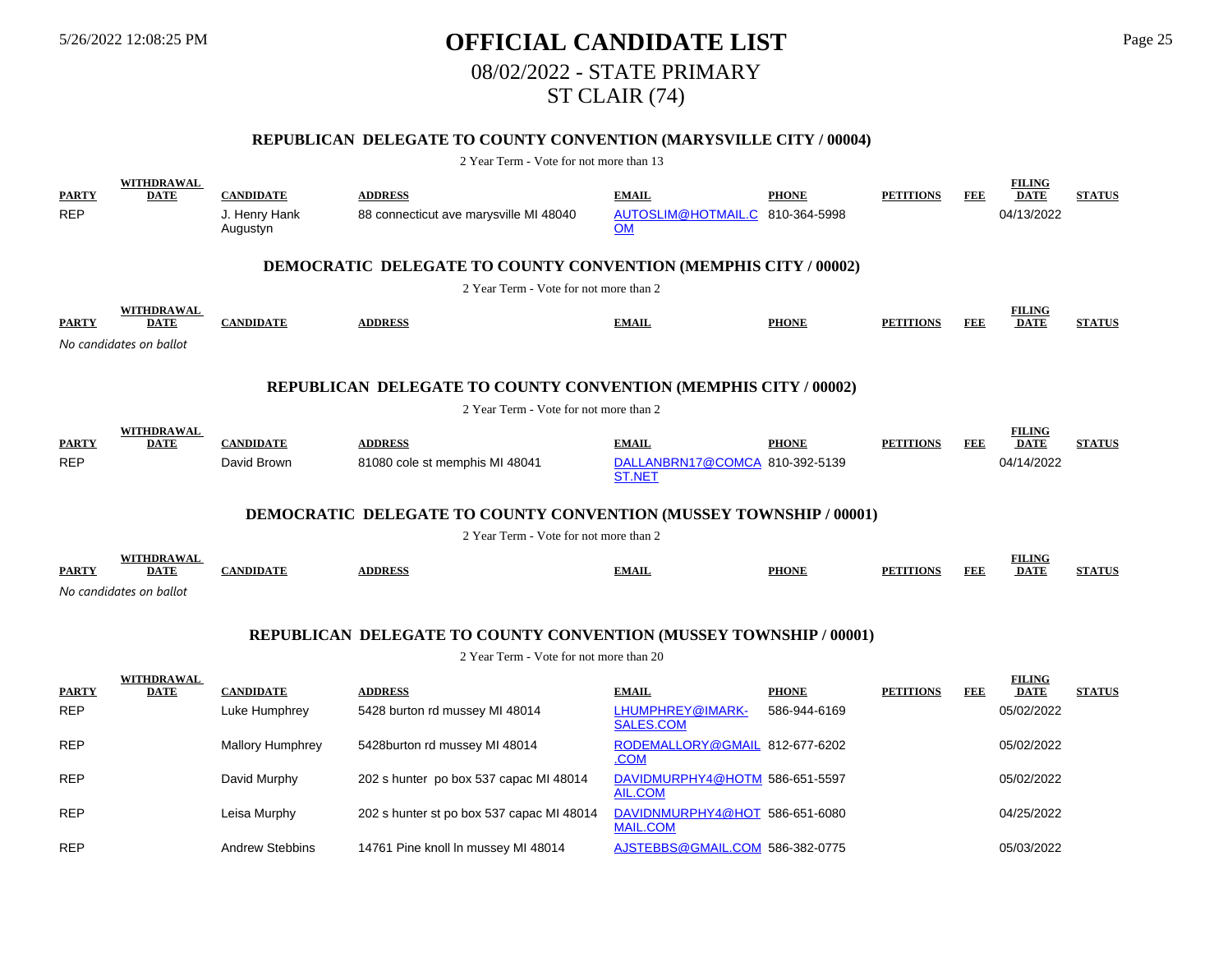# 5/26/2022 12:08:25 PM **OFFICIAL CANDIDATE LIST** Page 26 08/02/2022 - STATE PRIMARY ST CLAIR (74)

## **DEMOCRATIC DELEGATE TO COUNTY CONVENTION (PORT HURON CITY / 00001)**

| <b>PARTY</b>                                                              | <b>WITHDRAWAL</b><br><b>DATE</b><br>No candidates on ballot        | <b>CANDIDATE</b>                      | <b>ADDRESS</b>                                                                                               | <b>EMAIL</b>                       | <b>PHONE</b>                 | <b>PETITIONS</b> | <b>FEE</b> | <b>FILING</b><br><b>DATE</b> | <b>STATUS</b> |  |  |  |
|---------------------------------------------------------------------------|--------------------------------------------------------------------|---------------------------------------|--------------------------------------------------------------------------------------------------------------|------------------------------------|------------------------------|------------------|------------|------------------------------|---------------|--|--|--|
|                                                                           |                                                                    |                                       | REPUBLICAN DELEGATE TO COUNTY CONVENTION (PORT HURON CITY / 00001)<br>2 Year Term - Vote for not more than 9 |                                    |                              |                  |            |                              |               |  |  |  |
| <b>PARTY</b>                                                              | WITHDRAWAL<br><b>DATE</b><br>No candidates on ballot               | <b>CANDIDATE</b>                      | <b>ADDRESS</b>                                                                                               | <b>EMAIL</b>                       | <b>PHONE</b>                 | <b>PETITIONS</b> | <b>FEE</b> | <b>FILING</b><br><b>DATE</b> | <b>STATUS</b> |  |  |  |
| <b>DEMOCRATIC DELEGATE TO COUNTY CONVENTION (PORT HURON CITY / 00002)</b> |                                                                    |                                       |                                                                                                              |                                    |                              |                  |            |                              |               |  |  |  |
|                                                                           |                                                                    |                                       | 2 Year Term - Vote for not more than 2                                                                       |                                    |                              |                  |            |                              |               |  |  |  |
| <b>PARTY</b>                                                              | WITHDRAWAL<br><b>DATE</b>                                          | <b>CANDIDATE</b>                      | <b>ADDRESS</b>                                                                                               | <b>EMAIL</b>                       | <b>PHONE</b>                 | <b>PETITIONS</b> | <b>FEE</b> | <b>FILING</b><br><b>DATE</b> | <b>STATUS</b> |  |  |  |
|                                                                           | No candidates on ballot                                            |                                       |                                                                                                              |                                    |                              |                  |            |                              |               |  |  |  |
|                                                                           | REPUBLICAN DELEGATE TO COUNTY CONVENTION (PORT HURON CITY / 00002) |                                       |                                                                                                              |                                    |                              |                  |            |                              |               |  |  |  |
|                                                                           | 2 Year Term - Vote for not more than 9                             |                                       |                                                                                                              |                                    |                              |                  |            |                              |               |  |  |  |
|                                                                           | WITHDRAWAL                                                         |                                       |                                                                                                              |                                    |                              |                  |            | <b>FILING</b>                |               |  |  |  |
| <b>PARTY</b>                                                              | <b>DATE</b>                                                        | <b>CANDIDATE</b>                      | <b>ADDRESS</b>                                                                                               | <b>EMAIL</b>                       | <b>PHONE</b>                 | <b>PETITIONS</b> | <b>FEE</b> | <b>DATE</b>                  | <b>STATUS</b> |  |  |  |
| <b>REP</b>                                                                |                                                                    | Tim Keller                            | 824 lakeview ave port huron MI 48060                                                                         | MISTERKELLER76@GM<br>AIL.COM       | 810-434-8544                 |                  |            | 03/02/2022                   |               |  |  |  |
|                                                                           |                                                                    |                                       |                                                                                                              |                                    |                              |                  |            |                              |               |  |  |  |
|                                                                           |                                                                    |                                       | <b>DEMOCRATIC DELEGATE TO COUNTY CONVENTION (PORT HURON CITY / 00003)</b>                                    |                                    |                              |                  |            |                              |               |  |  |  |
|                                                                           |                                                                    |                                       | 2 Year Term - Vote for not more than 2                                                                       |                                    |                              |                  |            |                              |               |  |  |  |
| <b>PARTY</b>                                                              | WITHDRAWAL<br><b>DATE</b>                                          | <b>CANDIDATE</b>                      | <b>ADDRESS</b>                                                                                               | <b>EMAIL</b>                       | <b>PHONE</b>                 | <b>PETITIONS</b> | <b>FEE</b> | <b>FILING</b><br><b>DATE</b> | <b>STATUS</b> |  |  |  |
|                                                                           | No candidates on ballot                                            |                                       |                                                                                                              |                                    |                              |                  |            |                              |               |  |  |  |
|                                                                           |                                                                    |                                       |                                                                                                              |                                    |                              |                  |            |                              |               |  |  |  |
|                                                                           |                                                                    |                                       | REPUBLICAN DELEGATE TO COUNTY CONVENTION (PORT HURON CITY / 00003)                                           |                                    |                              |                  |            |                              |               |  |  |  |
|                                                                           |                                                                    |                                       | 2 Year Term - Vote for not more than 11                                                                      |                                    |                              |                  |            |                              |               |  |  |  |
|                                                                           |                                                                    |                                       |                                                                                                              |                                    |                              |                  |            |                              |               |  |  |  |
|                                                                           | <b>WITHDRAWAL</b>                                                  |                                       |                                                                                                              |                                    |                              |                  |            | <b>FILING</b>                |               |  |  |  |
| <b>PARTY</b><br><b>REP</b>                                                | <b>DATE</b>                                                        | <b>CANDIDATE</b><br><b>Nick Clark</b> | <b>ADDRESS</b><br>2858 monticello dr port huron MI 48060                                                     | <b>EMAIL</b><br>NICKCLAIR007@ROCKE | <b>PHONE</b><br>989-297-1573 | <b>PETITIONS</b> | <b>FEE</b> | <b>DATE</b><br>05/02/2022    | <b>STATUS</b> |  |  |  |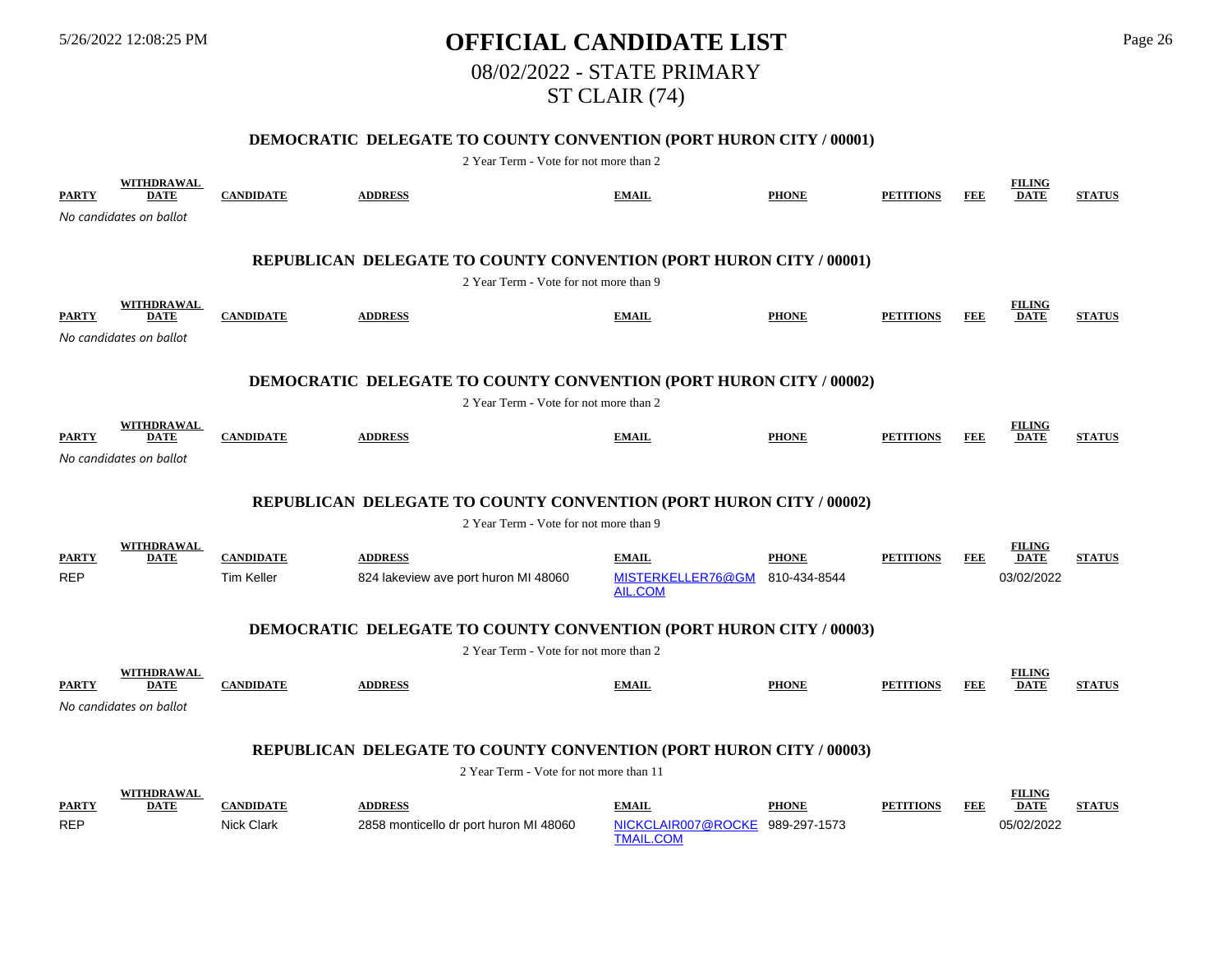# 5/26/2022 12:08:25 PM **OFFICIAL CANDIDATE LIST** Page 27

08/02/2022 - STATE PRIMARY

# ST CLAIR (74)

| <b>REP</b>                                                                | Suzanne C. Doherty | 3228 mt vernon rd port huron MI 48060 | SCDOHERTY8@GMAIL.<br><u>COM</u>                   | 810-300-0435 | 05/03/2022 |  |  |  |
|---------------------------------------------------------------------------|--------------------|---------------------------------------|---------------------------------------------------|--------------|------------|--|--|--|
| <b>REP</b>                                                                | Patrick Loftus     | 2515 17th ave port huron MI 48060     |                                                   | 810-434-8457 | 04/29/2022 |  |  |  |
| <b>REP</b>                                                                | Dick Matzka        | 3125 mt vernon rd port huron MI 48060 | DMATZKA@AOL.COM                                   | 810-987-7947 | 03/14/2022 |  |  |  |
| <b>REP</b>                                                                | Grant B. Smith     | 2717 Riverside drive port huron MI    | GRANTSMITH@GRANTS 810-858-7723<br><b>MITH.COM</b> |              | 04/29/2022 |  |  |  |
| <b>DEMOCRATIC DELEGATE TO COUNTY CONVENTION (PORT HURON CITY / 00004)</b> |                    |                                       |                                                   |              |            |  |  |  |
| 2 Year Term - Vote for not more than 2                                    |                    |                                       |                                                   |              |            |  |  |  |

|              |                         |        |               |              |              |                  | $^{\top}$ ING |            |
|--------------|-------------------------|--------|---------------|--------------|--------------|------------------|---------------|------------|
| <b>PARTY</b> | <b>DATE</b>             | NDIDAT | <b>DDRESS</b> | <b>TMAIL</b> | <b>PHONE</b> | <b>FEF</b><br>DГ | <b>DATE</b>   | CULA ULTIC |
|              | No candidates on ballot |        |               |              |              |                  |               |            |

### **REPUBLICAN DELEGATE TO COUNTY CONVENTION (PORT HURON CITY / 00004)**

|                                                                           | 2 Year Term - Vote for not more than 9 |                  |                                                                           |                                               |              |                  |            |                              |               |  |  |  |
|---------------------------------------------------------------------------|----------------------------------------|------------------|---------------------------------------------------------------------------|-----------------------------------------------|--------------|------------------|------------|------------------------------|---------------|--|--|--|
| <b>PARTY</b>                                                              | <b>WITHDRAWAL</b><br><b>DATE</b>       | <b>CANDIDATE</b> | <b>ADDRESS</b>                                                            | <b>EMAIL</b>                                  | <b>PHONE</b> | <b>PETITIONS</b> | <b>FEE</b> | <b>FILING</b><br><b>DATE</b> | <b>STATUS</b> |  |  |  |
|                                                                           | No candidates on ballot                |                  |                                                                           |                                               |              |                  |            |                              |               |  |  |  |
| <b>DEMOCRATIC DELEGATE TO COUNTY CONVENTION (PORT HURON CITY / 00005)</b> |                                        |                  |                                                                           |                                               |              |                  |            |                              |               |  |  |  |
|                                                                           | 2 Year Term - Vote for not more than 2 |                  |                                                                           |                                               |              |                  |            |                              |               |  |  |  |
| <b>PARTY</b>                                                              | <b>WITHDRAWAL</b><br><b>DATE</b>       | <b>CANDIDATE</b> | <b>ADDRESS</b>                                                            | <b>EMAIL</b>                                  | <b>PHONE</b> | <b>PETITIONS</b> | FEE        | <b>FILING</b><br><b>DATE</b> | <b>STATUS</b> |  |  |  |
|                                                                           | No candidates on ballot                |                  |                                                                           |                                               |              |                  |            |                              |               |  |  |  |
|                                                                           |                                        |                  | REPUBLICAN DELEGATE TO COUNTY CONVENTION (PORT HURON CITY / 00005)        |                                               |              |                  |            |                              |               |  |  |  |
|                                                                           |                                        |                  | 2 Year Term - Vote for not more than 7                                    |                                               |              |                  |            |                              |               |  |  |  |
| <b>PARTY</b>                                                              | <b>WITHDRAWAL</b><br><b>DATE</b>       | <b>CANDIDATE</b> | <b>ADDRESS</b>                                                            | <b>EMAIL</b>                                  | <b>PHONE</b> | <b>PETITIONS</b> | <b>FEE</b> | <b>FILING</b><br><b>DATE</b> | <b>STATUS</b> |  |  |  |
| <b>REP</b>                                                                |                                        | Austin Moen      | 819 saint clair st port huron MI 48060                                    | MR.01998.AM@GMAIL.C 810-986-8151<br><b>OM</b> |              |                  |            | 04/29/2022                   |               |  |  |  |
| <b>REP</b>                                                                |                                        | Mark E. Pearson  | 1425 richardson Port huron MI 48060                                       |                                               | 810-982-2319 |                  |            | 04/14/2022                   |               |  |  |  |
|                                                                           |                                        |                  | <b>DEMOCRATIC DELEGATE TO COUNTY CONVENTION (PORT HURON CITY / 00006)</b> |                                               |              |                  |            |                              |               |  |  |  |
|                                                                           |                                        |                  | 2 Year Term - Vote for not more than 2                                    |                                               |              |                  |            |                              |               |  |  |  |

|              | UND A W A |      |       |              |       | THE TALK<br>шич        |  |
|--------------|-----------|------|-------|--------------|-------|------------------------|--|
| <b>PARTY</b> | UA.       | vdid | VIAIL | <b>PHONI</b> | 'IANI | FEF<br><b>DATE</b><br> |  |
|              |           |      |       |              |       |                        |  |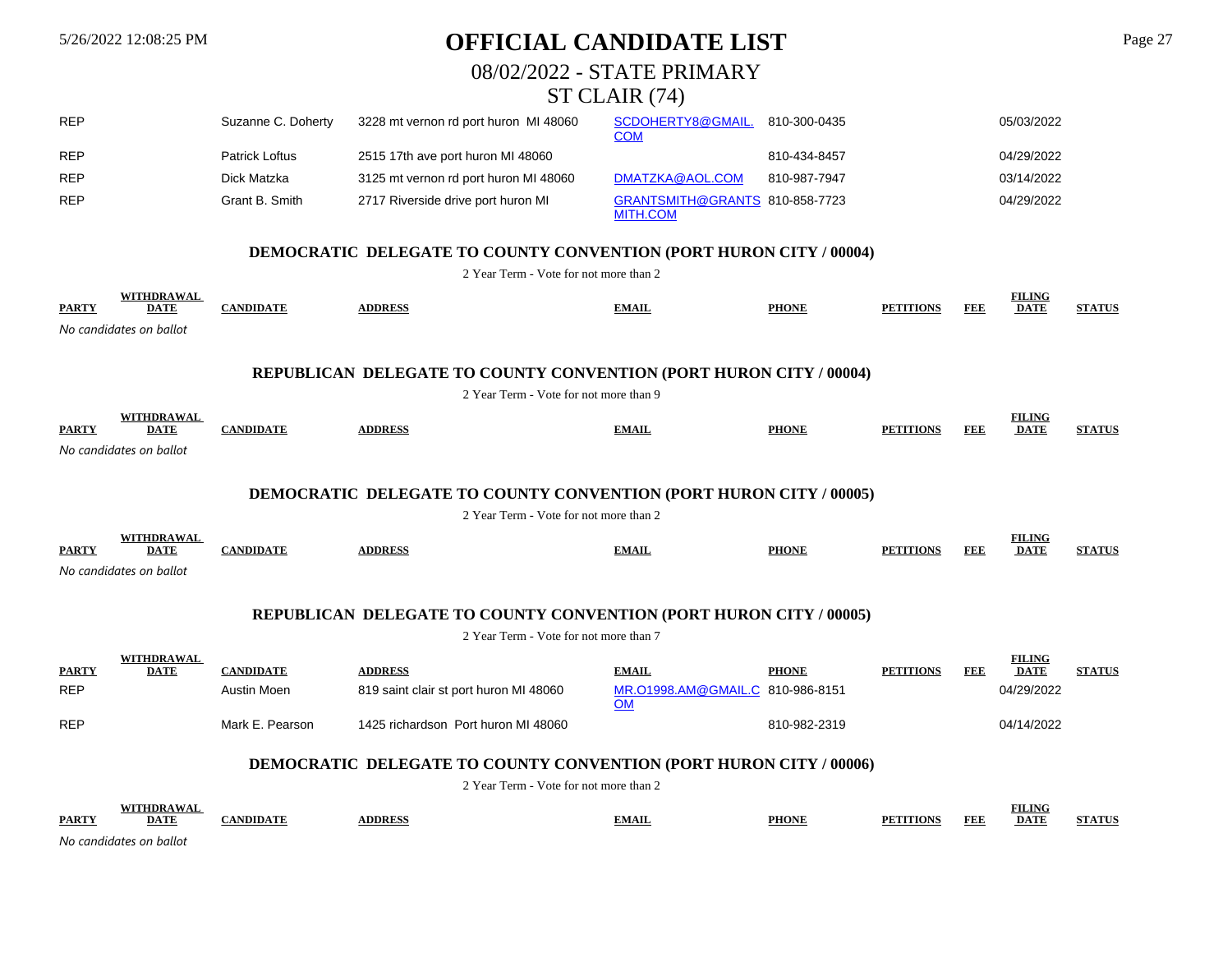# 5/26/2022 12:08:25 PM **OFFICIAL CANDIDATE LIST** Page 28 08/02/2022 - STATE PRIMARY ST CLAIR (74)

# **REPUBLICAN DELEGATE TO COUNTY CONVENTION (PORT HURON CITY / 00006)**

2 Year Term - Vote for not more than 9

| <b>PARTY</b><br><b>REP</b> | <b>WITHDRAWAL</b><br><b>DATE</b>                                          | <b>CANDIDATE</b><br><b>Tammy Poor</b> | <b>ADDRESS</b><br>1712 jenks st port huron MI 48060                       | <b>EMAIL</b>       | <b>PHONE</b><br>810-985-6294 | <b>PETITIONS</b> | <b>FEE</b> | <b>FILING</b><br><b>DATE</b><br>05/02/2022 | <b>STATUS</b> |  |  |
|----------------------------|---------------------------------------------------------------------------|---------------------------------------|---------------------------------------------------------------------------|--------------------|------------------------------|------------------|------------|--------------------------------------------|---------------|--|--|
|                            |                                                                           |                                       | <b>DEMOCRATIC DELEGATE TO COUNTY CONVENTION (PORT HURON CITY / 00007)</b> |                    |                              |                  |            |                                            |               |  |  |
|                            |                                                                           |                                       | 2 Year Term - Vote for not more than 2                                    |                    |                              |                  |            |                                            |               |  |  |
| <b>PARTY</b>               | <b>WITHDRAWAL</b><br><b>DATE</b><br>No candidates on ballot               | <b>CANDIDATE</b>                      | <b>ADDRESS</b>                                                            | <b>EMAIL</b>       | <b>PHONE</b>                 | <b>PETITIONS</b> | <b>FEE</b> | <b>FILING</b><br><b>DATE</b>               | <b>STATUS</b> |  |  |
|                            |                                                                           |                                       |                                                                           |                    |                              |                  |            |                                            |               |  |  |
|                            |                                                                           |                                       | REPUBLICAN DELEGATE TO COUNTY CONVENTION (PORT HURON CITY / 00007)        |                    |                              |                  |            |                                            |               |  |  |
|                            |                                                                           |                                       | 2 Year Term - Vote for not more than 6                                    |                    |                              |                  |            |                                            |               |  |  |
| <b>PARTY</b>               | <b>WITHDRAWAL</b><br><b>DATE</b>                                          | <b>CANDIDATE</b>                      | <b>ADDRESS</b>                                                            | <b>EMAIL</b>       | <b>PHONE</b>                 | <b>PETITIONS</b> | <b>FEE</b> | <b>FILING</b><br><b>DATE</b>               | <b>STATUS</b> |  |  |
| <b>REP</b>                 |                                                                           | Linda M. Loureiro                     | 1030 12th street port huron MI 48060                                      | DEBITF@HOTMAIL.COM | 810-956-0119                 |                  |            | 02/16/2022                                 |               |  |  |
| <b>REP</b>                 |                                                                           | Robert J. Loureiro                    | 1030 12th street port huron MI 48060                                      |                    | 810-956-5075                 |                  |            | 04/25/2022                                 |               |  |  |
|                            | <b>DEMOCRATIC DELEGATE TO COUNTY CONVENTION (PORT HURON CITY / 00008)</b> |                                       |                                                                           |                    |                              |                  |            |                                            |               |  |  |
|                            |                                                                           |                                       | 2 Year Term - Vote for not more than 2                                    |                    |                              |                  |            |                                            |               |  |  |
| <b>PARTY</b>               | WITHDRAWAL<br><b>DATE</b>                                                 | <b>CANDIDATE</b>                      | <b>ADDRESS</b>                                                            | <b>EMAIL</b>       | <b>PHONE</b>                 | <b>PETITIONS</b> | <b>FEE</b> | <b>FILING</b><br><b>DATE</b>               | <b>STATUS</b> |  |  |
|                            | No candidates on ballot                                                   |                                       |                                                                           |                    |                              |                  |            |                                            |               |  |  |
|                            |                                                                           |                                       | <b>REPUBLICAN DELEGATE TO COUNTY CONVENTION (PORT HURON CITY / 00008)</b> |                    |                              |                  |            |                                            |               |  |  |
|                            |                                                                           |                                       | 2 Year Term - Vote for not more than 9                                    |                    |                              |                  |            |                                            |               |  |  |
| <b>PARTY</b>               | <b>WITHDRAWAL</b><br><b>DATE</b>                                          | <b>CANDIDATE</b>                      | <b>ADDRESS</b>                                                            | <b>EMAIL</b>       | <b>PHONE</b>                 | <b>PETITIONS</b> | <b>FEE</b> | <b>FILING</b><br><b>DATE</b>               | <b>STATUS</b> |  |  |
|                            | No candidates on ballot                                                   |                                       |                                                                           |                    |                              |                  |            |                                            |               |  |  |
|                            |                                                                           |                                       | <b>DEMOCRATIC DELEGATE TO COUNTY CONVENTION (PORT HURON CITY / 00009)</b> |                    |                              |                  |            |                                            |               |  |  |
|                            | 2 Year Term - Vote for not more than 2                                    |                                       |                                                                           |                    |                              |                  |            |                                            |               |  |  |
| <b>PARTY</b>               | WITHDRAWAL<br><b>DATE</b>                                                 | <b>CANDIDATE</b>                      | <b>ADDRESS</b>                                                            | <b>EMAIL</b>       | <b>PHONE</b>                 | <b>PETITIONS</b> | <b>FEE</b> | <b>FILING</b><br><b>DATE</b>               | <b>STATUS</b> |  |  |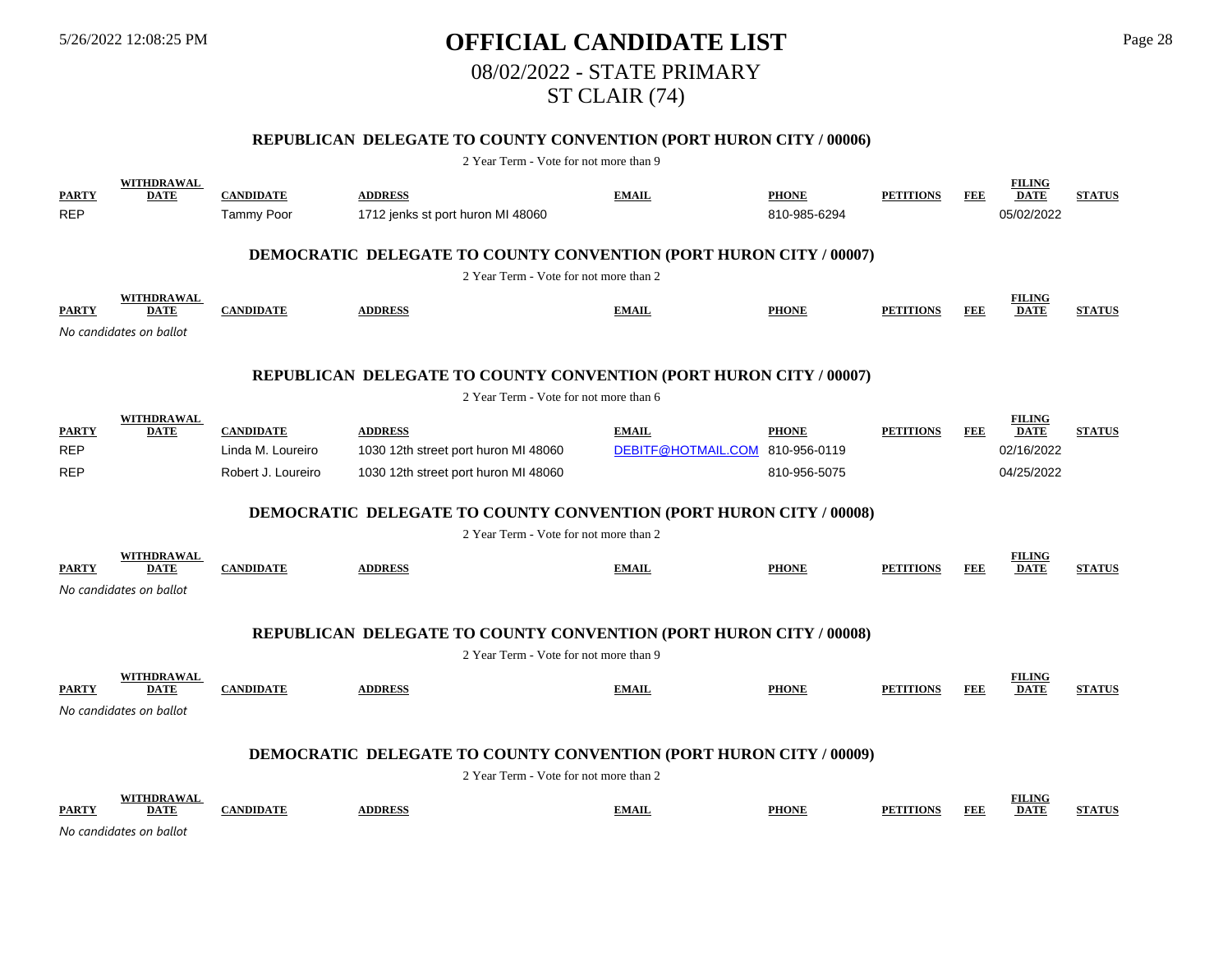# 5/26/2022 12:08:25 PM **OFFICIAL CANDIDATE LIST** Page 29 08/02/2022 - STATE PRIMARY ST CLAIR (74)

# **REPUBLICAN DELEGATE TO COUNTY CONVENTION (PORT HURON CITY / 00009)**

#### 2 Year Term - Vote for not more than 8

|              | <b>WITHDRAWAL</b> |                              |                                          |                                           |              |                  |     | <b>FILING</b> |               |
|--------------|-------------------|------------------------------|------------------------------------------|-------------------------------------------|--------------|------------------|-----|---------------|---------------|
| <b>PARTY</b> | <b>DATE</b>       | <b>CANDIDATE</b>             | <b>ADDRESS</b>                           | <b>EMAIL</b>                              | <b>PHONE</b> | <b>PETITIONS</b> | FEE | <b>DATE</b>   | <b>STATUS</b> |
| <b>REP</b>   |                   | Bruce D. Clark               | 1327 chestnut Street port huron MI 48060 |                                           | 989-297-1575 |                  |     | 05/02/2022    |               |
| <b>REP</b>   |                   | <b>Charles Cook</b>          | 1203 19th street port huron MI 48060     | CCOOK0029@SBCGLOB 810-357-9321<br>AL.NET  |              |                  |     | 04/29/2022    |               |
| <b>REP</b>   |                   | Renee Hernandez              | 1423 18th street port huron MI 48060     | RENEEMEREDITH@YAH 810-434-0363<br>OO.COM  |              |                  |     | 05/02/2022    |               |
| <b>REP</b>   |                   | Shane Hernandez              | 1423 18th street port huron MI 48060     | SHERNANDEZ3@YAHO<br>O.COM                 | 810-434-5440 |                  |     | 05/02/2022    |               |
| <b>REP</b>   |                   | Zachary Smith                | 1533 court st port huron MI 48060        | ZACSMITH820@OUTLO<br>OK.COM               | 810-662-5625 |                  |     | 03/22/2022    |               |
| <b>REP</b>   |                   | <b>Chris VanSlembrouck</b>   | 1330 Minnie st port huron MI 48060       | CMV1058@YAHOO.COM 248-840-9305            |              |                  |     | 04/28/2022    |               |
| <b>REP</b>   |                   | John Arthur<br>VanSlembrouck | 1330 minnie st port huron MI 48060       | <u>۔ ل</u><br>VANSLEMBROUCK@YA<br>HOO.COM | 248-251-3195 |                  |     | 04/28/2022    |               |

#### **DEMOCRATIC DELEGATE TO COUNTY CONVENTION (PORT HURON CITY / 00010)**

2 Year Term - Vote for not more than 2

|              | WITTIDD AWA             |      |                |              |              |        |            | <b>EILING</b><br>11.UNG |                           |
|--------------|-------------------------|------|----------------|--------------|--------------|--------|------------|-------------------------|---------------------------|
| <b>PARTY</b> | <b>DATE</b>             | NDID | <b>ADDRESS</b> | <b>EMAIL</b> | <b>PHONE</b> | TTIANS | <b>FEE</b> | <b>DATE</b>             | <b>STATIE</b><br>9 LA LUI |
|              | No candidates on ballot |      |                |              |              |        |            |                         |                           |

#### **REPUBLICAN DELEGATE TO COUNTY CONVENTION (PORT HURON CITY / 00010)**

2 Year Term - Vote for not more than 6

| <b>PARTY</b> | <b>WITHDRAWAL</b><br><b>DATE</b> | CANDIDATE         | <b>ADDRESS</b>                     | <b>EMAIL</b>                             | <b>PHONE</b> | <b>PETITIONS</b> | <b>FEE</b> | FILING<br><b>DATE</b> | <b>STATUS</b> |
|--------------|----------------------------------|-------------------|------------------------------------|------------------------------------------|--------------|------------------|------------|-----------------------|---------------|
| <b>REP</b>   |                                  | Kristina Stephens | 2915 little st port huron MI 48060 | <b>KRISTINA.L.STEPHENS</b><br>@YAHOO.COM |              |                  |            | 05/02/2022            |               |

### **DEMOCRATIC DELEGATE TO COUNTY CONVENTION (PORT HURON TOWNSHIP / 00001)**

|              |             |                 |                | 2 Year Term - Vote for not more than 2 |              |                       |            |                              |               |
|--------------|-------------|-----------------|----------------|----------------------------------------|--------------|-----------------------|------------|------------------------------|---------------|
| <b>PARTY</b> | <b>DATE</b> | <b>ANDIDATE</b> | <b>NDDRESS</b> | <b>EMAIL</b>                           | <b>PHONE</b> | PF.<br><b>ATTIONS</b> | <b>FEF</b> | <b>FILING</b><br><b>DATE</b> | <b>STATUS</b> |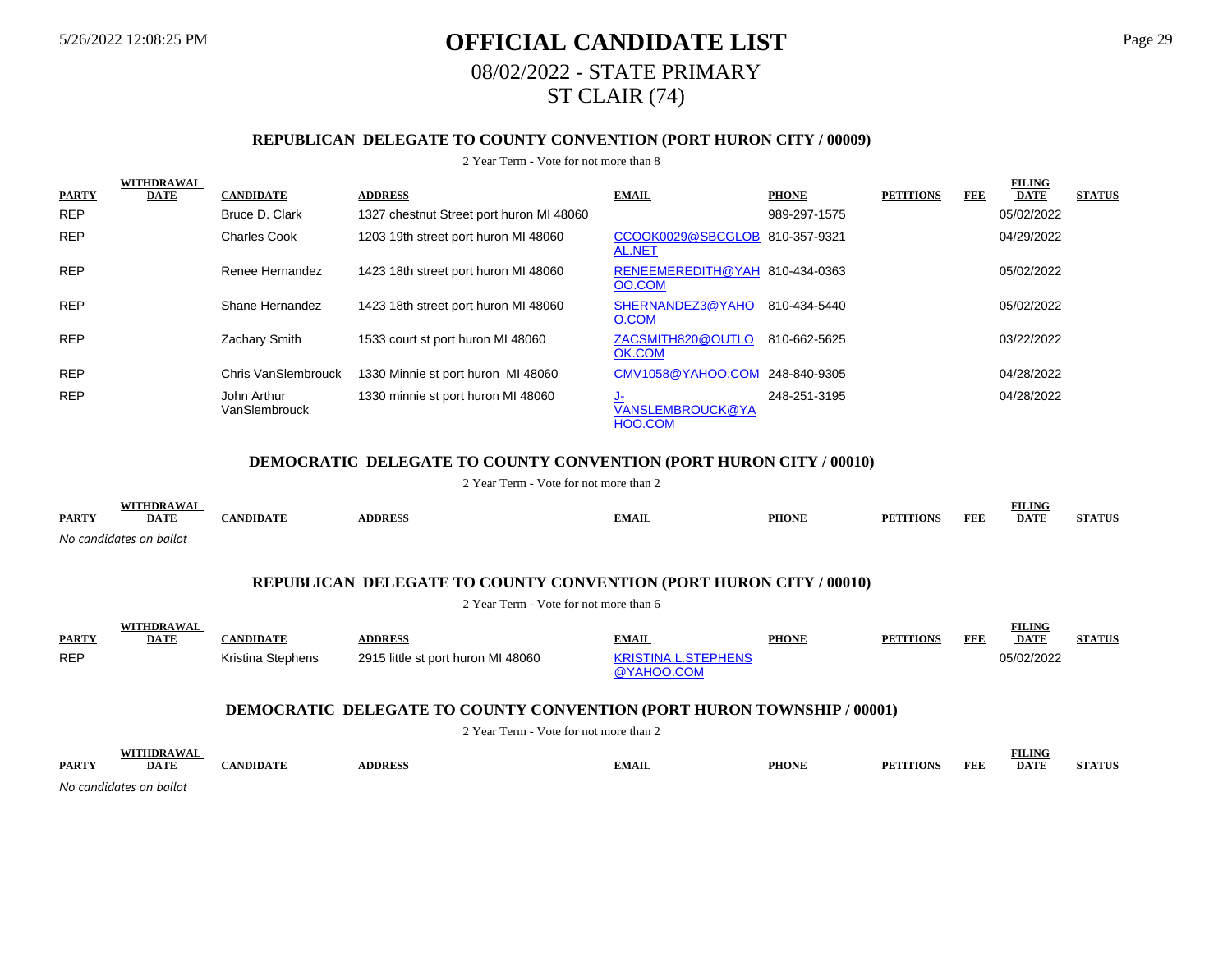# 5/26/2022 12:08:25 PM **OFFICIAL CANDIDATE LIST** Page 30 08/02/2022 - STATE PRIMARY ST CLAIR (74)

## **REPUBLICAN DELEGATE TO COUNTY CONVENTION (PORT HURON TOWNSHIP / 00001)**

#### 2 Year Term - Vote for not more than 13

|              | <b>WITHDRAWAL</b> |                   |                                          |                                              |              |                  |            | <b>FILING</b> |               |
|--------------|-------------------|-------------------|------------------------------------------|----------------------------------------------|--------------|------------------|------------|---------------|---------------|
| <b>PARTY</b> | <b>DATE</b>       | <b>CANDIDATE</b>  | <b>ADDRESS</b>                           | <b>EMAIL</b>                                 | <b>PHONE</b> | <b>PETITIONS</b> | <b>FEE</b> | <b>DATE</b>   | <b>STATUS</b> |
| <b>REP</b>   |                   | Linda Bartlett    | 2850 henry st port huron MI 48060        |                                              | 810-334-2503 |                  |            | 04/25/2022    |               |
| <b>REP</b>   |                   | Robert Cowper II  | 710 32nd street port huron MI 48060      | RTCOWPER@YAHOO.C 810-990-7018<br><u>OM</u>   |              |                  |            | 05/02/2022    |               |
| <b>REP</b>   |                   | Rosemarie C. Fink | 2603 yeager street port huron MI 48060   | HARLEYFINK@AOL.COM 810-334-4603              |              |                  |            | 04/25/2022    |               |
| <b>REP</b>   |                   | Dawn Fulk         | 2583 strawberry Lane port huron MI 48060 | DAWNMFULK@GMAIL.C 810-488-0466<br>ОM         |              |                  |            | 04/14/2022    |               |
| <b>REP</b>   |                   | Joi Torello       | 3210 strawberry lane port huron MI 48060 | JOITORELLO@YAHOO.C 810-217-3588<br><u>OM</u> |              |                  |            | 04/21/2022    |               |

### **DEMOCRATIC DELEGATE TO COUNTY CONVENTION (PORT HURON TOWNSHIP / 00002)**

2 Year Term - Vote for not more than 2

|              | WITHDRAWA               |                |              |              |              |                         | <b>FILING</b> |        |
|--------------|-------------------------|----------------|--------------|--------------|--------------|-------------------------|---------------|--------|
| <b>PARTY</b> | <u>DATE</u>             | <b>ANDIDAT</b> | <b>DDRES</b> | <b>EMAIL</b> | <b>PHONE</b> | FEF<br><b>PETITIONS</b> | <b>DATE</b>   | ATITIC |
|              | No candidatos on hallot |                |              |              |              |                         |               |        |

*No candidates on ballot*

**WITHDRAWAL** 

### **REPUBLICAN DELEGATE TO COUNTY CONVENTION (PORT HURON TOWNSHIP / 00002)**

2 Year Term - Vote for not more than 12

|              | WIIHDKAWAL  |                 |                                                            |                               |              |                  |     | <b>FILLING</b> |               |
|--------------|-------------|-----------------|------------------------------------------------------------|-------------------------------|--------------|------------------|-----|----------------|---------------|
| <b>PARTY</b> | <u>DATE</u> | CANDIDATE       | <b>ADDRESS</b>                                             | <b>EMAIL</b>                  | <b>PHONE</b> | <b>PETITIONS</b> | FEE | <b>DATE</b>    | <b>STATUS</b> |
| <b>REP</b>   |             | Jeremiah NB May | 3138 wexford circle port huron MI 48060                    | JNBMAY@GMAIL.COM              | 810-531-1691 |                  |     | 05/02/2022     |               |
| <b>REP</b>   |             |                 | Morgan Brian Moeller 3299 larchwood dr port huron MI 48060 | MOELLERMORGAN44@ 810-986-5948 |              |                  |     | 04/06/2022     |               |
|              |             |                 |                                                            | <b>GMAIL.COM</b>              |              |                  |     |                |               |

### **DEMOCRATIC DELEGATE TO COUNTY CONVENTION (PORT HURON TOWNSHIP / 00003)**

2 Year Term - Vote for not more than 2

|              |                         |              |              |       |              |            | `ILING      |  |
|--------------|-------------------------|--------------|--------------|-------|--------------|------------|-------------|--|
| <b>PARTY</b> | <b>DATI</b>             | <b>IDIDA</b> | <b>DDRES</b> | EMAIL | <b>PHONE</b> | <b>FEF</b> | <b>DATE</b> |  |
|              | No candidates on ballot |              |              |       |              |            |             |  |

**FILING**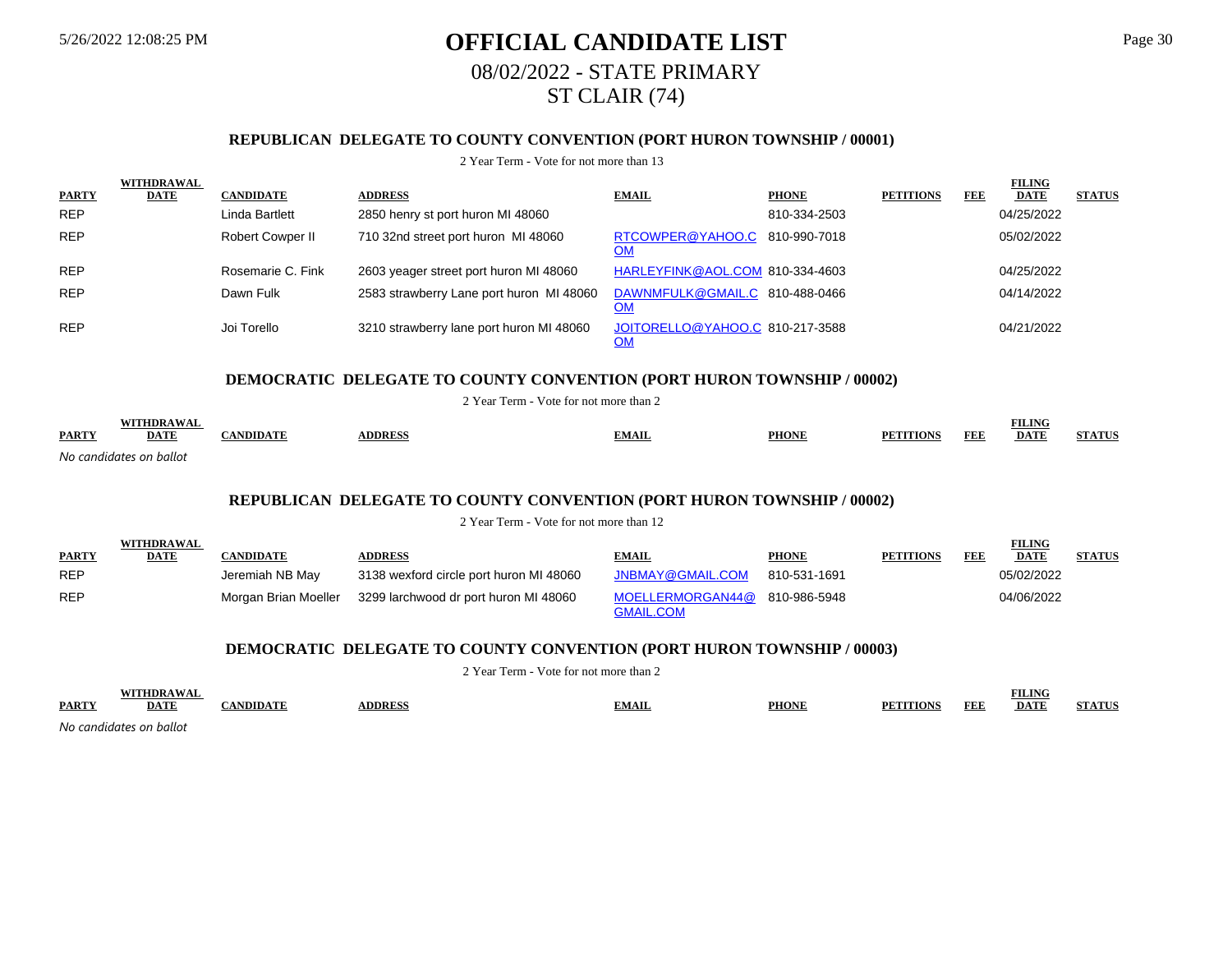# 5/26/2022 12:08:25 PM **OFFICIAL CANDIDATE LIST** Page 31 08/02/2022 - STATE PRIMARY ST CLAIR (74)

## **REPUBLICAN DELEGATE TO COUNTY CONVENTION (PORT HURON TOWNSHIP / 00003)**

2 Year Term - Vote for not more than 9

| <b>PARTY</b> | <b>WITHDRAWAL</b><br><b>DATE</b> | <b>CANDIDATE</b>   | <b>ADDRESS</b>                                                                                             | <b>EMAIL</b>                                     | <b>PHONE</b> | <b>PETITIONS</b> | <b>FEE</b> | <b>FILING</b><br><b>DATE</b> | <b>STATUS</b> |
|--------------|----------------------------------|--------------------|------------------------------------------------------------------------------------------------------------|--------------------------------------------------|--------------|------------------|------------|------------------------------|---------------|
| <b>REP</b>   |                                  | Laura Dancey       | 3730 lapeer rd port huron MI 48060                                                                         | LAURADANCEY@YAHO<br>O.COM                        | 810-941-4601 |                  |            | 04/25/2022                   |               |
| <b>REP</b>   |                                  | David M. Honsinger | 2619 michigan rd port huron MI 48060                                                                       |                                                  | 810-626-8976 |                  |            | 05/02/2022                   |               |
| <b>REP</b>   |                                  | Prescott F. Palm   | 2424 dorchester court apt 12 port huron MI<br>48060                                                        | PPALM2013@GMAIL.CO 313-264-8046<br>M             |              |                  |            | 11/09/2021                   |               |
| <b>REP</b>   |                                  | Joel Webb          | 2963 beach rd port huron MI                                                                                | JOELVICTORWEBB@GM 586-701-0916<br><b>AIL.COM</b> |              |                  |            | 05/02/2022                   |               |
|              |                                  |                    | <b>DEMOCRATIC DELEGATE TO COUNTY CONVENTION (PORT HURON TOWNSHIP / 00004)</b>                              |                                                  |              |                  |            |                              |               |
|              |                                  |                    | 2 Year Term - Vote for not more than 2                                                                     |                                                  |              |                  |            |                              |               |
| <b>PARTY</b> | <b>WITHDRAWAL</b><br><b>DATE</b> | <b>CANDIDATE</b>   | <b>ADDRESS</b>                                                                                             | <b>EMAIL</b>                                     | <b>PHONE</b> | <b>PETITIONS</b> | <b>FEE</b> | <b>FILING</b><br><b>DATE</b> | <b>STATUS</b> |
|              | No candidates on ballot          |                    |                                                                                                            |                                                  |              |                  |            |                              |               |
|              |                                  |                    |                                                                                                            |                                                  |              |                  |            |                              |               |
|              |                                  |                    | <b>REPUBLICAN DELEGATE TO COUNTY CONVENTION (PORT HURON TOWNSHIP / 00004)</b>                              |                                                  |              |                  |            |                              |               |
|              |                                  |                    | 2 Year Term - Vote for not more than 8                                                                     |                                                  |              |                  |            |                              |               |
| <b>PARTY</b> | <b>WITHDRAWAL</b><br><b>DATE</b> | <b>CANDIDATE</b>   | <b>ADDRESS</b>                                                                                             | <b>EMAIL</b>                                     | <b>PHONE</b> | <b>PETITIONS</b> | <b>FEE</b> | <b>FILING</b><br><b>DATE</b> | <b>STATUS</b> |
| <b>REP</b>   |                                  | Jessica Casteel    | 1115 minnesota port huron MI 48060                                                                         | JESGP3@GMAIL.COM                                 | 810-956-3797 |                  |            | 05/02/2022                   |               |
|              |                                  |                    | <b>DEMOCRATIC DELEGATE TO COUNTY CONVENTION (RICHMOND CITY / 00001)</b>                                    |                                                  |              |                  |            |                              |               |
|              |                                  |                    | 2 Year Term - Vote for not more than 2                                                                     |                                                  |              |                  |            |                              |               |
|              | <b>WITHDRAWAL</b>                |                    |                                                                                                            |                                                  |              |                  |            | <b>FILING</b>                |               |
| <b>PARTY</b> | <b>DATE</b>                      | <b>CANDIDATE</b>   | <b>ADDRESS</b>                                                                                             | <b>EMAIL</b>                                     | <b>PHONE</b> | <b>PETITIONS</b> | <b>FEE</b> | <b>DATE</b>                  | <b>STATUS</b> |
|              | No candidates on ballot          |                    |                                                                                                            |                                                  |              |                  |            |                              |               |
|              |                                  |                    |                                                                                                            |                                                  |              |                  |            |                              |               |
|              |                                  |                    | REPUBLICAN DELEGATE TO COUNTY CONVENTION (RICHMOND CITY / 00001)<br>2 Year Term - Vote for not more than 2 |                                                  |              |                  |            |                              |               |
|              | <b>WITHDRAWAL</b>                |                    |                                                                                                            |                                                  |              |                  |            | <b>FILING</b>                |               |
|              |                                  |                    |                                                                                                            |                                                  |              |                  |            |                              |               |

**PARTY DATE CANDIDATE ADDRESS EMAIL PHONE PETITIONS FEE FILITE DATE STATUS**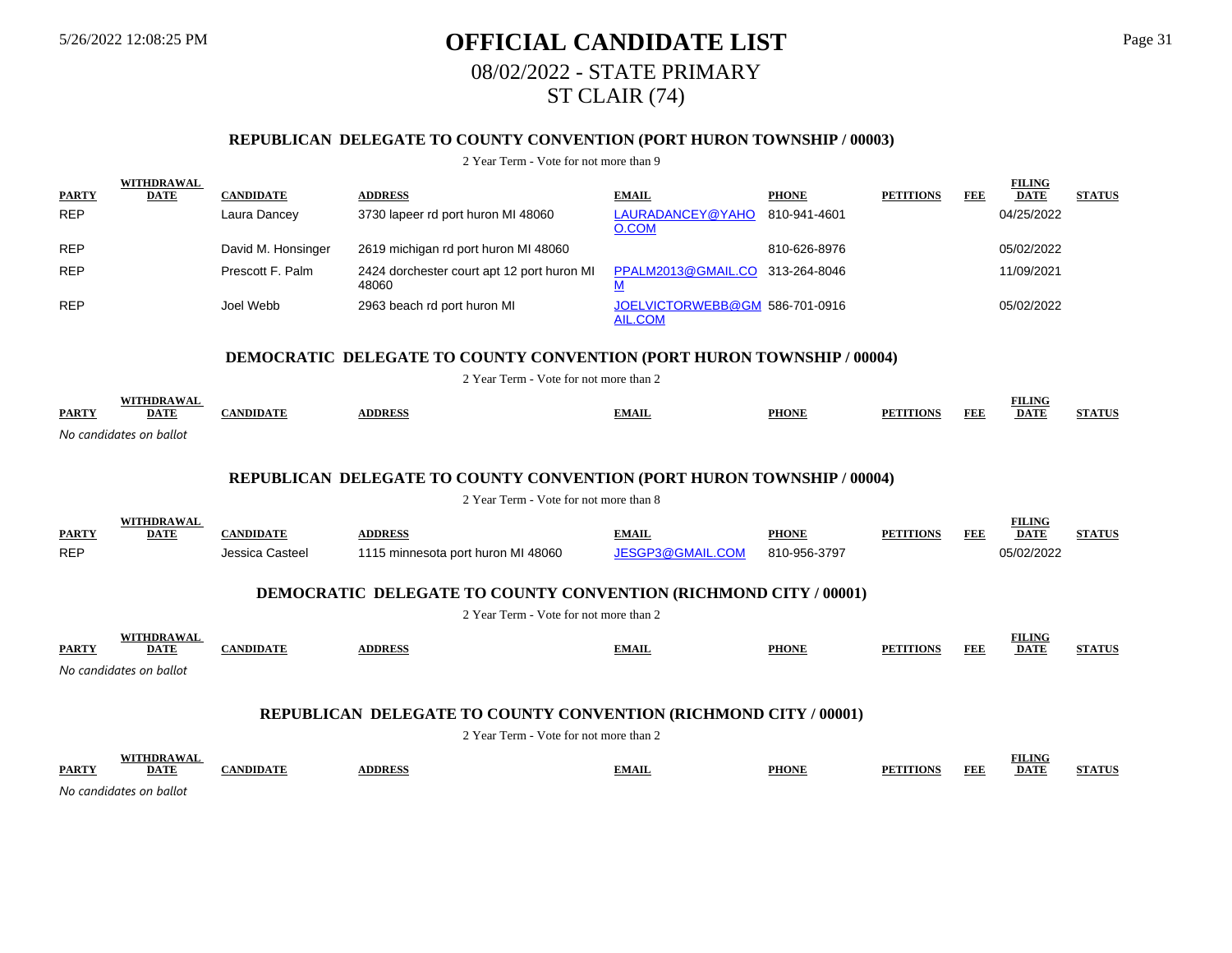# 5/26/2022 12:08:25 PM **OFFICIAL CANDIDATE LIST** Page 32 08/02/2022 - STATE PRIMARY ST CLAIR (74)

## **DEMOCRATIC DELEGATE TO COUNTY CONVENTION (RILEY TOWNSHIP / 00001)**

2 Year Term - Vote for not more than 2

| <b>PARTY</b> | <b>WITHDRAWAL</b><br><b>DATE</b> | <b>CANDIDATE</b>         | <b>ADDRESS</b>                                                           | <b>EMAIL</b>                                               | <b>PHONE</b> | <b>PETITIONS</b> | <b>FEE</b> | <b>FILING</b><br><b>DATE</b> | <b>STATUS</b> |
|--------------|----------------------------------|--------------------------|--------------------------------------------------------------------------|------------------------------------------------------------|--------------|------------------|------------|------------------------------|---------------|
|              | No candidates on ballot          |                          |                                                                          |                                                            |              |                  |            |                              |               |
|              |                                  |                          |                                                                          |                                                            |              |                  |            |                              |               |
|              |                                  |                          | <b>REPUBLICAN DELEGATE TO COUNTY CONVENTION (RILEY TOWNSHIP / 00001)</b> |                                                            |              |                  |            |                              |               |
|              |                                  |                          | 2 Year Term - Vote for not more than 20                                  |                                                            |              |                  |            |                              |               |
| <b>PARTY</b> | WITHDRAWAL<br><b>DATE</b>        | <b>CANDIDATE</b>         | <b>ADDRESS</b>                                                           | <b>EMAIL</b>                                               | <b>PHONE</b> | <b>PETITIONS</b> | <b>FEE</b> | <b>FILING</b><br><b>DATE</b> | <b>STATUS</b> |
| <b>REP</b>   |                                  | Melissa R.<br>Bremerkamp | 11196 dunn rd riley MI 48041                                             | MBREMERK@GMAIL.CO 810-531-3463<br>$\underline{\mathsf{M}}$ |              |                  |            | 04/21/2022                   |               |
| <b>REP</b>   |                                  | Diane Hulett             | 1325 calvin riley MI 48041                                               | DHULETT35@OUTLOOK. 810-392-0344<br><b>COM</b>              |              |                  |            | 04/25/2022                   |               |
|              |                                  |                          | <b>DEMOCRATIC DELEGATE TO COUNTY CONVENTION (ST CLAIR CITY / 00001)</b>  |                                                            |              |                  |            |                              |               |
|              |                                  |                          | 2 Year Term - Vote for not more than 2                                   |                                                            |              |                  |            |                              |               |
| <b>PARTY</b> | <b>WITHDRAWAL</b><br><b>DATE</b> | <b>CANDIDATE</b>         | <b>ADDRESS</b>                                                           | <b>EMAIL</b>                                               | <b>PHONE</b> | <b>PETITIONS</b> | <b>FEE</b> | <b>FILING</b><br><b>DATE</b> | <b>STATUS</b> |
|              | No candidates on ballot          |                          |                                                                          |                                                            |              |                  |            |                              |               |
|              |                                  |                          |                                                                          |                                                            |              |                  |            |                              |               |
|              |                                  |                          |                                                                          |                                                            |              |                  |            |                              |               |

## **REPUBLICAN DELEGATE TO COUNTY CONVENTION (ST CLAIR CITY / 00001)**

2 Year Term - Vote for not more than 9

|              | <b>WITHDRAWAL</b> |                  |                                    |                                     |              |                  |            | <b>FILING</b> |               |
|--------------|-------------------|------------------|------------------------------------|-------------------------------------|--------------|------------------|------------|---------------|---------------|
| <b>PARTY</b> | <b>DATE</b>       | <b>CANDIDATE</b> | <b>ADDRESS</b>                     | <b>EMAIL</b>                        | <b>PHONE</b> | <b>PETITIONS</b> | <b>FEE</b> | <b>DATE</b>   | <b>STATUS</b> |
| <b>REP</b>   |                   | Patty Mason      | 510 stratford rd st clair MI 48079 | CHIANGPIE@YAHOO.CO 810-941-5103     |              |                  |            | 05/02/2022    |               |
| <b>REP</b>   |                   | Alissa Hindle    | 521 n 6th street st clair MI 48079 | HINDLEBUSINESS@GM<br>AIL.COM        | 920-579-2461 |                  |            | 05/03/2022    |               |
| <b>REP</b>   |                   | Benjamin Hindle  | 521 n 6th street st clair MI 48079 | <b>HINDLEBUSINESS@GM</b><br>AIL.COM | 920-517-7005 |                  |            | 05/03/2022    |               |
| <b>REP</b>   |                   | Gerry Mason      | 510 stratford rd st clair MI 48079 | GDBLUES@YAHOO.CO                    | 586-909-1323 |                  |            | 05/02/2022    |               |

## **DEMOCRATIC DELEGATE TO COUNTY CONVENTION (ST CLAIR CITY / 00002)**

|              | <b>SXITT</b>        |     |               |       |              |                           | нич  |            |
|--------------|---------------------|-----|---------------|-------|--------------|---------------------------|------|------------|
| <b>PARTY</b> | DA'.                | mm. | <b>DDRESS</b> | `MAIL | <b>PHONI</b> | <b>FEE</b><br><b>TION</b> | DATI | P A TPT TC |
| No cand      | ıdator<br>on balloi |     |               |       |              |                           |      |            |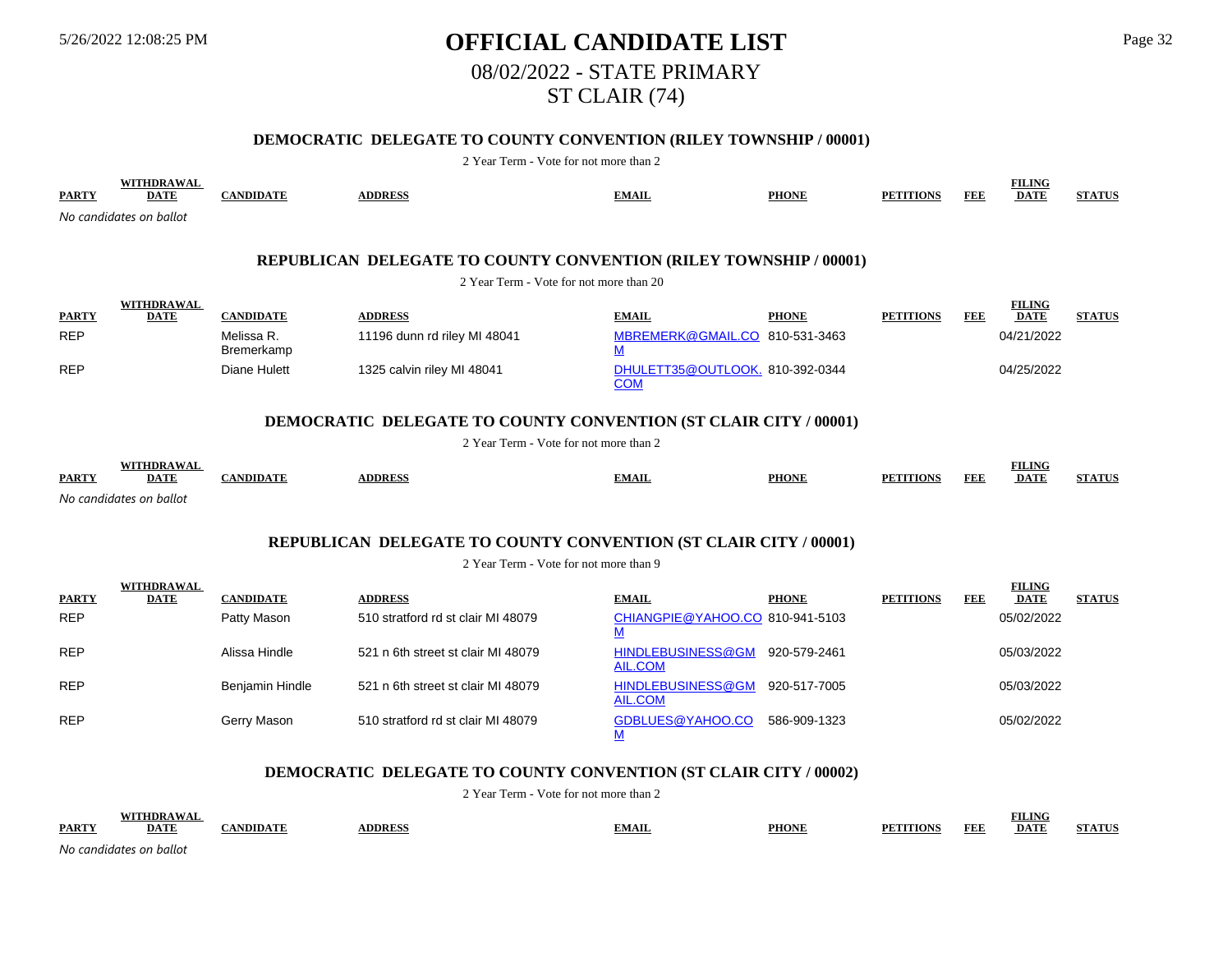# 5/26/2022 12:08:25 PM **OFFICIAL CANDIDATE LIST** Page 33 08/02/2022 - STATE PRIMARY ST CLAIR (74)

# **REPUBLICAN DELEGATE TO COUNTY CONVENTION (ST CLAIR CITY / 00002)**

#### 2 Year Term - Vote for not more than 9

|              | WITHDRAWAL              |                  |                                                                         |                  |              |                  |            | <b>FILING</b> |               |
|--------------|-------------------------|------------------|-------------------------------------------------------------------------|------------------|--------------|------------------|------------|---------------|---------------|
| <b>PARTY</b> | <b>DATE</b>             | <b>CANDIDATE</b> | <b>ADDRESS</b>                                                          | <b>EMAIL</b>     | <b>PHONE</b> | <b>PETITIONS</b> | <b>FEE</b> | <b>DATE</b>   | <b>STATUS</b> |
| <b>REP</b>   |                         | Monica LiCavoli  | 1417 adams st st clair MI 48079                                         | MONICA@MEDIANEWS | 586-484-4771 |                  |            | 04/25/2022    |               |
|              |                         |                  |                                                                         | <b>GROUP.COM</b> |              |                  |            |               |               |
|              |                         |                  |                                                                         |                  |              |                  |            |               |               |
|              |                         |                  | <b>DEMOCRATIC DELEGATE TO COUNTY CONVENTION (ST CLAIR CITY / 00003)</b> |                  |              |                  |            |               |               |
|              |                         |                  | 2 Year Term - Vote for not more than 2                                  |                  |              |                  |            |               |               |
|              | WITHDRAWAL              |                  |                                                                         |                  |              |                  |            | <b>FILING</b> |               |
| <b>PARTY</b> | <b>DATE</b>             | <b>CANDIDATE</b> | <b>ADDRESS</b>                                                          | <b>EMAIL</b>     | <b>PHONE</b> | <b>PETITIONS</b> | FEE        | <b>DATE</b>   | <b>STATUS</b> |
|              | No candidates on ballot |                  |                                                                         |                  |              |                  |            |               |               |
|              |                         |                  |                                                                         |                  |              |                  |            |               |               |
|              |                         |                  | <b>REPUBLICAN DELEGATE TO COUNTY CONVENTION (ST CLAIR CITY / 00003)</b> |                  |              |                  |            |               |               |
|              |                         |                  |                                                                         |                  |              |                  |            |               |               |
|              |                         |                  | 2 Year Term - Vote for not more than 9                                  |                  |              |                  |            |               |               |
|              | <b>WITHDRAWAL</b>       |                  |                                                                         |                  |              |                  |            | <b>FILING</b> |               |
| <b>PARTY</b> | <b>DATE</b>             | <b>CANDIDATE</b> | <b>ADDRESS</b>                                                          | EMAIL.           | <b>PHONE</b> | <b>PETITIONS</b> | <b>FEE</b> | <b>DATE</b>   | <b>STATUS</b> |

| <b>PARTY</b> | ,,,,,,,,,,,,,,,,<br><b>DATE</b> | <b>CANDIDATE</b> | <b>ADDRESS</b>                                           | <b>EMAIL</b>                               | <b>PHONE</b> | <b>PETITIONS</b> | FEE | . 0<br><b>DATE</b> | <b>STATUS</b> |
|--------------|---------------------------------|------------------|----------------------------------------------------------|--------------------------------------------|--------------|------------------|-----|--------------------|---------------|
| <b>REP</b>   |                                 | Aaron VanBaak    | 1630 s riverside st clair MI 48079                       | AARONVANBAAK@ATT.<br><u>NET</u>            | 586-843-9775 |                  |     | 04/25/2022         |               |
| <b>REP</b>   |                                 | Jay Wetzel       | 1756 st clair hwy st clair MI 48079                      | JAYMICHAELSR@YAHO 810-334-1190<br>O.COM    |              |                  |     | 04/14/2022         |               |
| <b>REP</b>   |                                 |                  | Valerie DuWan Wetzel 1756 st clair hwy st clair MI 48079 | SMOOTHSAILING09@YA 810-334-9099<br>HOO.COM |              |                  |     | 05/03/2022         |               |

### **DEMOCRATIC DELEGATE TO COUNTY CONVENTION (ST CLAIR TOWNSHIP / 00001)**

2 Year Term - Vote for not more than 2 **PARTY WITHDRAWAL DATE CANDIDATE ADDRESS EMAIL PHONE PETITIONS FEE FILING DATE STATUS**

*No candidates on ballot*

#### **REPUBLICAN DELEGATE TO COUNTY CONVENTION (ST CLAIR TOWNSHIP / 00001)**

|              | <b>WITHDRAWAL</b> |                  |                                    |                                                |              |                  |     | <b>FILING</b> |               |
|--------------|-------------------|------------------|------------------------------------|------------------------------------------------|--------------|------------------|-----|---------------|---------------|
| <b>PARTY</b> | <b>DATE</b>       | <b>CANDIDATE</b> | <b>ADDRESS</b>                     | <b>EMAIL</b>                                   | <b>PHONE</b> | <b>PETITIONS</b> | FEE | <b>DATE</b>   | <b>STATUS</b> |
| <b>REP</b>   |                   | Casey Bills      | 1512 river rd #2 st clair MI 48079 | CASEYROSE96@GMAIL. 810-300-6555<br><u>COM</u>  |              |                  |     | 05/02/2022    |               |
| <b>REP</b>   |                   | Rick R. Laenen   | 203 golfview ct st clair MI 48079  | RDLAENEN@AMERITEC 810-434-2256<br><b>H.NET</b> |              |                  |     | 04/25/2022    |               |
| <b>REP</b>   |                   | Zachary Bills    | 1512 river rd st clair MI 48079    | ZBILLS@YAHOO.COM                               | 810-300-6555 |                  |     | 05/02/2022    |               |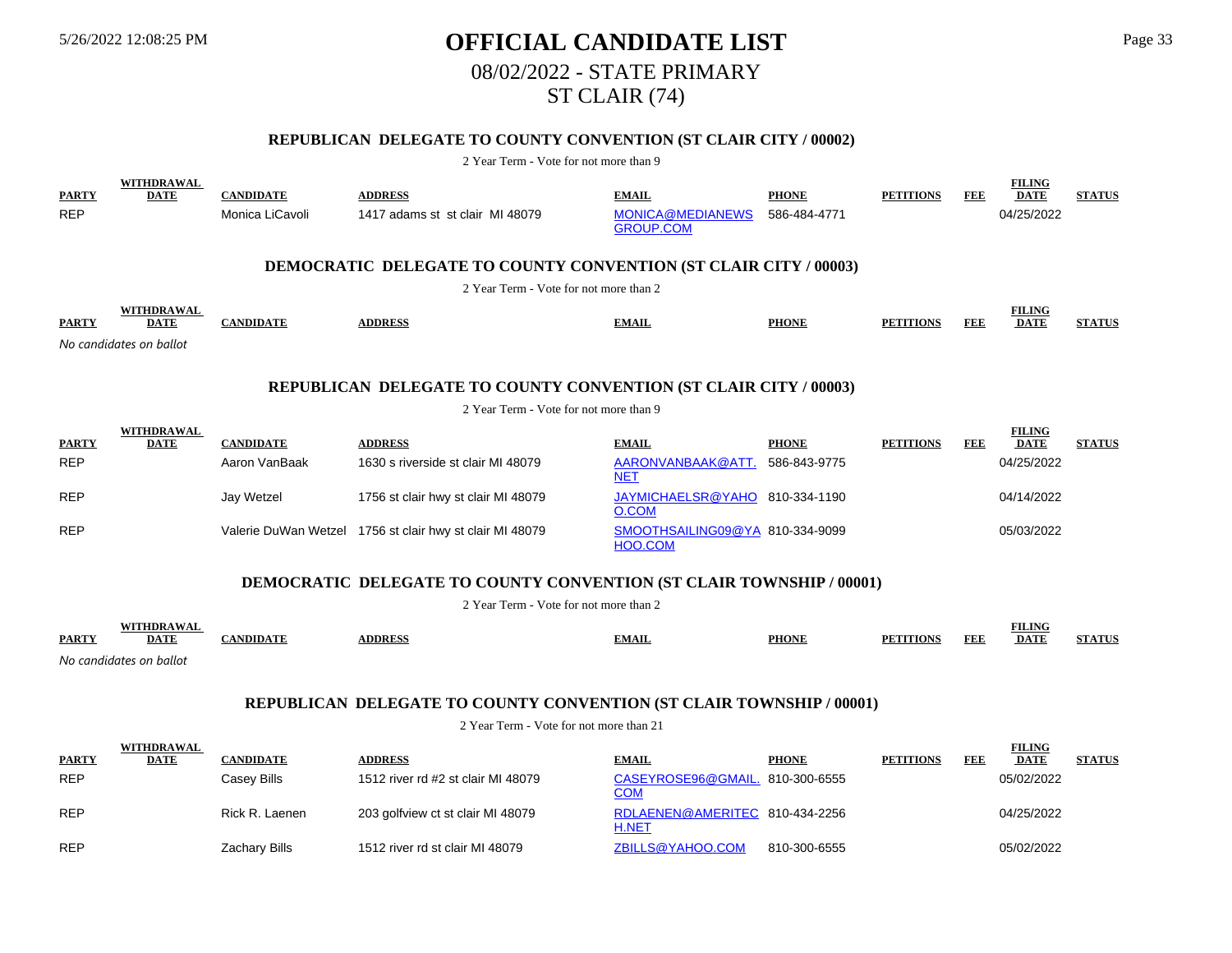# 5/26/2022 12:08:25 PM **OFFICIAL CANDIDATE LIST** Page 34

# 08/02/2022 - STATE PRIMARY

# ST CLAIR (74)

| <b>REP</b> | Cathy P. Capone    | 4084 violet st clair MI 48079                | CAPONEKIMBALL@GMA<br><b>IL.COM</b>             | 810-357-1029 | 04/15/2022 |
|------------|--------------------|----------------------------------------------|------------------------------------------------|--------------|------------|
| <b>REP</b> | Kim Fenner         | 4747 cuttle rd st clair MI 48079             | KIMMYFENNER@GMAIL. 810-300-4992<br><b>COM</b>  |              | 04/25/2022 |
| <b>REP</b> | Janis C. Garand    | 1940 unit 9 North River Rd st clair MI 48079 | JANISGARAND@MSN.C<br><b>OM</b>                 | 810-357-9563 | 05/03/2022 |
| <b>REP</b> | John Giacalone     | 2301 renee dr st clair MI 48079              | JOHNEG63@YAHOO.CO 708-243-6696                 |              | 04/25/2022 |
| <b>REP</b> | Kathleen Giacalone | 2301 renee dr St clair MI 48079              | KGIACALONE@COMCAS 708-243-6698<br><b>T.NET</b> |              | 04/25/2022 |
| <b>REP</b> | Jessica Holcomb    | 4123 neuman rd st clair MI 48079             | JESS37HOLCOMB@GM<br>AIL.COM                    | 810-304-2889 | 04/25/2022 |
| <b>REP</b> | Douglas A. Kimball | 4084 violet st clair MI 48079                |                                                | 810-357-1093 | 04/15/2022 |

#### **DEMOCRATIC DELEGATE TO COUNTY CONVENTION (ST CLAIR TOWNSHIP / 00002)**

2 Year Term - Vote for not more than 2

|              | WITHDRAWA   |              |                               |       |              |         |     | EIT INF     |               |
|--------------|-------------|--------------|-------------------------------|-------|--------------|---------|-----|-------------|---------------|
| <b>PARTY</b> | <b>DATE</b> | NDIDATE      | <b><i><u>DDRE</u></i></b>     | `MAIL | <b>PHONE</b> | 'ITION! | FEE | <b>DATE</b> | <b>STATUS</b> |
| <b>DEM</b>   |             | Ravmond Kerr | 207 wadhams st clair MI 48079 |       | 810-937-2273 |         |     | 04/13/2022  |               |

## **REPUBLICAN DELEGATE TO COUNTY CONVENTION (ST CLAIR TOWNSHIP / 00002)**

|              | WITHDRAWAL  |                      |                                       |                                                  |              |                  |            | <b>FILING</b> |               |
|--------------|-------------|----------------------|---------------------------------------|--------------------------------------------------|--------------|------------------|------------|---------------|---------------|
| <b>PARTY</b> | <b>DATE</b> | <b>CANDIDATE</b>     | <b>ADDRESS</b>                        | <b>EMAIL</b>                                     | <b>PHONE</b> | <b>PETITIONS</b> | <b>FEE</b> | <b>DATE</b>   | <b>STATUS</b> |
| <b>REP</b>   |             | <b>Thomas Ballor</b> | 7255 Frith Rd st clair MI 48079       |                                                  | 810-367-8038 |                  |            | 05/02/2022    |               |
| <b>REP</b>   |             | Meredith Burke       | 5627 Meadow lane st clair MI 48079    | MEREDITHBURKE123@<br><b>GMAIL.COM</b>            | 810-662-4689 |                  |            | 04/25/2022    |               |
| <b>REP</b>   |             | Abigail Keene Hicks  | 2370 Birch Dr st clair MI 48079       | SLANU1312@PROTONM 810-434-5180<br>AIL.COM        |              |                  |            | 04/25/2022    |               |
| <b>REP</b>   |             | Patricia Jones-Aziz  | 3990 fred moore hwy st clair MI 48079 | TRISHA1982.PJ@GMAIL. 248-688-5940<br><b>COM</b>  |              |                  |            | 04/29/2022    |               |
| <b>REP</b>   |             | Andrew Littke        | 7260 rattle run rd st clair MI 48079  | ALITTKE@COMCAST.NE 810-367-6857                  |              |                  |            | 05/02/2022    |               |
| <b>REP</b>   |             | Joe Nadasky          | 2943 mayer rd st clair MI 48079       |                                                  | 810-326-3936 |                  |            | 05/02/2022    |               |
| <b>REP</b>   |             | Kelly Oldford        | 1485 welser way st clair MI 48079     | KELLY.LYNN.JEX@GMAI 248-318-6190<br><b>L.COM</b> |              |                  |            | 02/10/2022    |               |